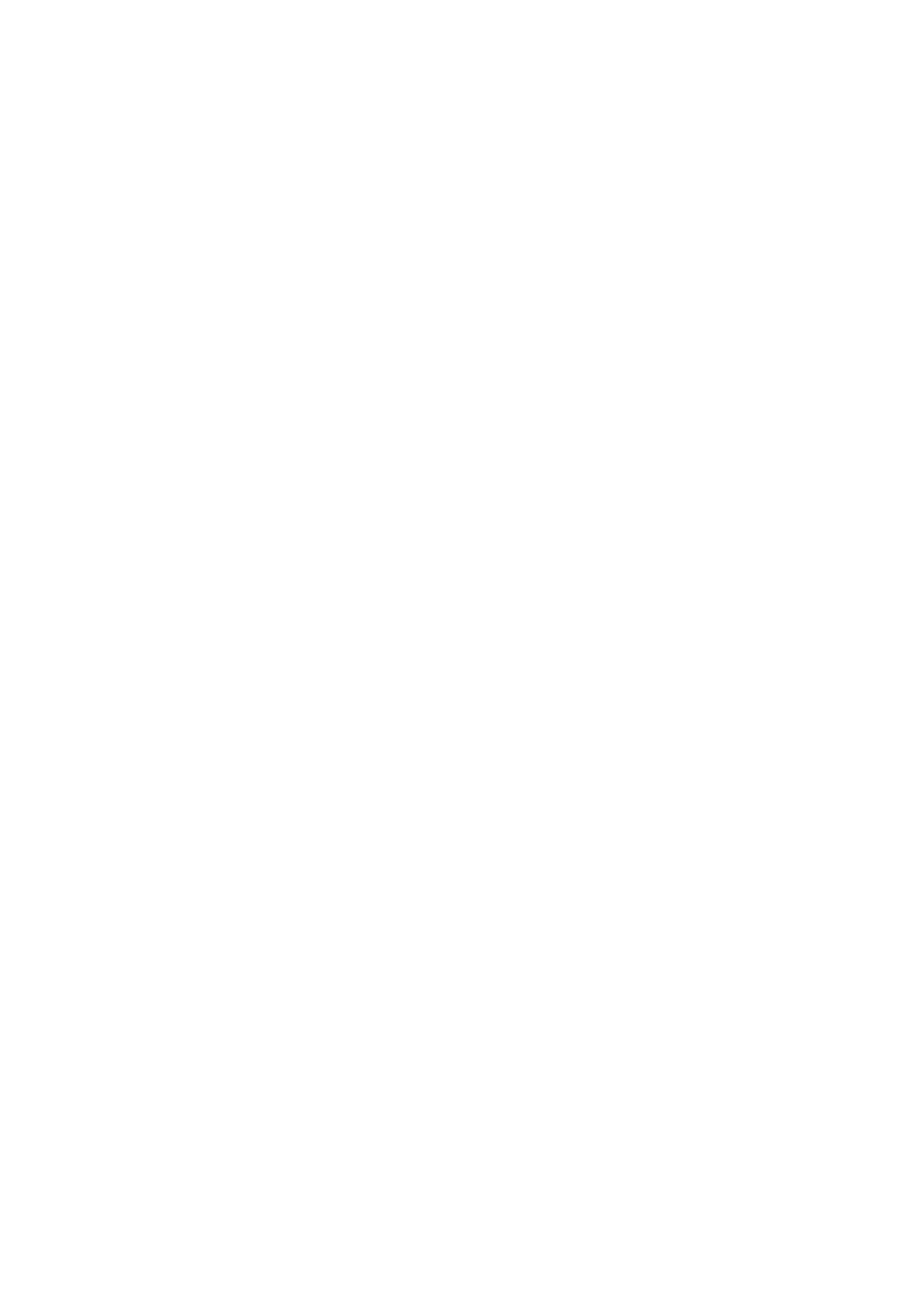This Explanatory Notes is provided to assist an **individual** who is **resident in Malaysia** in accordance with the provision of section 7 of Income Tax Act 1967 (ITA 1967) or **deemed to be resident** under subsection 7(1B) of the same Act, in completing the Form B for Year of Assessment 2020. Please read this with care so that the return form and declarations made therein for Year of Assessment 2020 are true, complete and correct.

In the case of a married individual who elects for joint assessment either in the name of husband or wife, and has total income to be aggregated, both the husband and wife are each required to fill out separately whether:

- (a) Form B (individual who carries on business); or
- (b) Form BT \* (knowledge worker or expert worker approved by the Minister); or
- (c) Form BE (individual who does not carry on business)
- For further information, please refer to, P.U. (A) 344/2010 regarding knowledge workers, and P.U. (A) 151/2012 on The Returning Expert Programme at the Official Portal of Lembaga Hasil Dalam Negeri Malaysia (LHDNM).

Working sheets, appendices and other information to complete Form B are available at the LHDNM Official Portal: *[http://www.hasil.gov.my](http://www.hasil.gov.my/)* > Forms > Download Forms > Individual > **Computation Guide** & **Other Information**.

All records, working sheets and documents need not be enclosed when submitting the Form B EXCEPT for the purpose of tax refund, in which case the following working sheet(s) is / are required to be submitted:

- (i) Working Sheet HK-6 pertaining to the claim for section 110 tax deduction (others); and
- (ii) Working Sheet HK-8 / HK-9 (if relevant) relating to the tax deducted in the foreign country.

All records, documents and working sheets used in the computation must be kept for a period of seven (7) years after the end of the year in which the return form is furnished to the Director General of Inland Revenue, for future reference and inspection if required.

Please complete all relevant items in **BLOCK LETTERS** and use **black** ink pen. Leave the item(s) blank if not applicable.

| <b>BASIC PARTICULARS</b> |                                                                                                                                            |                                                                                                                                                                      |  |
|--------------------------|--------------------------------------------------------------------------------------------------------------------------------------------|----------------------------------------------------------------------------------------------------------------------------------------------------------------------|--|
| $1 - 4$                  | Fill in relevant information only. For the item 'Income tax no.', enter SG or OG followed by the income<br>tax number in the box provided. |                                                                                                                                                                      |  |
|                          | Example:                                                                                                                                   | For Income tax no. OG 10234567080                                                                                                                                    |  |
|                          | Income tax no.                                                                                                                             | OG 10234567080                                                                                                                                                       |  |
| 5                        | Passport no. registered<br>with LHDNM                                                                                                      | Enter the last passport number filed with LHDNM prior to the current passport.                                                                                       |  |
| <b>PART A:</b>           |                                                                                                                                            | <b>PARTICULARS OF INDIVIDUAL</b>                                                                                                                                     |  |
| A <sub>1</sub>           | Citizen                                                                                                                                    | Enter 'MY' for citizen of Malaysia. If not a citizen of Malaysia, please refer to<br>the country code provided on page 28 of this explanatory notes or Appendix E.   |  |
| A2                       | Gender                                                                                                                                     | Enter '1' for male or '2' for female.                                                                                                                                |  |
| A3                       | Date of birth                                                                                                                              | Enter the date of birth according to the sequence: day, month and year.                                                                                              |  |
| A <sub>4</sub>           | Status as at<br>31-12-2020                                                                                                                 | Enter '1' for single; '2' for married; '3' for divorcee / widow / widower or '4' for<br>deceased.                                                                    |  |
| A <sub>5</sub>           | Date of marriage /<br>divorce / demise                                                                                                     | If the marriage / separation in accordance with any law or demise occurred in<br>the current year, enter the date according to the sequence: day, month and<br>year. |  |
| A <sub>6</sub>           | Record-keeping                                                                                                                             | This refers to the keeping of sufficient records as required under the provision<br>of ITA 1967. Enter '1' for full compliance or '2' for non-compliance.            |  |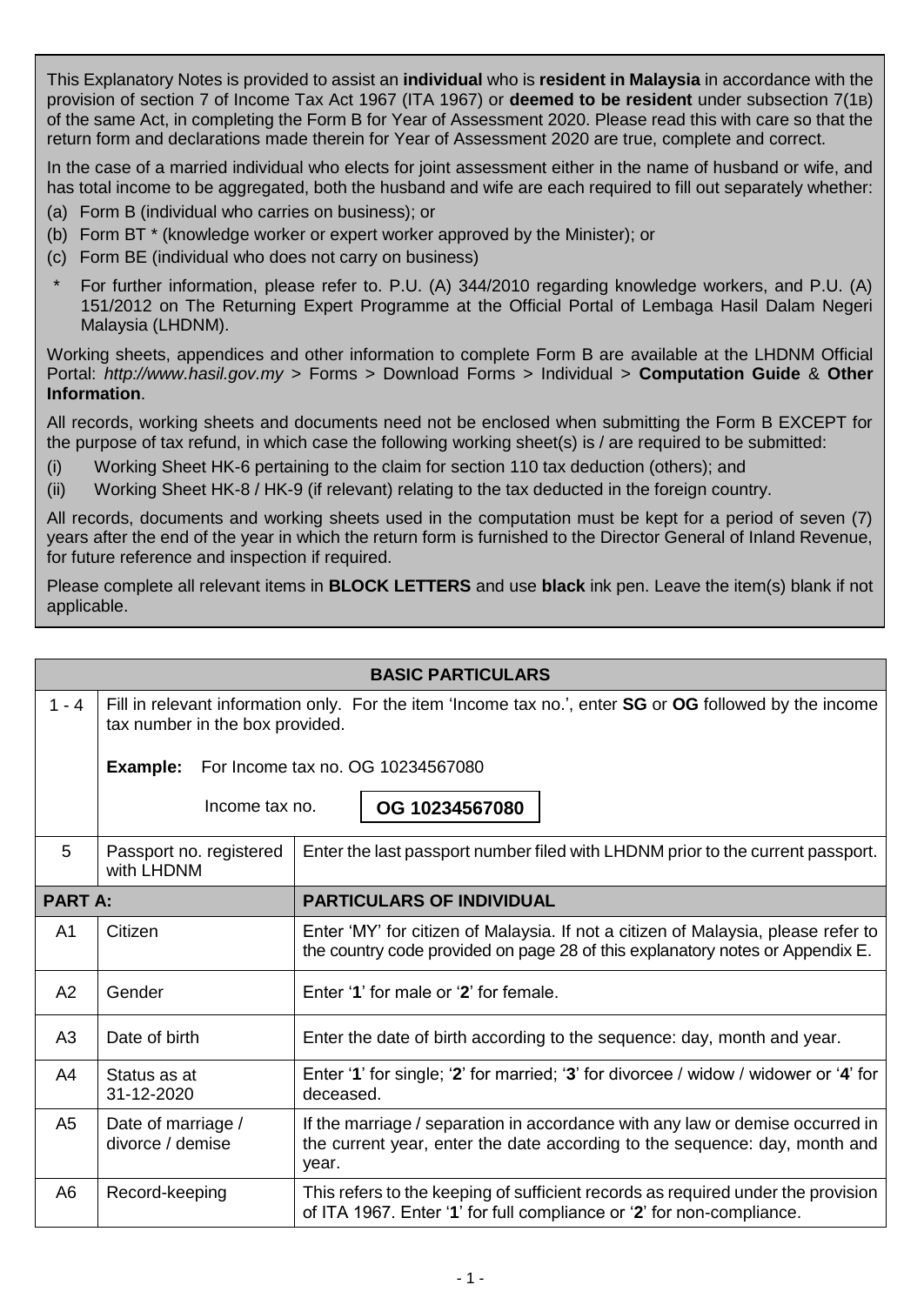| A7               | Type of assessment                       | Enter:                                                                                                                                                                       |                                                                                                                                                                                  |                           |  |  |  |
|------------------|------------------------------------------|------------------------------------------------------------------------------------------------------------------------------------------------------------------------------|----------------------------------------------------------------------------------------------------------------------------------------------------------------------------------|---------------------------|--|--|--|
|                  |                                          | '1' if the wife elects for joint assessment to be raised in the name of the<br>(i)<br>husband. She does not have to fill in items B19 to B31 and Part F of her<br>Form B; or |                                                                                                                                                                                  |                           |  |  |  |
|                  |                                          | (ii) '2' if the husband elects for joint assessment to be raised in the name of<br>his wife. He does not have to fill in items B19 to B31 and Part F of his<br>Form B; or    |                                                                                                                                                                                  |                           |  |  |  |
|                  |                                          |                                                                                                                                                                              | (iii) '3' if the individual and spouse elect for separate assessment; or                                                                                                         |                           |  |  |  |
|                  |                                          |                                                                                                                                                                              | (iv) '4' if the individual is married with a spouse who has no income or no                                                                                                      |                           |  |  |  |
|                  |                                          |                                                                                                                                                                              | source of income or has income which is tax exempt.<br>(v) '5' if the individual is single / a divorcee / a widow / a widower / a<br>deceased person.                            |                           |  |  |  |
|                  |                                          | Note:                                                                                                                                                                        |                                                                                                                                                                                  |                           |  |  |  |
|                  |                                          |                                                                                                                                                                              | Conditions on eligibility to elect for joint assessment:                                                                                                                         |                           |  |  |  |
|                  |                                          | (i)                                                                                                                                                                          | The husband and wife were living together in the basis year for a year of<br>assessment and did not in that basis year cease to live together;                                   |                           |  |  |  |
|                  |                                          |                                                                                                                                                                              | (ii) Has total income to be aggregated with the total income of the spouse;<br>(iii) The husband / wife who elects for joint assessment must be a Malaysian                      |                           |  |  |  |
|                  |                                          |                                                                                                                                                                              | citizen, if not resident in Malaysia;<br>(iv) The aggregation of total income can be made with one wife only.                                                                    |                           |  |  |  |
| <b>PART B:</b>   |                                          |                                                                                                                                                                              | <b>COMPUTATION OF INCOME TAX</b>                                                                                                                                                 |                           |  |  |  |
| <b>B1</b>        | Statutory<br>income from                 |                                                                                                                                                                              | Gains or profits from carrying on a business, trade, vocation, profession and<br>every manufacture, adventure or concern in the nature of trade are liable to                    |                           |  |  |  |
|                  | business                                 | tax.                                                                                                                                                                         |                                                                                                                                                                                  |                           |  |  |  |
|                  |                                          |                                                                                                                                                                              | The gains or profits include gross receipts from the sales of goods and<br>services rendered such as by doctors or lawyers.                                                      |                           |  |  |  |
|                  |                                          |                                                                                                                                                                              | Amount J5 from Working Sheet HK-1 / amount L from Working Sheet HK-1D.                                                                                                           |                           |  |  |  |
| B <sub>1</sub> a | Number of businesses                     |                                                                                                                                                                              | Complete this item if there is statutory income from business(es).                                                                                                               |                           |  |  |  |
|                  |                                          | No.                                                                                                                                                                          | Example                                                                                                                                                                          | Number of<br>Business(es) |  |  |  |
|                  |                                          | 1.                                                                                                                                                                           | Mr. Hasan runs the following businesses:-                                                                                                                                        | 3                         |  |  |  |
|                  |                                          |                                                                                                                                                                              | (i) HYS Enterprise (gas station and convenience store<br>at the gas station)<br>(ii) Bersatu Enterprise (restaurant)                                                             |                           |  |  |  |
|                  |                                          | 2.                                                                                                                                                                           | Mr. Steven has the following businesses in the year                                                                                                                              | 2                         |  |  |  |
|                  |                                          |                                                                                                                                                                              | 2020:-<br>(i) Steven & Sons Enterprise (tyre shop) ceased with<br>effect from 1 March 2020 but re-operates from<br>1 Nov. 2020.<br>Steven Enterprise (bicycle shop)<br>(ii)      |                           |  |  |  |
|                  |                                          | 3.                                                                                                                                                                           | Mr. Mark runs a business of selling foodstuffs since<br>2015. Commencing from 1 Sept. 2020, Mr. Mark<br>changed the name of his business from Mark Enterprise<br>to Mark & Sons. | 1                         |  |  |  |
| <b>B2</b>        | Statutory<br>income from<br>partnerships | Share of profit / loss from carrying on a business, trade, vocation, profession<br>and every manufacture, adventure or concern in the nature of trade is liable<br>to tax.   |                                                                                                                                                                                  |                           |  |  |  |
|                  |                                          |                                                                                                                                                                              | Amount E / G from Working Sheet HK-1B.                                                                                                                                           |                           |  |  |  |
| B <sub>2</sub> a | Number of partnerships                   | business(es).                                                                                                                                                                | This item has to be completed if there is statutory income from partnership                                                                                                      |                           |  |  |  |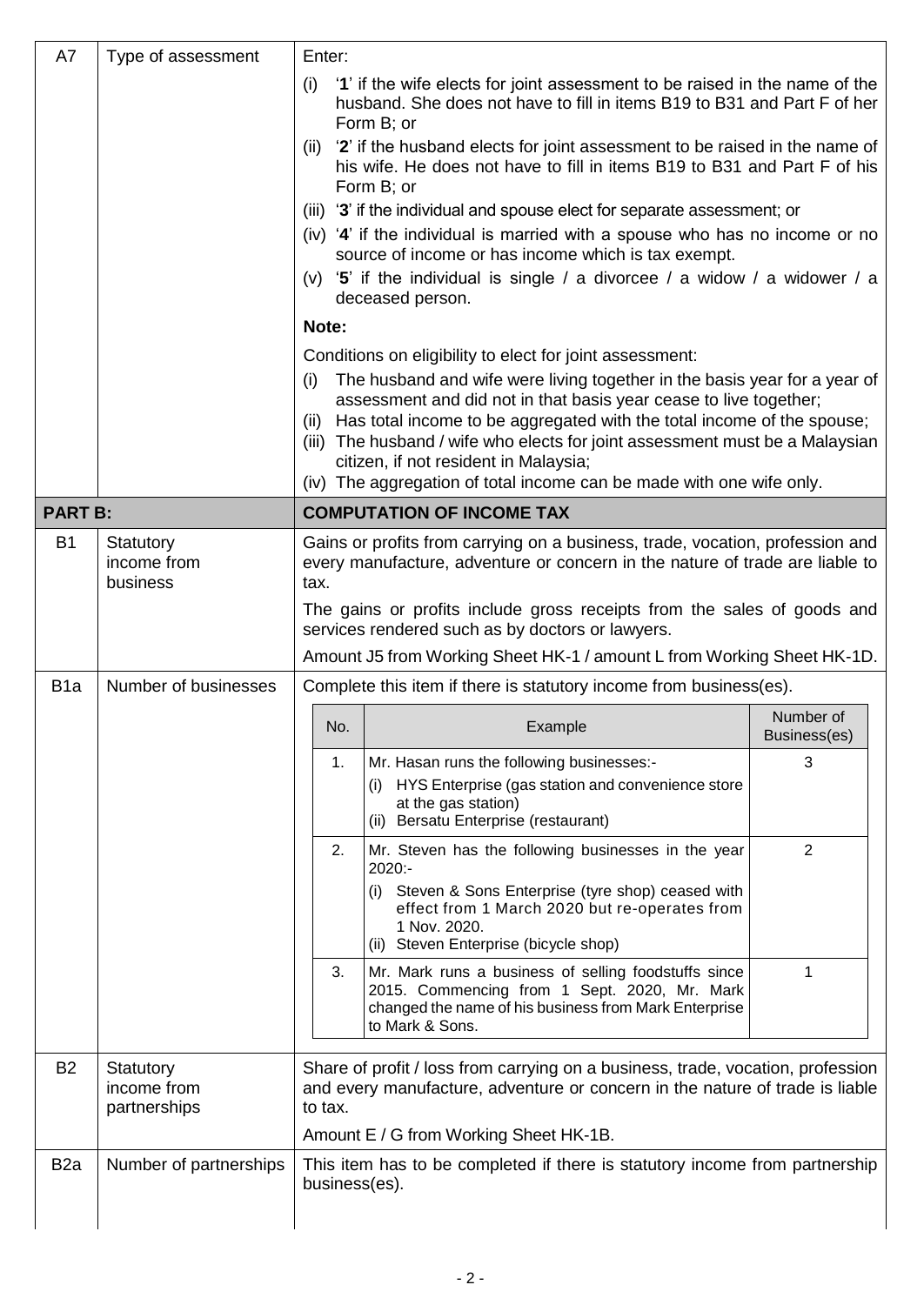|                                           | No.                                                                                                                                                                                                                                                                                                                                             | Example                                                                                                                                                                                                                                                                                                                                                       | Number of<br>Partnership(s)                                                                                                                                                                                                                                                                                                                                                                                                                                               |  |  |  |
|-------------------------------------------|-------------------------------------------------------------------------------------------------------------------------------------------------------------------------------------------------------------------------------------------------------------------------------------------------------------------------------------------------|---------------------------------------------------------------------------------------------------------------------------------------------------------------------------------------------------------------------------------------------------------------------------------------------------------------------------------------------------------------|---------------------------------------------------------------------------------------------------------------------------------------------------------------------------------------------------------------------------------------------------------------------------------------------------------------------------------------------------------------------------------------------------------------------------------------------------------------------------|--|--|--|
|                                           | 1.                                                                                                                                                                                                                                                                                                                                              | Mr. Phan received partnership income from the<br>following legal firms in the year 2020:-                                                                                                                                                                                                                                                                     | 1                                                                                                                                                                                                                                                                                                                                                                                                                                                                         |  |  |  |
|                                           |                                                                                                                                                                                                                                                                                                                                                 | Phan & Associates: Jan. 2020 - May 2020<br>(i)<br>Commencing from 1 June 2020, the partnership<br>(ii)<br>changed its name to Phan, Chris & Associates<br>with the entry of a new partner.                                                                                                                                                                    |                                                                                                                                                                                                                                                                                                                                                                                                                                                                           |  |  |  |
| Capital allowance                         | Claim for depreciation on the use of business assets is disallowed. However,<br>it is allowed in the form of capital allowance which is deductible from the<br>adjusted business / partnership income. The applicable rate of allowance<br>depends on the type of asset.<br>Working Sheets HK-1.2 to HK-1.2A can be used as a guide to compute. |                                                                                                                                                                                                                                                                                                                                                               |                                                                                                                                                                                                                                                                                                                                                                                                                                                                           |  |  |  |
| <b>Business losses</b><br>brought forward | income.                                                                                                                                                                                                                                                                                                                                         |                                                                                                                                                                                                                                                                                                                                                               |                                                                                                                                                                                                                                                                                                                                                                                                                                                                           |  |  |  |
|                                           |                                                                                                                                                                                                                                                                                                                                                 |                                                                                                                                                                                                                                                                                                                                                               |                                                                                                                                                                                                                                                                                                                                                                                                                                                                           |  |  |  |
|                                           |                                                                                                                                                                                                                                                                                                                                                 |                                                                                                                                                                                                                                                                                                                                                               |                                                                                                                                                                                                                                                                                                                                                                                                                                                                           |  |  |  |
| Number of employment                      |                                                                                                                                                                                                                                                                                                                                                 |                                                                                                                                                                                                                                                                                                                                                               |                                                                                                                                                                                                                                                                                                                                                                                                                                                                           |  |  |  |
|                                           | No.                                                                                                                                                                                                                                                                                                                                             | Example                                                                                                                                                                                                                                                                                                                                                       | Number of<br>Employment(s)                                                                                                                                                                                                                                                                                                                                                                                                                                                |  |  |  |
|                                           | 1.                                                                                                                                                                                                                                                                                                                                              | Mr. Adi received payment of director's fees from Mas<br>Sdn. Bhd. and Dinar Sdn. Bhd. in the year 2020.                                                                                                                                                                                                                                                       | 2                                                                                                                                                                                                                                                                                                                                                                                                                                                                         |  |  |  |
|                                           | 2.                                                                                                                                                                                                                                                                                                                                              | Mr. Sami worked for the following employers during the<br>year 2020:-                                                                                                                                                                                                                                                                                         | 3                                                                                                                                                                                                                                                                                                                                                                                                                                                                         |  |  |  |
|                                           |                                                                                                                                                                                                                                                                                                                                                 | GHI Sdn. Bhd.: Jan. 2020 - April 2020<br>(i)<br>(ii) HIL Sdn. Bhd. : May 2020 - Nov. 2020<br>(iii) GHI Sdn. Bhd.: Dec. 2020                                                                                                                                                                                                                                   |                                                                                                                                                                                                                                                                                                                                                                                                                                                                           |  |  |  |
|                                           | 3.                                                                                                                                                                                                                                                                                                                                              | Mrs. Edith who works for MDP Holdings Bhd., was<br>seconded to MDP Technology Sdn. Bhd. (within the<br>same group of companies) from 1 June 2020 until 30<br>Sept. 2020. Her salary from June until Sept. 2020 was<br>paid by MDP Holdings Bhd.<br>MDP Holdings Bhd.: Jan. 2020 - May 2020<br>(i)<br>MDP Technology Sdn. Bhd.: June 2020 - Sept. 2020<br>(ii) | 1                                                                                                                                                                                                                                                                                                                                                                                                                                                                         |  |  |  |
|                                           |                                                                                                                                                                                                                                                                                                                                                 |                                                                                                                                                                                                                                                                                                                                                               | Business / partnership losses suffered in earlier year / years of assessment<br>brought forward to the current year to be set off against business / partnership<br>Amount B from Working Sheet HK-1.3. If the amount in B4 exceeds the<br>amount in B3, enter the amount as per B3 in this item.<br>Statutory income from employment<br>This item has to be completed if there is statutory income from<br>employment.<br>(iii) MDP Holdings Bhd.: Oct. 2020 - Dec. 2020 |  |  |  |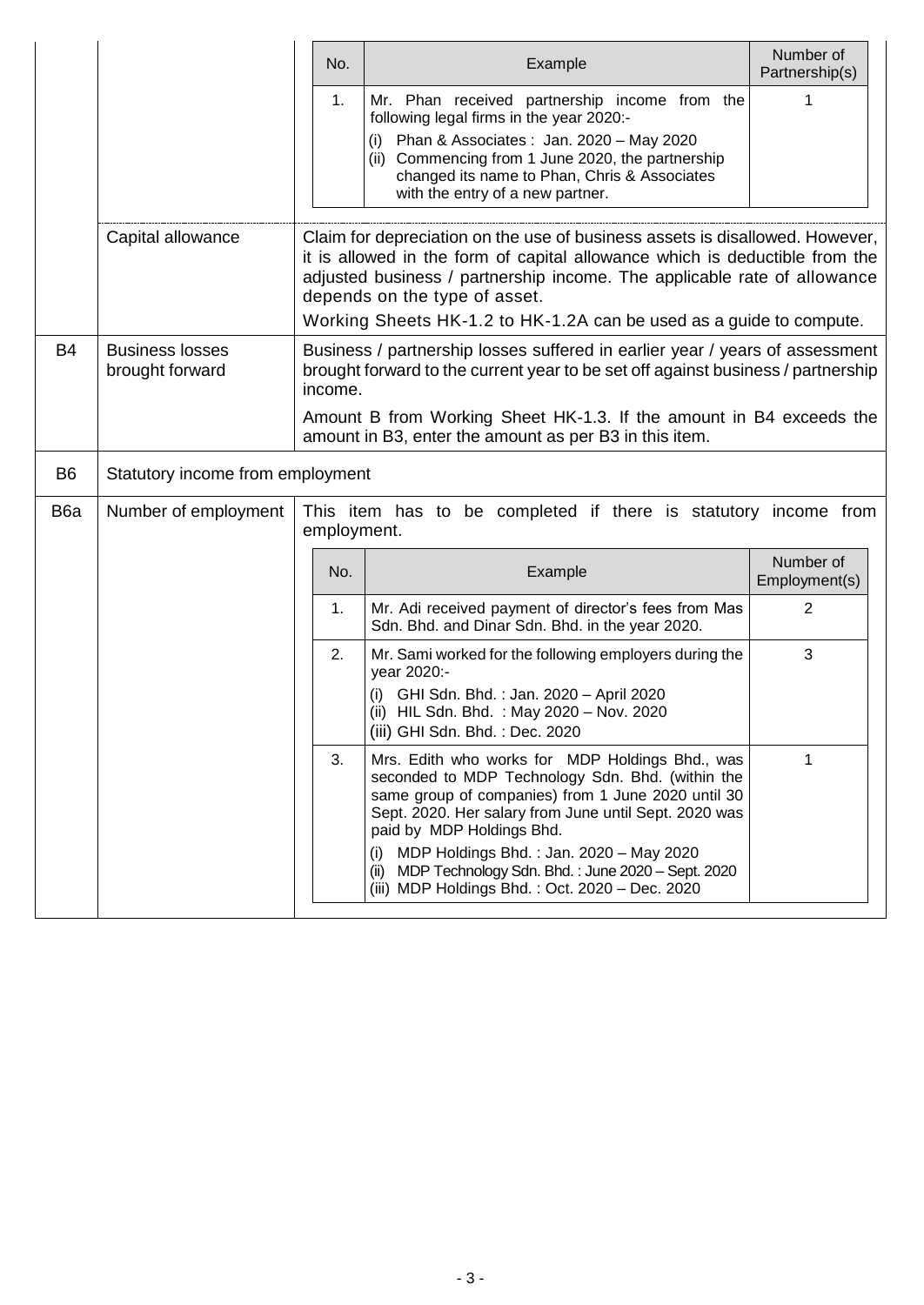Salary, bonus, director's fee, commission and any perquisite [such as share option scheme (Public Ruling No. 11/2012), insurance premium / school and tuition fee paid by the employer] have to be declared. Entertainment and travelling expenditure incurred in the production of gross employment income and discharge of official duties are allowable deductions. Deduction of entertainment expenditure is restricted to the amount of entertainment allowance included as gross income from employment. However, reimbursements by the employer in respect of both types of expenditure are neither deductible nor liable to tax.

Amount N4 from Working Sheet HK-2.

# **Note:**

With effect from the Year of Assessment 2016, where gross income from an employment is receivable in respect of any particular period, it shall, when received, be taxed in the year in which it is received [Subsection 25(1) of ITA 1967].

**Tax exempt allowances / perquisites / gifts / benefits:**

**Reference:** Public Ruling No. 5/2019 (Perquisites From Employment); and Public Ruling No. 11/2019 (Benefits-In-Kind)

# **Gratuity** (Reference: Public Ruling No. 9/2016)

This refers to a sum received upon retirement / termination of a contract of employment and considered as a gift for past service. Refer to Working Sheet HK-2.2 and Appendix B1 for computation.

1. The following gratuity is exempted from income tax:

# (i) **Retirement gratuity**

- The Director General is satisfied that the retirement is due to ill-health; or
- The retirement takes place on or after reaching the age of 55, or on reaching the compulsory age of retirement from employment and the individual has worked 10 years continuous employment with the same employer or companies within the same group; or
- The retirement takes place on reaching the compulsory age of retirement pursuant to a contract of employment or collective agreement at the age of 50 but before 55 and that employment has lasted for 10 years with the same employer or with companies in the same group.
- (ii) **Gratuity paid out of public funds** Gratuity paid to an employee out of public funds on his retirement from an employment under any written law.
- (iii) **Gratuity paid to a contract officer** Gratuity paid out of public funds to a contract officer on termination of a contract of employment regardless of whether the contract is renewed or not.
- (iv) **Death gratuity** Sums received by way of death gratuity.

# **2. Partial exemption on gratuity**

With effect from the Year of Assessment 2016, an employee who receives sums by way of gratuity:

- (i) on retirement from an employment; or
- (ii) upon termination of a contract of employment

other than gratuity qualified for exemption under paragraph 1 above, is eligible for an exemption of **RM1,000 for each completed year of service**. However, for the purpose of computing partial exemption, the period of employment with other companies within the same group is NOT REGARDED as a period of employment with the same employer.

# **Tax Allowance**

The income tax of an employee borne by his employer is Tax Allowance which is chargeable to tax under the provision paragraph 13(1)*(a)* of ITA 1967. Refer to the Working Sheet HK-2.3 and Appendix B2, as well as Public Ruling No. 11/2016 regarding computation.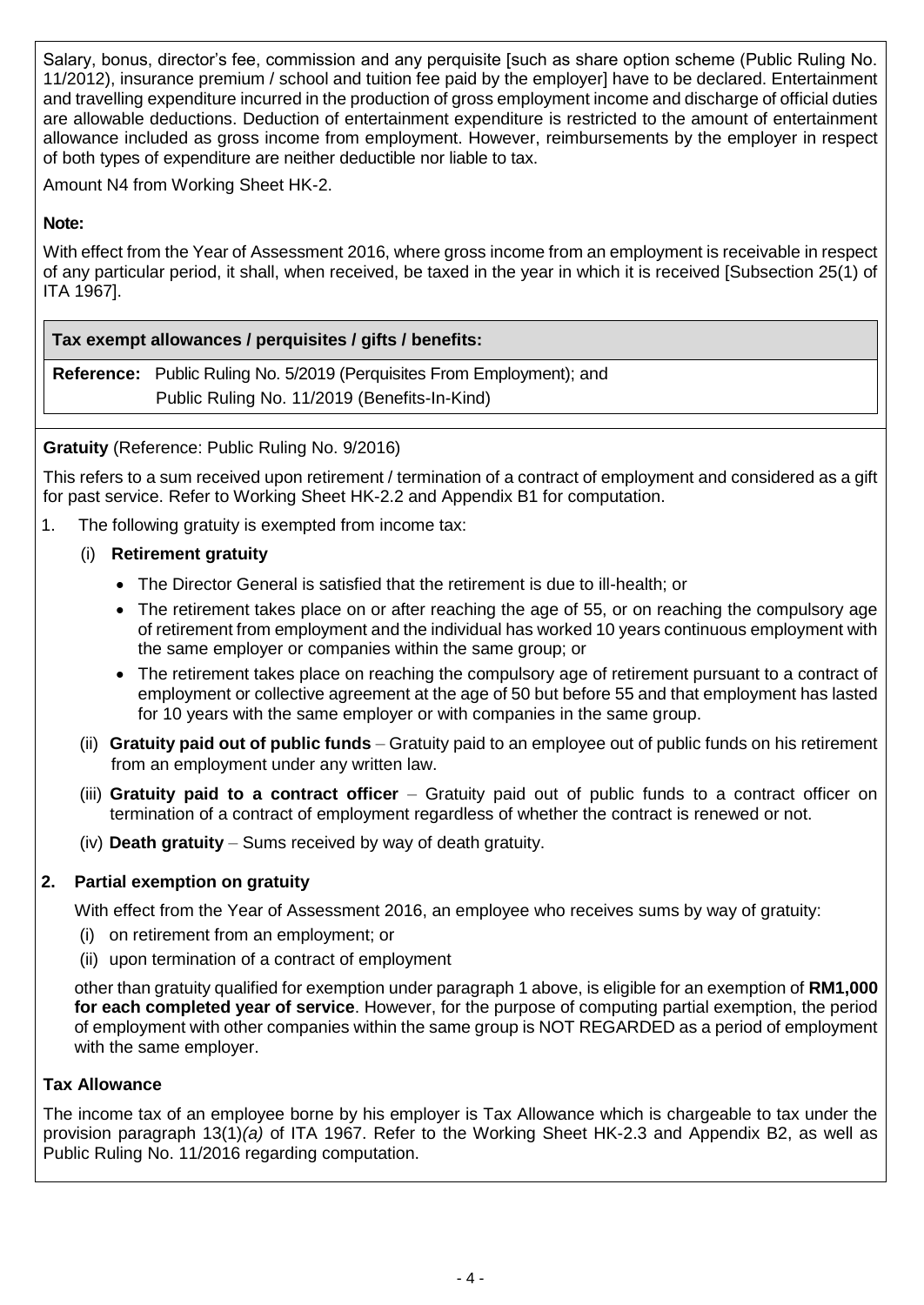**Subscriptions To Professional Bodies** – Membership subscription paid to professional bodies to ensure the continuance of a professional standing for practice such as medical or legal professional fees, can be claimed as a deduction.

# **Repayment Of Perbadanan Tabung Pendidikan Tinggi Negara (PTPTN) Educational Loan By Employer**

This value of this benefit shall be the **amount of educational loan of PTPTN paid by the employer** on behalf of his employee for a period not earlier than 1 January 2019 and not later than 31 December 2021.

### **Conditions for exemption:**

- The employee is a Malaysian citizen who has received the educational loan from PTPTN.
- The employee is employed on a full-time basis; and is not a relative of the employer.

Refer to the Income Tax (Exemption) (No. 8) Order 2019 [P.U. (A) 205/2019] and Income Tax (Exemption) (No. 8) (Amendment) Order [P.U. (A) 414/2019] which takes effect from the Year of Assessment 2019 until the Year of Assessment 2021.

**Note:** The employee who makes a claim for this exemption is required to fill in the incentive claim information in **Part G**.

# **Benefits In Kind (BIK)**

Annual value of the benefits in kind provided by the employer such as motorcars, petrol, driver, household furnishings, apparatus and appliances, hand phones, asset(s) provided for the purpose of entertainment and recreation. Refer to the Working Sheet HK-2.4 and Appendix B3, and Public Ruling No. 11/2019 on computation.

#### **Value Of Living Accommodation**

Value of living accommodation provided in Malaysia by the employer. Working Sheet HK-2.5 and Appendix B4, as well as Public Ruling No. 3/2005 (Original and Addendum) regarding computation.

# **Refund From Unapproved Pension Or Provident Fund, Scheme Or Society**

Contributions made by an employer to an unapproved pension or provident fund from which payment is made to his employee before or after the cessation of his employment. Refer to the Working Sheet HK-2.6 on computation.

# **Compensation For Loss Of Employment**

Payment made by an employer to his employee as compensation for loss of employment or other reason. Refer to the Working Sheet HK-2.7 and Appendix B5, and Public Ruling No. 1/2012 regarding computation.

Full or partial exemption on compensation for loss of employment:

- (i) **Full exemption** If the Director General is satisfied that the payment is made on account of loss of employment due to ill health; or
- (ii) **Partial exemption** For termination of employment on or after 1 July 2008, compensation other than paragraph (i) above is eligible for exemption of **RM10,000 for each completed year of service** with the same employer or companies within the same group. For Year of Assessment 2020 and 2021, the tax exemption limit for compensation for loss of employment is increased to RM20,000 **for each completed year of service** with the same employer or companies within the same group.

| B7             | Rents    | Rental received in respect of houses, shop houses, land, plant, machines,<br>furniture and other similar assets.<br>Amount C3 from Working Sheet HK-4.                                                                                                                                                                                                                                                                                                                                                                                         |
|----------------|----------|------------------------------------------------------------------------------------------------------------------------------------------------------------------------------------------------------------------------------------------------------------------------------------------------------------------------------------------------------------------------------------------------------------------------------------------------------------------------------------------------------------------------------------------------|
| B <sub>8</sub> | Interest | Income in respect of interest received by individuals resident in Malaysia from<br>money deposited with the following institutions is tax exempt:<br>A bank or a finance company licensed or deemed to be licensed under<br>(i)<br>the Financial Services Act 2013;<br>A bank licensed under the Islamic Financial Services Act 2013;<br>(ii)<br>A development financial institution prescribed under the Development<br>(iii)<br>Financial Institutions Act 2002;<br>(iv) The Lembaga Tabung Haji established under the Tabung Haji Act 1995; |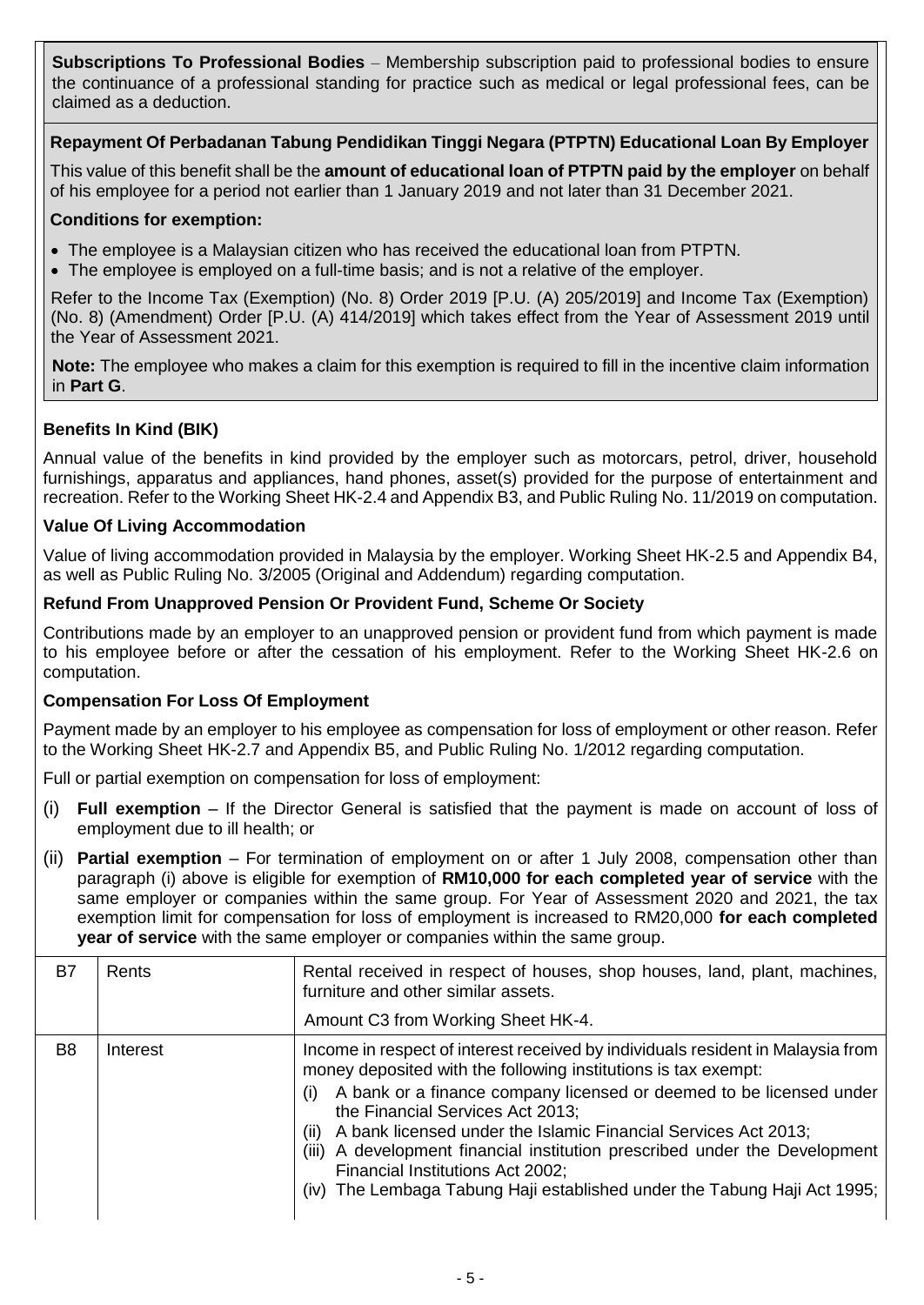|                                                                                                                                |                                                              |                                                                                                                                                                                                                                                                                                                                                                                                                         | (v) The Malaysia Building Society Berhad incorporated under the<br>Companies Act 2016;<br>(vi) The Borneo Housing Finance Berhad incorporated under the Companies<br>Act 2016; and<br>(vii) Co-operative societies registered under the Co-operative Societies Act<br>1993.                                                                                                                                                                                                                                                                                                                                                                                 |        |  |  |
|--------------------------------------------------------------------------------------------------------------------------------|--------------------------------------------------------------|-------------------------------------------------------------------------------------------------------------------------------------------------------------------------------------------------------------------------------------------------------------------------------------------------------------------------------------------------------------------------------------------------------------------------|-------------------------------------------------------------------------------------------------------------------------------------------------------------------------------------------------------------------------------------------------------------------------------------------------------------------------------------------------------------------------------------------------------------------------------------------------------------------------------------------------------------------------------------------------------------------------------------------------------------------------------------------------------------|--------|--|--|
| Earnings from discounting transactions involving treasury bills, bills of<br><b>Discounts</b><br>exchange or promissory notes. |                                                              |                                                                                                                                                                                                                                                                                                                                                                                                                         |                                                                                                                                                                                                                                                                                                                                                                                                                                                                                                                                                                                                                                                             |        |  |  |
|                                                                                                                                | Royalties                                                    |                                                                                                                                                                                                                                                                                                                                                                                                                         | Royalties received in respect of the use of copyrights / patents are taxable if<br>they exceed the following exemption limits:                                                                                                                                                                                                                                                                                                                                                                                                                                                                                                                              |        |  |  |
|                                                                                                                                |                                                              | No.                                                                                                                                                                                                                                                                                                                                                                                                                     | <b>Type of Royalty</b><br><b>Exemption (RM)</b>                                                                                                                                                                                                                                                                                                                                                                                                                                                                                                                                                                                                             |        |  |  |
|                                                                                                                                |                                                              | (i)                                                                                                                                                                                                                                                                                                                                                                                                                     | Publication of artistic works /<br>recording discs / tapes                                                                                                                                                                                                                                                                                                                                                                                                                                                                                                                                                                                                  | 10,000 |  |  |
|                                                                                                                                |                                                              | (ii)                                                                                                                                                                                                                                                                                                                                                                                                                    | Translation of books / literary works                                                                                                                                                                                                                                                                                                                                                                                                                                                                                                                                                                                                                       | 12,000 |  |  |
|                                                                                                                                |                                                              | (iii)                                                                                                                                                                                                                                                                                                                                                                                                                   | Publication of literary works /<br>original paintings / musical compositions                                                                                                                                                                                                                                                                                                                                                                                                                                                                                                                                                                                | 20,000 |  |  |
|                                                                                                                                |                                                              |                                                                                                                                                                                                                                                                                                                                                                                                                         | Amount H from Working Sheet HK-5.                                                                                                                                                                                                                                                                                                                                                                                                                                                                                                                                                                                                                           |        |  |  |
|                                                                                                                                | Pensions                                                     | • Pension derived from Malaysia and paid by the Government or from an<br>approved pension scheme to a person on reaching the age of 55 years or<br>compulsory age of retirement under any written law or if the retirement is<br>due to ill-health, are exempt from tax.<br>Where a person is paid more than one pension, only the higher or highest<br>pension is exempt from tax. Other pensions have to be reported. |                                                                                                                                                                                                                                                                                                                                                                                                                                                                                                                                                                                                                                                             |        |  |  |
|                                                                                                                                | Annuities                                                    | These are sums of money received in accordance with a will or an investment<br>of money entitling the annuitants or investors to a series of annual payments,<br>whether or not received regularly or for a limited period only.                                                                                                                                                                                        |                                                                                                                                                                                                                                                                                                                                                                                                                                                                                                                                                                                                                                                             |        |  |  |
|                                                                                                                                | Periodical payments                                          |                                                                                                                                                                                                                                                                                                                                                                                                                         | These refer to recurring payments received at fixed times.                                                                                                                                                                                                                                                                                                                                                                                                                                                                                                                                                                                                  |        |  |  |
|                                                                                                                                | Other gains or profits                                       | Other income such as payments received for part-time / occasional<br>broadcasting, lecturing, writing and so forth.                                                                                                                                                                                                                                                                                                     |                                                                                                                                                                                                                                                                                                                                                                                                                                                                                                                                                                                                                                                             |        |  |  |
|                                                                                                                                | Additions pursuant to<br>paragraph $43(1)(c)$                | The following earnings / proceeds are deemed income and must be taken<br>into account as aggregate income.                                                                                                                                                                                                                                                                                                              |                                                                                                                                                                                                                                                                                                                                                                                                                                                                                                                                                                                                                                                             |        |  |  |
|                                                                                                                                |                                                              |                                                                                                                                                                                                                                                                                                                                                                                                                         | • Earnings / proceeds in relation to expenditure on prospecting operations<br>under Schedule 4 of ITA 1967.<br>These earnings / proceeds are taken into account in the tax computation<br>if claims for such expenditure have previously been made.<br>Refer to paragraph 43(1)(c) and paragraph 16 Schedule 4 of ITA 1967 for<br>computing the amount of income to be included as aggregate income.<br>Computations must be properly kept for examination.                                                                                                                                                                                                 |        |  |  |
| <b>B10</b>                                                                                                                     | Approved investment<br>under angel investor<br>tax incentive | (i)                                                                                                                                                                                                                                                                                                                                                                                                                     | A tax incentive for investment made by a qualified angel investor in a qualified<br>investee company. The amount of aggregate income exempted is an amount<br>equal to the amount of investment made by the angel investor in the investee<br>company. The exemption is granted subject to the conditions specified by the<br>Minister in the approval letter for the investment, which include the following:<br>the investment must not be disposed of (fully or in part) within two (2)<br>years from the date the investment is made; and<br>(ii) the amount of investment made per annum must not be less than<br>RM5,000 and not more than RM500,000. |        |  |  |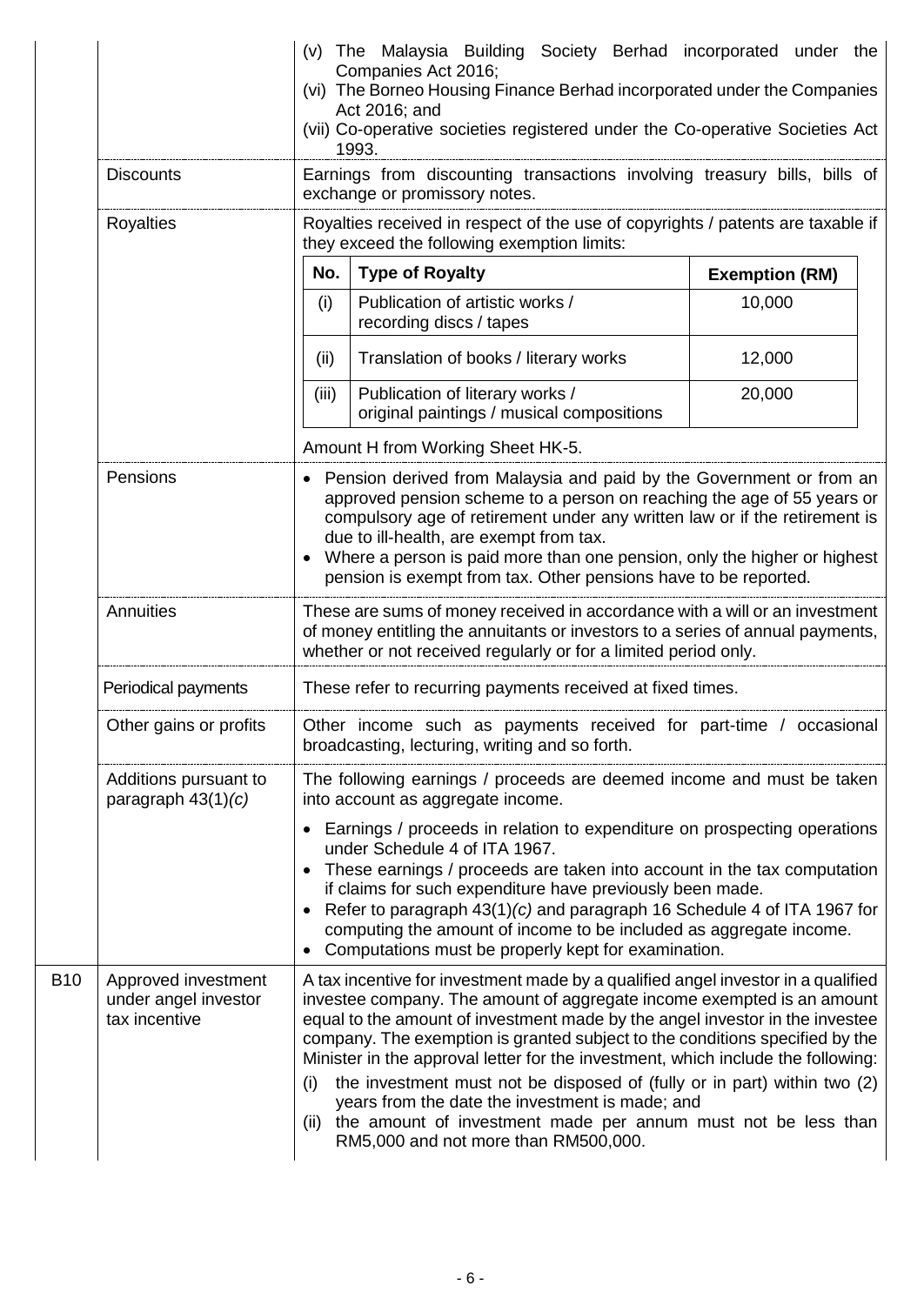|            |                                                               | Applicable to make an investment in an investee company is made on or after<br>1.1.2013 but not later than 31.12.2023 for the approval of the Minister of<br>Finance.                                                                                                                                                                           |
|------------|---------------------------------------------------------------|-------------------------------------------------------------------------------------------------------------------------------------------------------------------------------------------------------------------------------------------------------------------------------------------------------------------------------------------------|
|            |                                                               | Refer to the Income Tax (Exemption) (No. 3) 2014 [P.U. (A) 167/2014] and<br>Income Tax (Exemption) (Amendment) 2019 [P.U. (A) 399/2019] and public<br>ruling No. 12/2020 - Tax Incentive For Angle Investor for further information.                                                                                                            |
|            |                                                               | Amount in B10 is restricted to the amount in B9. If the amount in B10 exceeds<br>the amount in B9, enter the amount as per B9 in this item.                                                                                                                                                                                                     |
| <b>B12</b> | Current year<br>business losses                               | Current year business / partnership losses can be deducted from the same<br>year's aggregate income.                                                                                                                                                                                                                                            |
|            |                                                               | <b>Example:</b> Business losses for the year 2020 can be deducted from the<br>aggregate income of the year 2020.                                                                                                                                                                                                                                |
|            |                                                               | Transfer amount E from Working Sheet HK-1.3 to this item. Amount in B12 is<br>restricted to the amount in B11. If the amount in B12 exceeds the amount in<br>B11, enter the amount as per B11 in this item.                                                                                                                                     |
| <b>B14</b> | Other deductions:                                             |                                                                                                                                                                                                                                                                                                                                                 |
|            | Qualifying<br>prospecting<br>expenditure                      | Expenditure on prospecting operations in searching for, discovering or<br>winning access to mineral deposits in an eligible area or in testing such<br>deposits, is deductible.                                                                                                                                                                 |
|            | - Schedule 4                                                  | This amount is restricted to the amount in B11. Refer to paragraph $44(1)(b)$<br>and Schedule 4 regarding the eligibility to claim.                                                                                                                                                                                                             |
|            |                                                               | The computation must be properly kept for examination.                                                                                                                                                                                                                                                                                          |
| <b>B15</b> | Approved donations /                                          | Transfer the amount from item E8, if any.                                                                                                                                                                                                                                                                                                       |
|            | gifts / contributions                                         | Refer to Public Ruling No. 8/2020.                                                                                                                                                                                                                                                                                                              |
|            |                                                               | Receipts and supporting documents must be kept for a period of seven (7)<br>years after the end of the year in which the return form is furnished to LHDNM,<br>for future reference and inspection if required.                                                                                                                                 |
| <b>B17</b> | Taxable pioneer<br>income                                     | Pioneer status is a tax incentive as defined in section 5 to section 25 of the<br>Promotion of Investments Act (PIA) 1986. When granted to an individual, his<br>business income from participating in a promoted activity or producing a<br>promoted product in relation to agriculture (agro-based) shall be fully /<br>partially tax exempt. |
|            |                                                               | Refer to Working Sheet HK-1E for the amount to be entered in this item.                                                                                                                                                                                                                                                                         |
| <b>B19</b> | <b>TOTAL INCOME</b><br><b>TRANSFERRED FROM</b>                | ITEMS B19 AND B20 ARE ONLY TO BE FILLED IN BY THE INDIVIDUAL IN<br>WHOSE NAME THE JOINT ASSESSMENT IS TO BE RAISED.                                                                                                                                                                                                                             |
|            | <b>HUSBAND / WIFE FOR</b><br><b>JOINT ASSESSMENT</b>          | Transfer the total income of the spouse to be aggregated with the total income<br>of the individual to this item.                                                                                                                                                                                                                               |
|            | * Type of income<br>transferred from<br><b>HUSBAND / WIFE</b> | <b>Note:</b> Enter '1' if the income transferred from the spouse includes income<br>from a business source or '2' if not.                                                                                                                                                                                                                       |
|            |                                                               | Items B19 and B20 NEED NOT be filled if:                                                                                                                                                                                                                                                                                                        |
|            |                                                               | the individual's status is single / a divorcee / a widow / a widower<br>(i)                                                                                                                                                                                                                                                                     |
|            |                                                               | the spouse of the individual has no income, no source of income or has<br>(ii)<br>income which is tax exempt                                                                                                                                                                                                                                    |
|            |                                                               | (iii) the individual elects for separate assessment                                                                                                                                                                                                                                                                                             |
|            |                                                               | (iv) the individual elects for joint assessment to be raised in the name of his<br>/ her spouse                                                                                                                                                                                                                                                 |
| <b>B21</b> | <b>Total relief</b>                                           | Transfer the amount from item F20.                                                                                                                                                                                                                                                                                                              |
| <b>B22</b> | Chargeable income                                             | Amount (B18 minus B21) or (B20 minus B21).                                                                                                                                                                                                                                                                                                      |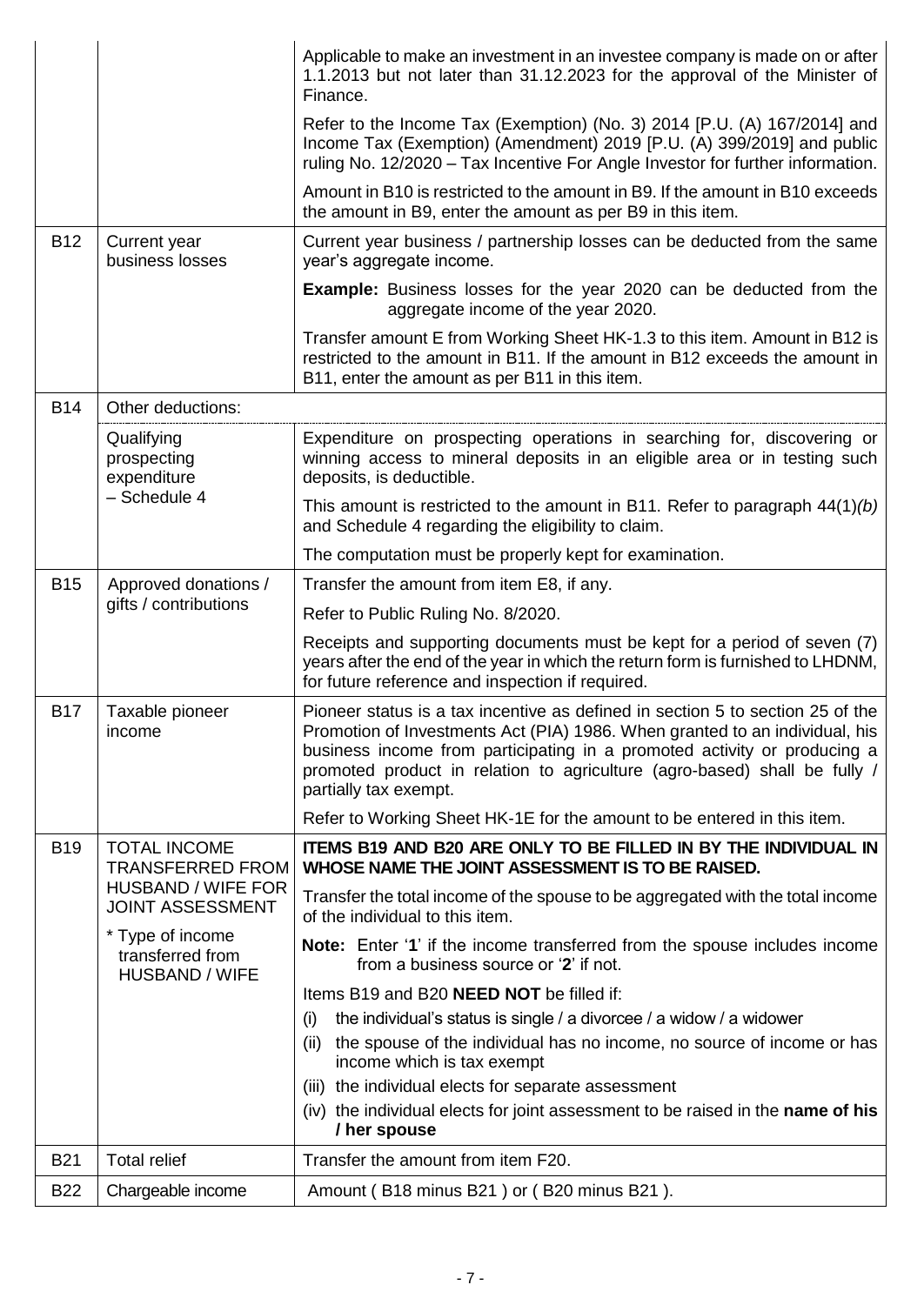| <b>B23a</b><br>Tax on the first<br>explanatory notes.<br><b>B23b</b><br>Tax on the balance<br><b>Example:</b><br>Chargeable income as per B22:<br>Use category D of the tax schedule to compute as follows:<br>Tax on the first RM35,000<br><b>RM</b><br>Tax on the balance $RM10,500 \ @ 8\%$<br>RM<br><b>B24</b><br>Total income tax<br>Total income tax<br>RM1,440.00<br>Enter in items B23a, B23b and B24 of the Form B as shown below:<br>INCOME TAX COMPUTATION (Refer to the tax rate schedule provided at the LHDNM Official Portal, http://www.hasil.gov.my)<br><b>B23</b><br>B23a Tax on the first<br>35,000<br><b>B23a</b><br>.00.<br>8<br>$\frac{0}{0}$<br>B23b Tax on the balance<br>10,500<br>B <sub>23</sub> b<br>.00<br>At rate<br>TOTAL INCOME TAX (B23a + B23b)<br><b>B24</b><br>B24<br><b>Total rebate</b><br><b>B25</b><br>Self<br>A rebate of RM400 is granted to an individual whose chargeable income does<br>not exceed RM35,000.<br>Paragraph $6A(2)(a)$ of ITA 1967.<br>Husband and wife<br>RM4,000 for the spouse.<br>Paragraph $6A(2)(b)$ / Paragraph $6A(2)(c)$ of ITA 1967.<br>Departure levy for<br>umrah travel / religious<br>travel for other religions<br>purpose of performing hajj.<br>The rebate granted is equivalent to the amount of departure levy paid but<br>the claim is limited to two (2) trips in a lifetime.<br>Eligibility to claim shall be evidenced by the following documents:<br>the boarding pass; and<br>(i)<br>in the case of:<br>(ii)<br>Saudi Arabia<br><b>ASEAN countries</b><br><b>AESAN countries</b><br><b>Country / Class</b><br>Other than<br>Economy<br>Economy<br>economy<br>class<br>class<br>class | <b>B23</b> | Income tax computation |                                                                                                                                                                                                                                                                                   |                          |  |  |                       |  |  |
|--------------------------------------------------------------------------------------------------------------------------------------------------------------------------------------------------------------------------------------------------------------------------------------------------------------------------------------------------------------------------------------------------------------------------------------------------------------------------------------------------------------------------------------------------------------------------------------------------------------------------------------------------------------------------------------------------------------------------------------------------------------------------------------------------------------------------------------------------------------------------------------------------------------------------------------------------------------------------------------------------------------------------------------------------------------------------------------------------------------------------------------------------------------------------------------------------------------------------------------------------------------------------------------------------------------------------------------------------------------------------------------------------------------------------------------------------------------------------------------------------------------------------------------------------------------------------------------------------------------------------------------------------------------------------|------------|------------------------|-----------------------------------------------------------------------------------------------------------------------------------------------------------------------------------------------------------------------------------------------------------------------------------|--------------------------|--|--|-----------------------|--|--|
|                                                                                                                                                                                                                                                                                                                                                                                                                                                                                                                                                                                                                                                                                                                                                                                                                                                                                                                                                                                                                                                                                                                                                                                                                                                                                                                                                                                                                                                                                                                                                                                                                                                                          |            |                        | Match the chargeable income from item B22 (chargeable income) with the<br>range of chargeable income in the tax schedule on page 28 of this                                                                                                                                       |                          |  |  |                       |  |  |
|                                                                                                                                                                                                                                                                                                                                                                                                                                                                                                                                                                                                                                                                                                                                                                                                                                                                                                                                                                                                                                                                                                                                                                                                                                                                                                                                                                                                                                                                                                                                                                                                                                                                          |            |                        |                                                                                                                                                                                                                                                                                   |                          |  |  |                       |  |  |
|                                                                                                                                                                                                                                                                                                                                                                                                                                                                                                                                                                                                                                                                                                                                                                                                                                                                                                                                                                                                                                                                                                                                                                                                                                                                                                                                                                                                                                                                                                                                                                                                                                                                          |            |                        |                                                                                                                                                                                                                                                                                   | RM45,500                 |  |  |                       |  |  |
|                                                                                                                                                                                                                                                                                                                                                                                                                                                                                                                                                                                                                                                                                                                                                                                                                                                                                                                                                                                                                                                                                                                                                                                                                                                                                                                                                                                                                                                                                                                                                                                                                                                                          |            |                        |                                                                                                                                                                                                                                                                                   |                          |  |  |                       |  |  |
|                                                                                                                                                                                                                                                                                                                                                                                                                                                                                                                                                                                                                                                                                                                                                                                                                                                                                                                                                                                                                                                                                                                                                                                                                                                                                                                                                                                                                                                                                                                                                                                                                                                                          |            |                        |                                                                                                                                                                                                                                                                                   |                          |  |  | 600.00                |  |  |
|                                                                                                                                                                                                                                                                                                                                                                                                                                                                                                                                                                                                                                                                                                                                                                                                                                                                                                                                                                                                                                                                                                                                                                                                                                                                                                                                                                                                                                                                                                                                                                                                                                                                          |            |                        |                                                                                                                                                                                                                                                                                   |                          |  |  | 840.00                |  |  |
|                                                                                                                                                                                                                                                                                                                                                                                                                                                                                                                                                                                                                                                                                                                                                                                                                                                                                                                                                                                                                                                                                                                                                                                                                                                                                                                                                                                                                                                                                                                                                                                                                                                                          |            |                        |                                                                                                                                                                                                                                                                                   |                          |  |  |                       |  |  |
|                                                                                                                                                                                                                                                                                                                                                                                                                                                                                                                                                                                                                                                                                                                                                                                                                                                                                                                                                                                                                                                                                                                                                                                                                                                                                                                                                                                                                                                                                                                                                                                                                                                                          |            |                        |                                                                                                                                                                                                                                                                                   |                          |  |  |                       |  |  |
|                                                                                                                                                                                                                                                                                                                                                                                                                                                                                                                                                                                                                                                                                                                                                                                                                                                                                                                                                                                                                                                                                                                                                                                                                                                                                                                                                                                                                                                                                                                                                                                                                                                                          |            |                        |                                                                                                                                                                                                                                                                                   | 600<br>.00<br>840<br>.00 |  |  |                       |  |  |
|                                                                                                                                                                                                                                                                                                                                                                                                                                                                                                                                                                                                                                                                                                                                                                                                                                                                                                                                                                                                                                                                                                                                                                                                                                                                                                                                                                                                                                                                                                                                                                                                                                                                          |            |                        |                                                                                                                                                                                                                                                                                   |                          |  |  | .00.<br>1,440         |  |  |
|                                                                                                                                                                                                                                                                                                                                                                                                                                                                                                                                                                                                                                                                                                                                                                                                                                                                                                                                                                                                                                                                                                                                                                                                                                                                                                                                                                                                                                                                                                                                                                                                                                                                          |            |                        |                                                                                                                                                                                                                                                                                   |                          |  |  |                       |  |  |
|                                                                                                                                                                                                                                                                                                                                                                                                                                                                                                                                                                                                                                                                                                                                                                                                                                                                                                                                                                                                                                                                                                                                                                                                                                                                                                                                                                                                                                                                                                                                                                                                                                                                          |            |                        |                                                                                                                                                                                                                                                                                   |                          |  |  |                       |  |  |
|                                                                                                                                                                                                                                                                                                                                                                                                                                                                                                                                                                                                                                                                                                                                                                                                                                                                                                                                                                                                                                                                                                                                                                                                                                                                                                                                                                                                                                                                                                                                                                                                                                                                          |            |                        |                                                                                                                                                                                                                                                                                   |                          |  |  |                       |  |  |
|                                                                                                                                                                                                                                                                                                                                                                                                                                                                                                                                                                                                                                                                                                                                                                                                                                                                                                                                                                                                                                                                                                                                                                                                                                                                                                                                                                                                                                                                                                                                                                                                                                                                          |            |                        | A rebate of RM400 is granted to an individual whose chargeable income does<br>not exceed RM35,000 and where he / she has been allowed a deduction of                                                                                                                              |                          |  |  |                       |  |  |
|                                                                                                                                                                                                                                                                                                                                                                                                                                                                                                                                                                                                                                                                                                                                                                                                                                                                                                                                                                                                                                                                                                                                                                                                                                                                                                                                                                                                                                                                                                                                                                                                                                                                          |            |                        |                                                                                                                                                                                                                                                                                   |                          |  |  |                       |  |  |
|                                                                                                                                                                                                                                                                                                                                                                                                                                                                                                                                                                                                                                                                                                                                                                                                                                                                                                                                                                                                                                                                                                                                                                                                                                                                                                                                                                                                                                                                                                                                                                                                                                                                          |            |                        | This tax rebate is granted to any individual who leaves Malaysia by air for the<br>purpose of performing <i>umrah</i> or other religious pilgrimage but NOT for the                                                                                                               |                          |  |  |                       |  |  |
|                                                                                                                                                                                                                                                                                                                                                                                                                                                                                                                                                                                                                                                                                                                                                                                                                                                                                                                                                                                                                                                                                                                                                                                                                                                                                                                                                                                                                                                                                                                                                                                                                                                                          |            |                        |                                                                                                                                                                                                                                                                                   |                          |  |  |                       |  |  |
|                                                                                                                                                                                                                                                                                                                                                                                                                                                                                                                                                                                                                                                                                                                                                                                                                                                                                                                                                                                                                                                                                                                                                                                                                                                                                                                                                                                                                                                                                                                                                                                                                                                                          |            |                        |                                                                                                                                                                                                                                                                                   |                          |  |  |                       |  |  |
|                                                                                                                                                                                                                                                                                                                                                                                                                                                                                                                                                                                                                                                                                                                                                                                                                                                                                                                                                                                                                                                                                                                                                                                                                                                                                                                                                                                                                                                                                                                                                                                                                                                                          |            |                        |                                                                                                                                                                                                                                                                                   |                          |  |  |                       |  |  |
|                                                                                                                                                                                                                                                                                                                                                                                                                                                                                                                                                                                                                                                                                                                                                                                                                                                                                                                                                                                                                                                                                                                                                                                                                                                                                                                                                                                                                                                                                                                                                                                                                                                                          |            |                        |                                                                                                                                                                                                                                                                                   |                          |  |  |                       |  |  |
|                                                                                                                                                                                                                                                                                                                                                                                                                                                                                                                                                                                                                                                                                                                                                                                                                                                                                                                                                                                                                                                                                                                                                                                                                                                                                                                                                                                                                                                                                                                                                                                                                                                                          |            |                        | <b>umrah</b> - a copy of the visa issued by the embassy of the Kingdom of                                                                                                                                                                                                         |                          |  |  |                       |  |  |
|                                                                                                                                                                                                                                                                                                                                                                                                                                                                                                                                                                                                                                                                                                                                                                                                                                                                                                                                                                                                                                                                                                                                                                                                                                                                                                                                                                                                                                                                                                                                                                                                                                                                          |            |                        | any other religious pilgrimage - A written verification by a religious<br>body recognised by the Committee for the Promotion of Inter Religious<br>Understanding and Harmony Among Adherents, Department of<br>National Unity and Integration in the Prime Minister's Department. |                          |  |  |                       |  |  |
|                                                                                                                                                                                                                                                                                                                                                                                                                                                                                                                                                                                                                                                                                                                                                                                                                                                                                                                                                                                                                                                                                                                                                                                                                                                                                                                                                                                                                                                                                                                                                                                                                                                                          |            |                        | Other than                                                                                                                                                                                                                                                                        |                          |  |  |                       |  |  |
|                                                                                                                                                                                                                                                                                                                                                                                                                                                                                                                                                                                                                                                                                                                                                                                                                                                                                                                                                                                                                                                                                                                                                                                                                                                                                                                                                                                                                                                                                                                                                                                                                                                                          |            |                        | class                                                                                                                                                                                                                                                                             |                          |  |  | Other than<br>economy |  |  |
| Rate of depature levy<br>RM <sub>8</sub><br><b>RM50</b><br><b>RM20</b>                                                                                                                                                                                                                                                                                                                                                                                                                                                                                                                                                                                                                                                                                                                                                                                                                                                                                                                                                                                                                                                                                                                                                                                                                                                                                                                                                                                                                                                                                                                                                                                                   |            |                        |                                                                                                                                                                                                                                                                                   |                          |  |  | RM150                 |  |  |
| Socialist Republic of Vietnam.                                                                                                                                                                                                                                                                                                                                                                                                                                                                                                                                                                                                                                                                                                                                                                                                                                                                                                                                                                                                                                                                                                                                                                                                                                                                                                                                                                                                                                                                                                                                                                                                                                           |            |                        | Note: 'ASEAN countries' means Brunei Darussalam, the Kingdom of Cambodia,<br>Republic of Indonesia, Lao People's Democratic Republic, Union of Myanmar,<br>Republic of the Philippines, Republic of Singapore, Kingdom of Thailand or                                             |                          |  |  |                       |  |  |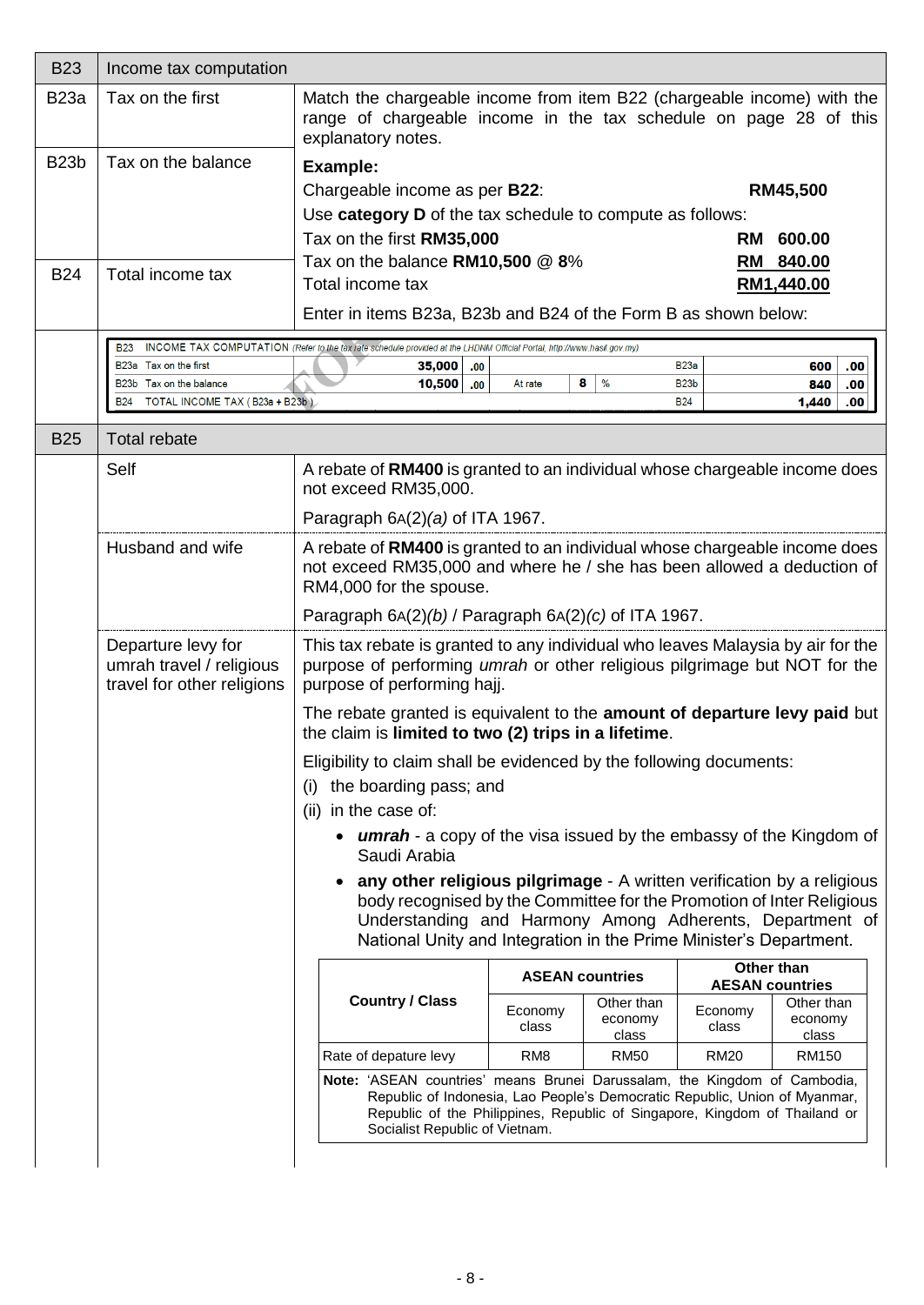|            |                                                             | P.U. (A) 213/2019 (Rate of Departure Levy) and subsection 6A(2A) of ITA 1967.                                                                                                                                                                                                                                                                      |  |  |  |
|------------|-------------------------------------------------------------|----------------------------------------------------------------------------------------------------------------------------------------------------------------------------------------------------------------------------------------------------------------------------------------------------------------------------------------------------|--|--|--|
|            |                                                             | For the following types of assessment:<br>joint assessment;<br>(i)<br>(ii) separate assessment; or<br>(iii) assessment on self whose spouse has no income, no source of<br>income or no total income                                                                                                                                               |  |  |  |
|            |                                                             | The individual in whose name the assessment is raised, is:<br>eligible to claim for the amount of departure levy paid on own self travel.<br>NOT eligible to claim if the depature levy is paid for the behalf of spouse,<br>family member or other party.<br>NOT eligible to claim if the depature levy for own travel is paid by other<br>party. |  |  |  |
|            | Zakat and fitrah                                            | Payment of obligatory zakat and fitrah in the basis year.<br>Subsection 6A(3) of ITA 1967.                                                                                                                                                                                                                                                         |  |  |  |
| <b>B27</b> | Tax deduction under<br>section 110 (others)                 | Compute the tax deducted under section 110 by using Working Sheet HK-6<br>in respect of other income such as interest, royalties, section 4A income and<br>income from a trust.                                                                                                                                                                    |  |  |  |
|            |                                                             | Section 110 tax deduction (others) does NOT include withholding tax<br>payment pursuant to Section 107A of ITA 1967.                                                                                                                                                                                                                               |  |  |  |
|            |                                                             | Please submit Working Sheet HK-6 if you are entitled to a tax refund. Amount<br>B from Working Sheet HK-6.                                                                                                                                                                                                                                         |  |  |  |
|            | Section 132 tax relief                                      | Tax relief in respect of income brought into Malaysia on which tax has been<br>charged in the country of origin which have Avoidance of Double Taxation<br>Agreements (DTA) with Malaysia.                                                                                                                                                         |  |  |  |
|            |                                                             | Refer to Appendix F for the list of countries which have DTA with Malaysia.                                                                                                                                                                                                                                                                        |  |  |  |
|            |                                                             | Refer to Schedule 7 of ITA 1967 and Working Sheet HK-8 to compute the<br>amount of credit.                                                                                                                                                                                                                                                         |  |  |  |
|            | Section 133 tax relief                                      | Tax relief in respect of income brought into Malaysia on which tax has been<br>charged in the country of origin which does NOT have Avoidance of Double<br>Taxation Agreements (DTA) with Malaysia.                                                                                                                                                |  |  |  |
|            |                                                             | Refer to Schedule 7 of ITA 1967 and Working Sheet HK-9 to compute the<br>amount of credit.                                                                                                                                                                                                                                                         |  |  |  |
| <b>B28</b> | Tax payable                                                 | B26 minus B27.                                                                                                                                                                                                                                                                                                                                     |  |  |  |
|            |                                                             | If the amount in B27 exceeds the amount in B26, enter '0' in this box.                                                                                                                                                                                                                                                                             |  |  |  |
| <b>B29</b> | Tax repayable                                               | B27 minus B26.                                                                                                                                                                                                                                                                                                                                     |  |  |  |
| <b>B30</b> | Payment made for 2020                                       | <b>Monthly Tax Deductions (MTD)</b>                                                                                                                                                                                                                                                                                                                |  |  |  |
|            | income - SELF and<br>HUSBAND / WIFE for<br>joint assessment | Enter the amount of deductions amount made by the employer in the year<br>2020 in respect of the following income in this item:                                                                                                                                                                                                                    |  |  |  |
|            |                                                             | Income for the year 2020;<br>(i)                                                                                                                                                                                                                                                                                                                   |  |  |  |
|            |                                                             | Employment income of preceding years (including bonus, director's fee,<br>(ii)<br>arrears, etc.) paid in the year 2020; and                                                                                                                                                                                                                        |  |  |  |
|            |                                                             | (iii) Employment income in respect of other year(s) paid in advance in the<br>year 2020.                                                                                                                                                                                                                                                           |  |  |  |
|            |                                                             | <b>Example:</b> Salary for the month of January 2021 paid in December 2020<br>and MTD is paid on or before 15 January 2021.                                                                                                                                                                                                                        |  |  |  |
|            |                                                             | Self-Instalments / CP500                                                                                                                                                                                                                                                                                                                           |  |  |  |
|            |                                                             | Enter the amount of self-paid instalments / CP500 payment (tax instalment<br>according to the notice under section 107B) in this item.                                                                                                                                                                                                             |  |  |  |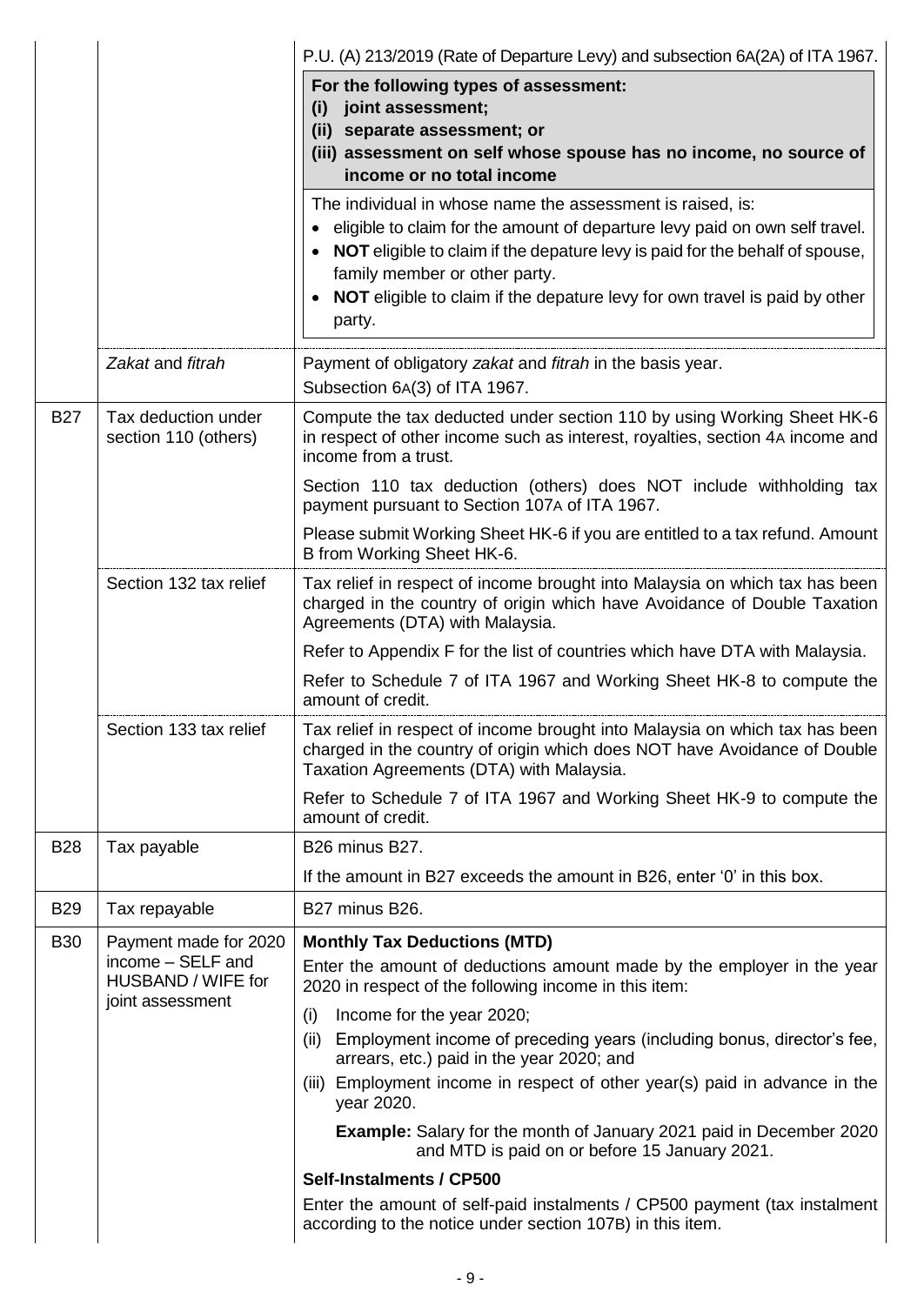|                                  |                                | This <b>does not include</b> payments made in respect of outstanding tax for<br>previous years of assessment.                                                                                                                                                                                                                                                                                                                                            |
|----------------------------------|--------------------------------|----------------------------------------------------------------------------------------------------------------------------------------------------------------------------------------------------------------------------------------------------------------------------------------------------------------------------------------------------------------------------------------------------------------------------------------------------------|
|                                  |                                | Use Working Sheet HK-10 for computation. Transfer amount E of Working<br>Sheet HK-10 to this item.                                                                                                                                                                                                                                                                                                                                                       |
|                                  |                                | For joint assessment – Total up the MTD or self instalments / CP500 paid by<br>the husband / wife for entry in this item.                                                                                                                                                                                                                                                                                                                                |
| <b>B31</b>                       | Balance of tax payable         | B28 minus B30.                                                                                                                                                                                                                                                                                                                                                                                                                                           |
|                                  |                                | The balance of tax payable must be paid within the stipulated period.<br>Payment can be made via:<br>ByrHASiL at the ByrHASiL LHDNM Portal, https://byrhasil.hasil.gov.my/.<br>(i)<br>via<br><b>FPX</b><br>(Financial Process<br>• Payment<br>Exchange)<br>at<br>https://byrhasil.hasil.gov.my/fpx.php.<br>• Payment via Visa, Mastercard & American Express credit cards at<br>https://byrhasil.hasil.gov.my/creditcard/.                               |
|                                  |                                | (ii) Appointed banks.                                                                                                                                                                                                                                                                                                                                                                                                                                    |
|                                  |                                | • Counters of CIMB Bank Berhad (CIMB), Public Bank Berhad (PBB),<br>Malayan Banking Berhad (Maybank), Affin Bank Berhad (ABB), RHB<br>Bank Berhad (RHB), Bank Simpanan Nasional (BSN) and Bank<br>Rakyat by using the bank payment slip.<br>• CIMB, PBB, Maybank, Hong Leong Bank, RHB, BSN and CitiBank<br>Berhad internet banking.<br>• Auto Teller Machine (ATM) of PBB, Maybank & CIMB, PBB Cheque<br>Deposit Machine and CIMB Cash Deposit Machine. |
|                                  |                                | (iii) Pos Malaysia Berhad - Counter only.                                                                                                                                                                                                                                                                                                                                                                                                                |
|                                  |                                | Use payment code '084' and. instalment no. '99' when making payment for<br>tax or balance of tax payable.                                                                                                                                                                                                                                                                                                                                                |
|                                  | Tax paid in excess             | <b>B30 minus B28.</b>                                                                                                                                                                                                                                                                                                                                                                                                                                    |
|                                  |                                | Enter 'X' in the box provided for tax paid in excess.                                                                                                                                                                                                                                                                                                                                                                                                    |
|                                  |                                | <b>DECLARATION</b>                                                                                                                                                                                                                                                                                                                                                                                                                                       |
|                                  |                                | A return form which is not duly signed, shall be deemed incomplete and will not be processed and a Notification<br>of Incomplete Return Form will be issued to inform you. The use of signature stamp is not allowed. Penalty will<br>be imposed in case of late resubmission of the return form to LHDNM.                                                                                                                                               |
| <b>PART C:</b>                   |                                | <b>PARTICULARS OF HUSBAND / WIFE</b>                                                                                                                                                                                                                                                                                                                                                                                                                     |
| C <sub>1</sub><br>C <sub>4</sub> |                                | Fill in relevant information only. Where there is more than one wife, please furnish the information as<br>per format C1 to C4 by using attachment(s) and submit together with the Form B.                                                                                                                                                                                                                                                               |
| <b>PART D:</b>                   |                                | <b>OTHER PARTICULARS</b>                                                                                                                                                                                                                                                                                                                                                                                                                                 |
| D <sub>1</sub>                   | Telephone no.                  | Telephone number of office / tax agent's firm / residence. Please ensure that<br>the information is correct and accurate. This information is for the official use<br>of LHDNM.                                                                                                                                                                                                                                                                          |
|                                  | Handphone no.                  | Please ensure that the information given is correct. This information is for the<br>official use of LHDNM only.                                                                                                                                                                                                                                                                                                                                          |
|                                  |                                | Note:                                                                                                                                                                                                                                                                                                                                                                                                                                                    |
|                                  |                                | Either the Handphone No. (D1) or e-Mail (D3) is compulsorily required to be<br>completed during submission via e-Filing.                                                                                                                                                                                                                                                                                                                                 |
| D <sub>2</sub>                   | Address of business<br>premise | Address where the main business is carried on.                                                                                                                                                                                                                                                                                                                                                                                                           |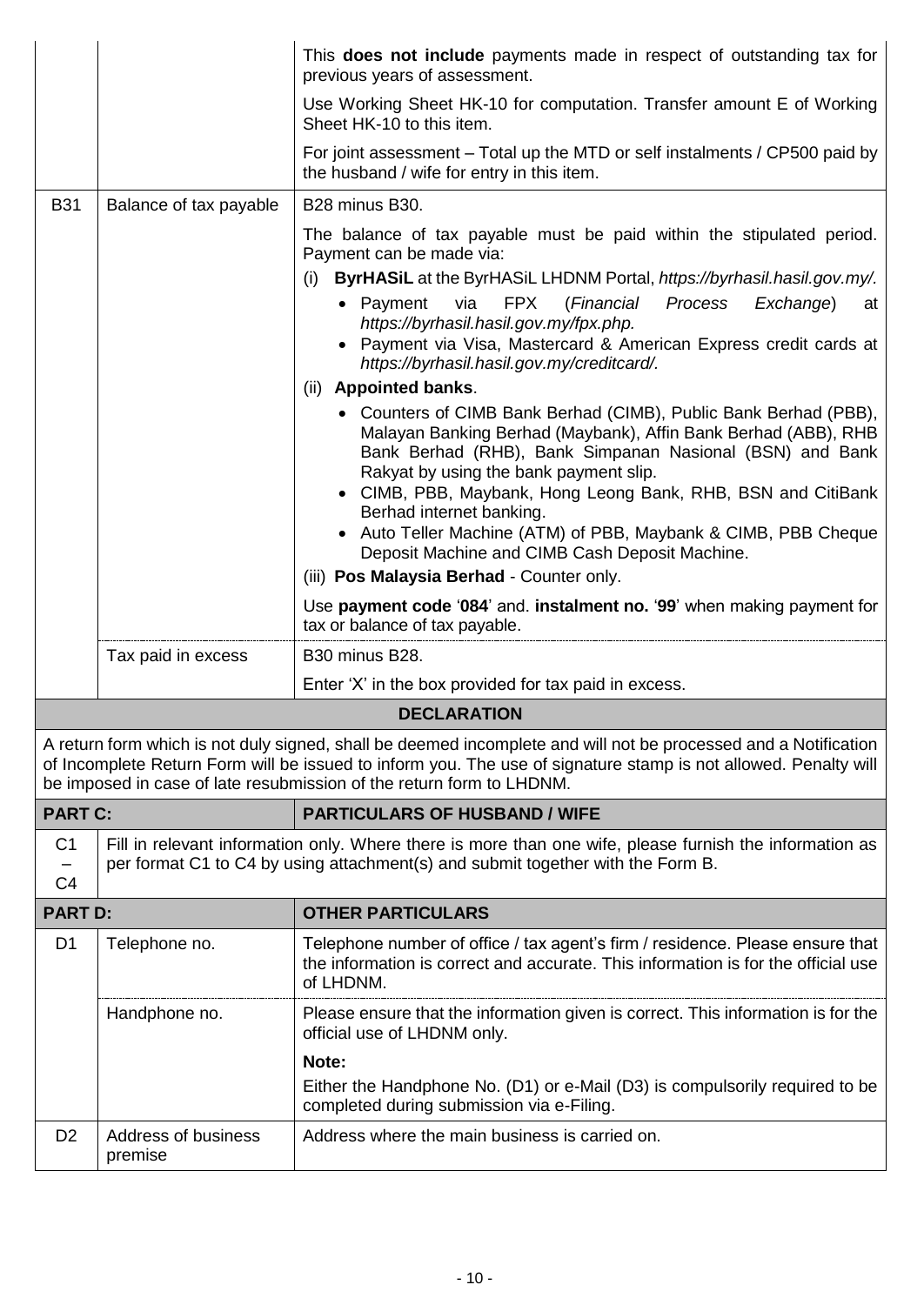| D <sub>3</sub>   | E-mail                                                             | Please ensure that the information given is correct. This information is for the<br>official use of LHDNM only.                                                                                                                                                                                                                                                                                                                           |  |
|------------------|--------------------------------------------------------------------|-------------------------------------------------------------------------------------------------------------------------------------------------------------------------------------------------------------------------------------------------------------------------------------------------------------------------------------------------------------------------------------------------------------------------------------------|--|
|                  |                                                                    | Note:                                                                                                                                                                                                                                                                                                                                                                                                                                     |  |
|                  |                                                                    | Either e-mail (D3) or handphone no. (D1) is compulsorily required to be<br>completed during submission via e-Filing.                                                                                                                                                                                                                                                                                                                      |  |
| D <sub>4</sub>   | Employer's no.                                                     | Enter the latest employer's E reference number.                                                                                                                                                                                                                                                                                                                                                                                           |  |
| D <sub>5</sub>   | Has financial<br>account(s) at financial<br>institution(s) outside | Enter '1' if there is / are financial account(s) at financial institution(s) outside<br>Malaysia or '2' if there is none / not relevant. Refer to the following information<br>before make an option:                                                                                                                                                                                                                                     |  |
|                  | Malaysia                                                           | This declaration is a counter check measure to ensure compliance of the<br>Malaysian tax law, in line with Malaysia's commitment to the Automatic<br>Exchange of Financial Account Information with other tax jurisdictions. Under<br>this commitment, Malaysia will also be receiving information on financial<br>accounts kept at overseas by Malaysian tax resident.                                                                   |  |
|                  |                                                                    | However, please note that having a financial account(s) in overseas is not an<br>indication that a tax non-compliance has occurred.                                                                                                                                                                                                                                                                                                       |  |
|                  |                                                                    | "Financial Account" refers to a financial account maintained by a financial<br>institution outside Malaysia which includes:<br><b>Depository Accounts</b><br>(i)                                                                                                                                                                                                                                                                          |  |
|                  |                                                                    | • Savings account, current account and other deposit accounts.                                                                                                                                                                                                                                                                                                                                                                            |  |
|                  |                                                                    | <b>Custodial Accounts</b><br>(ii)                                                                                                                                                                                                                                                                                                                                                                                                         |  |
|                  |                                                                    | • An account (other than an Insurance Contract or Annuity Contract) for<br>the benefit of another person that holds any financial instrument or<br>contract held for investment.                                                                                                                                                                                                                                                          |  |
|                  |                                                                    | (iii) Cash Value Insurance Contracts                                                                                                                                                                                                                                                                                                                                                                                                      |  |
|                  |                                                                    | • An insurance contract where the policyholder is entitled to receive<br>payment on surrender or termination of the contract. An insurance<br>contract will also be a Cash Value Insurance Contract where the<br>policyholder can borrow against the contract. It is an investment<br>product that has an element of life insurance attached to it. The life<br>insurance element usually is small compared to the investment<br>element. |  |
|                  |                                                                    | (iv) Annuity Contracts                                                                                                                                                                                                                                                                                                                                                                                                                    |  |
|                  |                                                                    | A contract:                                                                                                                                                                                                                                                                                                                                                                                                                               |  |
|                  |                                                                    | • Under which the issuer agrees to make payments for a period of time<br>determined in whole or in part by reference to the life expectancy of<br>one or more individuals; or<br>• That is considered to be an annuity contract in accordance with the                                                                                                                                                                                    |  |
|                  |                                                                    | law, regulation or practice of Malaysia in which the contract was<br>issued and under which the issuer agrees to make payments for a<br>term of years.                                                                                                                                                                                                                                                                                    |  |
|                  |                                                                    | (v) Equity and Debt Interests in Investment Entities.                                                                                                                                                                                                                                                                                                                                                                                     |  |
|                  |                                                                    | Further details on Automatic Exchange of Financial Account Information are<br>available at the LHDNM Official Portal, http://www.hasil.gov.my ><br>International > Automatic Exchange of Information (AEOI) > Common<br>Reporting Standard (CRS).                                                                                                                                                                                         |  |
| D <sub>6</sub> a | Carries on<br>e-Commerce                                           | Enter '1' in the box for 'Yes' if the individual carries on a business in selling<br>any goods or rendering any service online.                                                                                                                                                                                                                                                                                                           |  |
|                  |                                                                    | If 'Yes', also complete item D7b.                                                                                                                                                                                                                                                                                                                                                                                                         |  |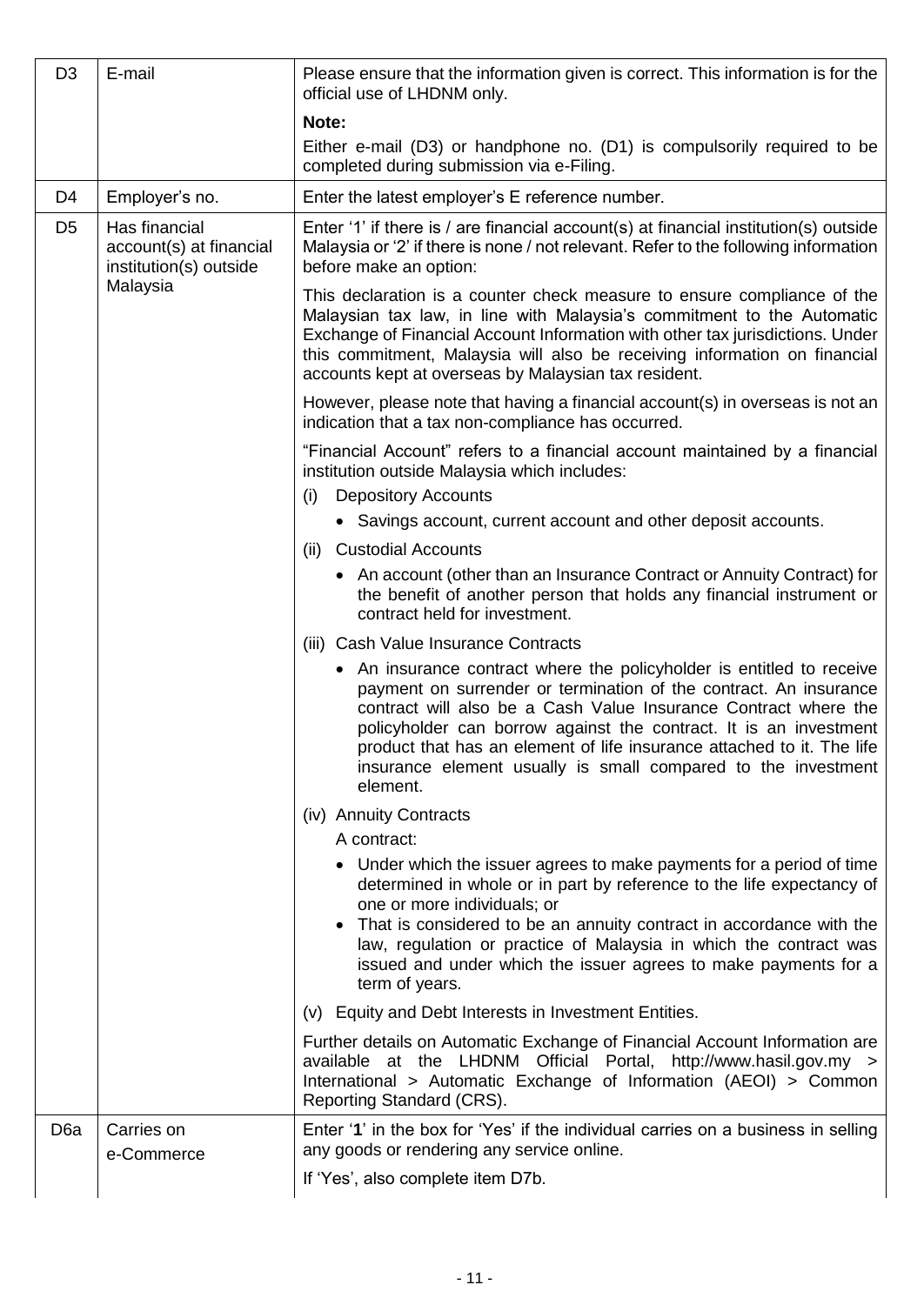|                  |                                         | An individual is considered as carrying on e-Commerce business If in deriving<br>its income, internet is used for:<br>receiving orders for goods or services.<br>(i)<br><b>Example:</b><br>The individual receives orders via e-mail, website or social media, and<br>not by conventional post, telephone or facsimile.                                                                                                                                                                                |  |  |
|------------------|-----------------------------------------|--------------------------------------------------------------------------------------------------------------------------------------------------------------------------------------------------------------------------------------------------------------------------------------------------------------------------------------------------------------------------------------------------------------------------------------------------------------------------------------------------------|--|--|
|                  |                                         | receiving payment in respect of good or services.<br>(ii)<br>Example:<br>The individual receives digital cash payment from credit card or charge<br>card via e-mail or website, and not by conventional post, telephone or<br>facsimile.                                                                                                                                                                                                                                                               |  |  |
|                  |                                         | (iii) delivering goods or services.<br>Example:<br>The individual:-<br>uses e-mail, internet or file transfer protocol to deliver digitized music,<br>articles or software instead of the conventional method of delivering<br>software on disk.<br>uses both e-mail and website to offer its advice and receives payment<br>for the advice.<br>advertises the goods or services of other entities on internet for a fee.<br>hosts the website(s).<br>renders service in providing access to internet. |  |  |
|                  |                                         | Enter '2' for 'No' if the individual does not carry on any e-Commerce<br>business or not relevant.                                                                                                                                                                                                                                                                                                                                                                                                     |  |  |
| D <sub>6</sub> b | Website / blog address                  | Website / blog address (if any).                                                                                                                                                                                                                                                                                                                                                                                                                                                                       |  |  |
| D7               | Bank account<br>information             | Enter the name of the bank (D7a) and bank account number (D7b) for the<br>purpose of electronic income tax refund. Ensure the bank account provided<br>is active and opened under own name to avoid payment issues.                                                                                                                                                                                                                                                                                    |  |  |
| D <sub>8</sub> a | Disposal of asset under                 | Refers to chargeable asset under the Real Property Gains Tax Act 1976.                                                                                                                                                                                                                                                                                                                                                                                                                                 |  |  |
|                  | the Real Property<br>Gains Tax Act 1976 | Enter '1' for 'Yes' if there is disposal of asset, and also complete item D8b.                                                                                                                                                                                                                                                                                                                                                                                                                         |  |  |
|                  |                                         | Enter '2' for 'No' if not applicable.                                                                                                                                                                                                                                                                                                                                                                                                                                                                  |  |  |
| D <sub>8</sub> b | Disposal declared to<br><b>LHDNM</b>    | Enter '1' ('Yes') if the disposal has been declared to LHDNM or '2' ('No') if<br>not.                                                                                                                                                                                                                                                                                                                                                                                                                  |  |  |
|                  |                                         | If not yet declared, contact the LHDNM branch which handles the income tax<br>file of the disposer. Further details are available from the LHDNM Official<br>Portal, http://www.hasil.gov.my.                                                                                                                                                                                                                                                                                                          |  |  |
| <b>PART E:</b>   |                                         | <b>DONATIONS / GIFTS / CONTRIBUTIONS</b>                                                                                                                                                                                                                                                                                                                                                                                                                                                               |  |  |

# **Contribution in fighting against the COVID-19 pandemic**

Tax deductions will be given to donors who donate cash or contribution in kind that will be used for fighting against the COVID-19 pandemic as well as helping people affected by the pandemic. For classification purpose, please refer to the LHDNM Official Portal, *http://www.hasil.gov.my* > Quick Links > FAQ-Movement Control Order & Economic Stimulus Package > Soalan Lazim Berkenaan Sumbangan / Derma *(Available in Malay Language Only)*.

# **Gift of money to the Government / State Government / local authority** Subsection 44(6) of ITA 1967.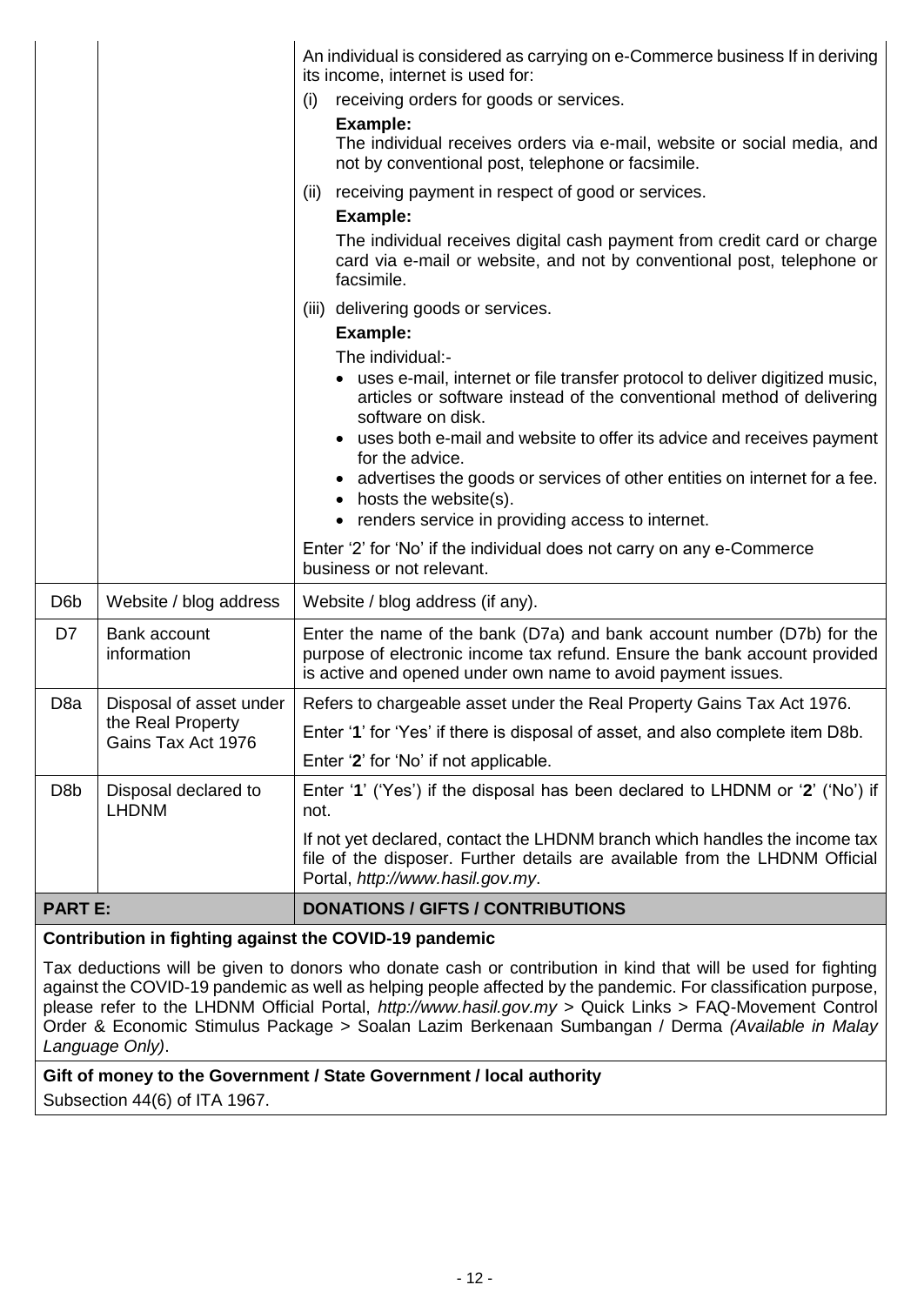| Gift of money to approved institutions / organizations / funds                                                                                                                                                                                                                                      |                                        |
|-----------------------------------------------------------------------------------------------------------------------------------------------------------------------------------------------------------------------------------------------------------------------------------------------------|----------------------------------------|
| Gift of money to institutions / organizations / funds approved by the Director General<br>of Inland Revenue. Subsection 44(6) and proviso, ITA 1967.                                                                                                                                                |                                        |
| Gift of money for any sports activity approved by the Minister of Finance<br>Subsection 44(11B) and proviso, ITA 1967.                                                                                                                                                                              |                                        |
| Gift of money or cost of contribution in kind for any project of national interest                                                                                                                                                                                                                  |                                        |
| approved by the Minister of Finance                                                                                                                                                                                                                                                                 |                                        |
| Subsection 44(11c) and proviso, ITA 1967.                                                                                                                                                                                                                                                           |                                        |
| Gift of money in the form of wakaf to any religious authority / religious body /<br>public university or gift of money in the form of endowment to a public<br>university                                                                                                                           | Restricted to<br><b>10% of item B9</b> |
| Gift of money in the form of:                                                                                                                                                                                                                                                                       |                                        |
| wakaf made to any appropriate religious authority established under any written<br>(i)<br>law, body established by that appropriate religious authority or public university<br>allowed by that appropriate religious authority to receive wakaf; or<br>(ii) endowment made to a public university. |                                        |
|                                                                                                                                                                                                                                                                                                     |                                        |
| The wakaf or endowment must be made for the purpose of achieving the objective of<br>establishment of the appropriate religious authority, body or public university.                                                                                                                               |                                        |
| Subsection 44(11D), ITA 1967.                                                                                                                                                                                                                                                                       |                                        |

# **Gift of artefacts / manuscripts / paintings to the Government or State Government**

Gift of artefacts, manuscripts or paintings to the Government will be based on the value determined by the Department of Museums Malaysia or the National Archives.

Subsection 44(6A) of ITA 1967.

#### **Gift of money for the provision of library facilities or to libraries**

Gift of money not exceeding RM20,000 for the provision of library facilities to public libraries and libraries of schools and institutions of higher education provided that a claim for the same expenses is not made under paragraph 34(6)*(g)* of ITA 1967 in computing the adjusted income from business.

Subsection 44(8) of ITA 1967.

#### **Gift of money or contribution in kind for the provision of facilities in public places for the benefit of disabled persons**

Gift of money or contribution in kind (the value to be determined by the relevant local authority) for the provision of public facilities for the benefit of disabled persons.

Subsection 44(9) of ITA 1967.

#### **Gift of money / cost / value of gift of medical equipment to any healthcare facility approved by the Ministry of Health**

Gift of money or the cost or value (as certified by the Ministry of Health) of any gift of medical equipment not exceeding RM20,000 to any healthcare facility approved by the Ministry of Health.

Subsection 44(10) of ITA 1967.

#### **Gift of paintings to the National Art Gallery or any state art gallery**

The value of any gift of painting to be determined by the National Art Gallery or any state art gallery.

Subsection 44(11) of ITA 1967.

| <b>PART F:</b> | <b>RELIEF</b> |
|----------------|---------------|
|----------------|---------------|

Receipts and supporting documents must be kept for a period of seven (7) years after the end of the year in which the return form is furnished to LHDNM, for future reference and inspection if required.

#### **Reference:**

Taxation Of A Resident Individual

- Part I Gifts Or Contributions And Allowable Deductions (Public Ruling No. 8/2020)
- Part II Computation Of Total Income And Chargeable Income (Public Ruling No. 5/2018); and
- Part III Computation Of Income Tax And Tax Payable (Public Ruling No. 6/2018)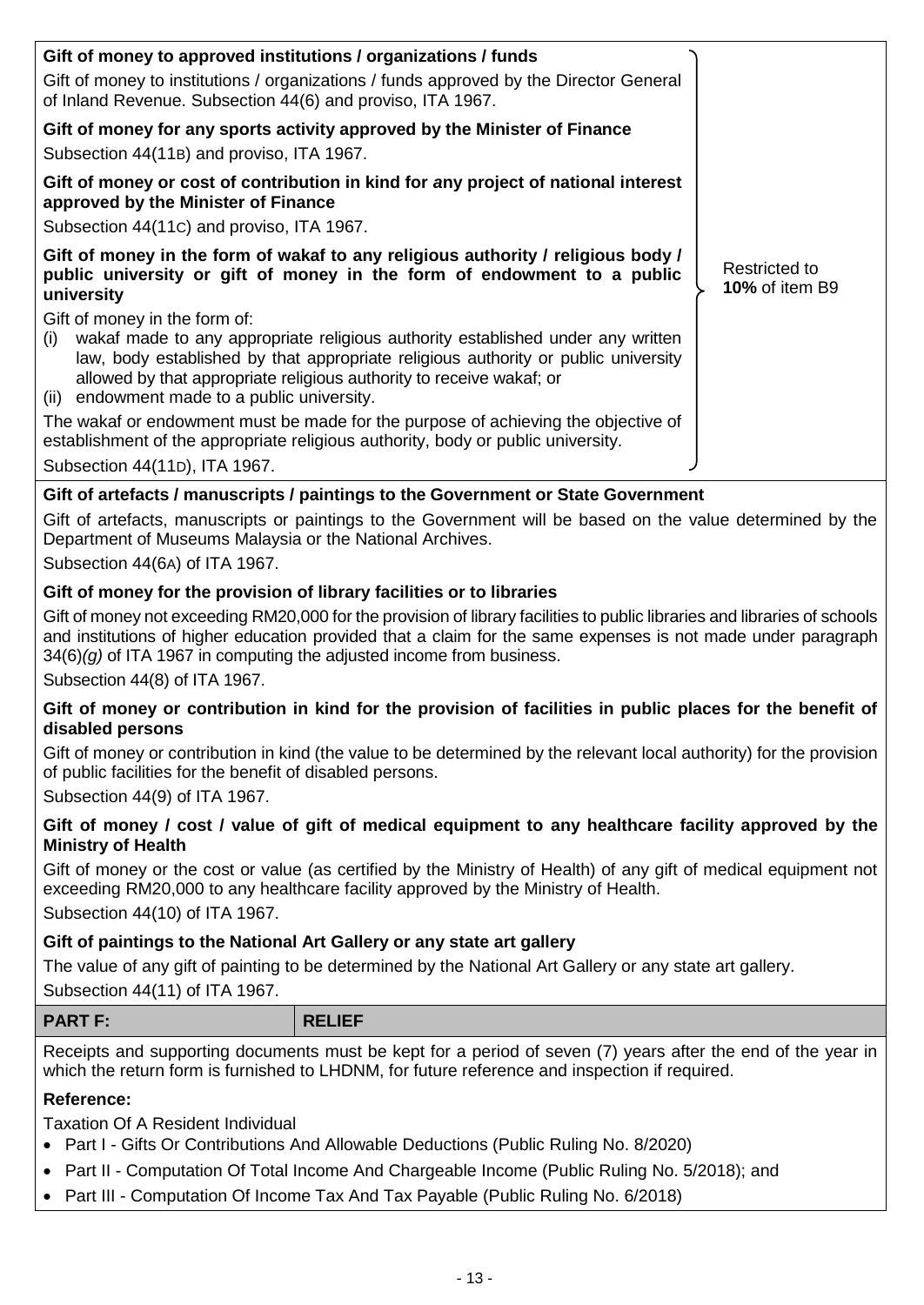| F1               | Individual and<br>dependent relatives   | Relief of RM9,000 for an individual in respect of himself and his dependent<br>relatives is granted automatically.                                                                                                                                                                                                                                                                                                                                                                                                                                                                                                                                                    |  |  |
|------------------|-----------------------------------------|-----------------------------------------------------------------------------------------------------------------------------------------------------------------------------------------------------------------------------------------------------------------------------------------------------------------------------------------------------------------------------------------------------------------------------------------------------------------------------------------------------------------------------------------------------------------------------------------------------------------------------------------------------------------------|--|--|
|                  |                                         | Paragraph 46(1)(a) of ITA 1967.                                                                                                                                                                                                                                                                                                                                                                                                                                                                                                                                                                                                                                       |  |  |
| F <sub>2</sub> a | Medical treatment,<br>special needs and | Medical treatment, special needs and carer expenses incurred on parents is<br>allowed as a deduction up to RM5,000.                                                                                                                                                                                                                                                                                                                                                                                                                                                                                                                                                   |  |  |
|                  | carer expenses for<br>parents           | Parents refer to natural parents or foster parents where the individual is an<br>adopted child.                                                                                                                                                                                                                                                                                                                                                                                                                                                                                                                                                                       |  |  |
|                  |                                         | Expenses on medical treatment for parents which qualify for deduction include:<br>medical care and treatment provided by a nursing home; and<br>(i)<br>dental treatment limited to tooth extraction, filling, scaling and cleaning but<br>(ii)<br>excluding cosmetic dental treatment expenses such as teeth restoration<br>and replacement involving crowning, root canal and dentures.<br>Such claim must be evidenced by a medical practitioner registered with<br>Malaysian Medical Council (MMC) certifying that the medical condition<br>of parents requires medical treatment, special needs or a carer.<br>Parents shall be individuals resident in Malaysia. |  |  |
|                  |                                         | • The medical treatment and care services are provided in Malaysia.                                                                                                                                                                                                                                                                                                                                                                                                                                                                                                                                                                                                   |  |  |
|                  |                                         | In the case of carer, a receipt or written certification from carer, or work permit<br>of the carer.                                                                                                                                                                                                                                                                                                                                                                                                                                                                                                                                                                  |  |  |
|                  |                                         | 'Carer' shall not include that individual, his wife or her husband or the child of<br>the individual concerned.                                                                                                                                                                                                                                                                                                                                                                                                                                                                                                                                                       |  |  |
|                  |                                         | Paragraph $46(1)(c)$ of ITA 1967.                                                                                                                                                                                                                                                                                                                                                                                                                                                                                                                                                                                                                                     |  |  |
| F <sub>2</sub> b | Parent                                  | This deduction is effective for the Years of Assessment 2016 to 2020.                                                                                                                                                                                                                                                                                                                                                                                                                                                                                                                                                                                                 |  |  |
|                  |                                         | Conditions for claim:                                                                                                                                                                                                                                                                                                                                                                                                                                                                                                                                                                                                                                                 |  |  |
|                  |                                         | An individual who is QUALIFIED to claim this deduction is a legitimate<br>(i)<br>child or legally adopted child. Claim for this deduction is NOT<br>allowed in respect of step-parents.                                                                                                                                                                                                                                                                                                                                                                                                                                                                               |  |  |
|                  |                                         | The individual did NOT make a claim in item F2a for deduction on<br>(ii)<br>medical treatment, special needs and carer expenses expended for his<br>parents for the same basis year.                                                                                                                                                                                                                                                                                                                                                                                                                                                                                  |  |  |
|                  |                                         | (iii) The allowable deduction is RM1,500 for only one mother and RM1,500<br>for only one father. If more than one individual claims this deduction, the<br>amount of deduction has to be equally apportioned according to the<br>number of individuals who claim in respect of the same parent.                                                                                                                                                                                                                                                                                                                                                                       |  |  |
|                  |                                         | (iv) The parents are residents in accordance with the provisions of section 7<br>of ITA 1967, and aged 60 years and above at any time in the basis year.<br>Each parent's annual income (from all sources whether taxable or not)<br>(V)<br>does NOT exceed RM24,000 for that year of assessment.                                                                                                                                                                                                                                                                                                                                                                     |  |  |
|                  |                                         | If more than one individual claims this deduction, Working Sheet HK-15 has<br>to be completed and kept for future reference / inspection by LHDNM, when<br>required.                                                                                                                                                                                                                                                                                                                                                                                                                                                                                                  |  |  |
|                  |                                         | Paragraph 46(1)(o) of ITA 1967.                                                                                                                                                                                                                                                                                                                                                                                                                                                                                                                                                                                                                                       |  |  |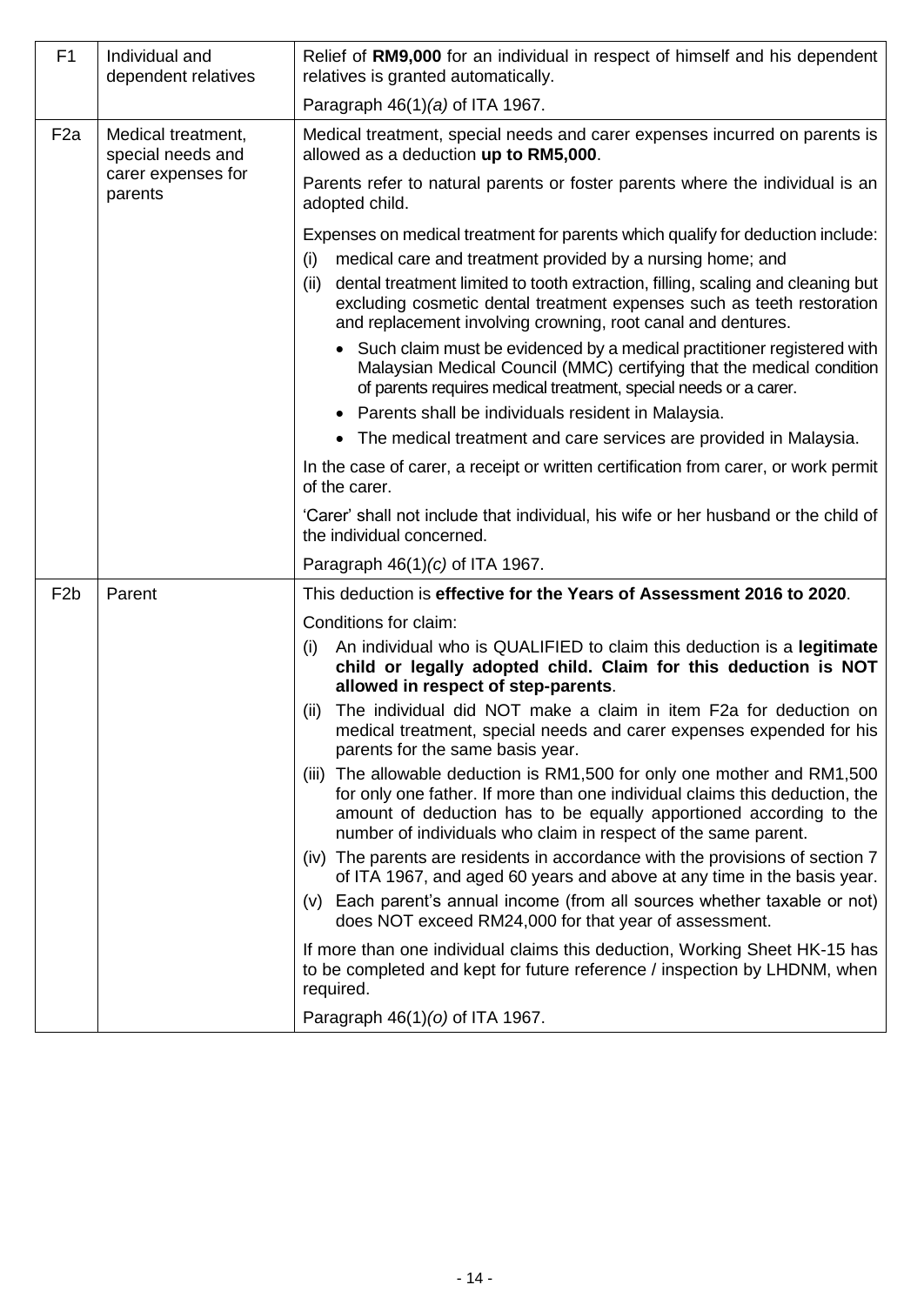| F <sub>3</sub> | Basic supporting<br>equipment for disabled<br>self, spouse, child or<br>parent | Expenditure incurred for the purchase of any necessary basic supporting<br>equipment is allowed as a deduction up to RM6,000 for the use by:<br>the individual, if he / she is a disabled person; or<br>(i)<br>(ii)<br>the spouse, if he / she is a disabled person; or<br>(iii) his / her child, if the child is a disabled person; or<br>(iv) his / her parent, who is a disabled person.<br>This deduction will NOT be allowed if the disabled individual for whom the<br>basic supporting equipment is purchased, is not registered with the<br>Department of Social Welfare (DSW) as a disabled person.<br>Basic supporting equipment includes hemodialysis machine, wheel chair,<br>artificial leg and hearing aids but excludes spectacles and optical lenses.<br>Paragraph $46(1)(d)$ of ITA 1967.                                                                                                                                                                                              |
|----------------|--------------------------------------------------------------------------------|---------------------------------------------------------------------------------------------------------------------------------------------------------------------------------------------------------------------------------------------------------------------------------------------------------------------------------------------------------------------------------------------------------------------------------------------------------------------------------------------------------------------------------------------------------------------------------------------------------------------------------------------------------------------------------------------------------------------------------------------------------------------------------------------------------------------------------------------------------------------------------------------------------------------------------------------------------------------------------------------------------|
| F <sub>4</sub> | Disabled individual                                                            | A further deduction of RM6,000 is allowed if the individual is a disabled<br>person.<br>An individual is eligible to claim this deduction if he is certified in writing by<br>the Department of Social Welfare (DSW) as a disabled person.<br>Paragraph $46(1)(e)$ of ITA 1967.                                                                                                                                                                                                                                                                                                                                                                                                                                                                                                                                                                                                                                                                                                                         |
| F <sub>5</sub> | <b>Education fees (Self)</b>                                                   | A deduction up to RM7,000 can be claimed on fees expended for any of the<br>following courses of study undertaken in any institution or professional body<br>in Malaysia recognized by the Malaysian Government or approved by the<br><b>Minister of Finance:</b><br>(i) Other than a degree at Masters or Doctorate level<br>Any course of study up to tertiary level undertaken for the purpose of<br>acquiring law, accounting, Islamic finance approved by Bank Negara<br>Malaysia or Securities Commission, technical, vocational, industrial,<br>scientific or technological skills or qualifications; or<br>(ii) Degree at Masters or Doctorate level<br>Any course of study undertaken for the purpose of acquiring any skill or<br>qualification.<br>Refer to the list of recognized local institutions or approved professional<br>bodies in Malaysia at the official portal of the Ministry of Higher Education<br>Malaysia at https://www.mohe.gov.my.<br>Paragraph $46(1)(f)$ of ITA 1967. |
| F6a            | Medical expenses on<br>serious diseases for<br>self, spouse or child           | Medical expenses on serious diseases include the treatment of Acquired<br>Immune Deficiency Syndrome (AIDS), Parkinson's disease, cancer, renal<br>failure, leukemia and other similar diseases. "Other Similar Diseases" in<br>relation to serious diseases include heart attack, pulmonary hypertension,<br>chronic liver disease, fulminant viral hepatitis, head trauma with neurological<br>deficit, tumor in brain or vascular malformation, major burns, major organ<br>transplant and major amputation of limbs.<br>Amount expended on own self, husband / wife or child is deductible up to a<br>maximum of RM6,000. Total deductions allowable for F6a, F6b and F7 is<br>restricted to RM6,000.<br>Receipt of the treatment and a certification issued by a medical practitioner<br>registered with the Malaysian Medical Council (MMC) must be kept for future<br>reference and inspection, if required.<br>Paragraph $46(1)(g)$ of ITA 1967.                                                |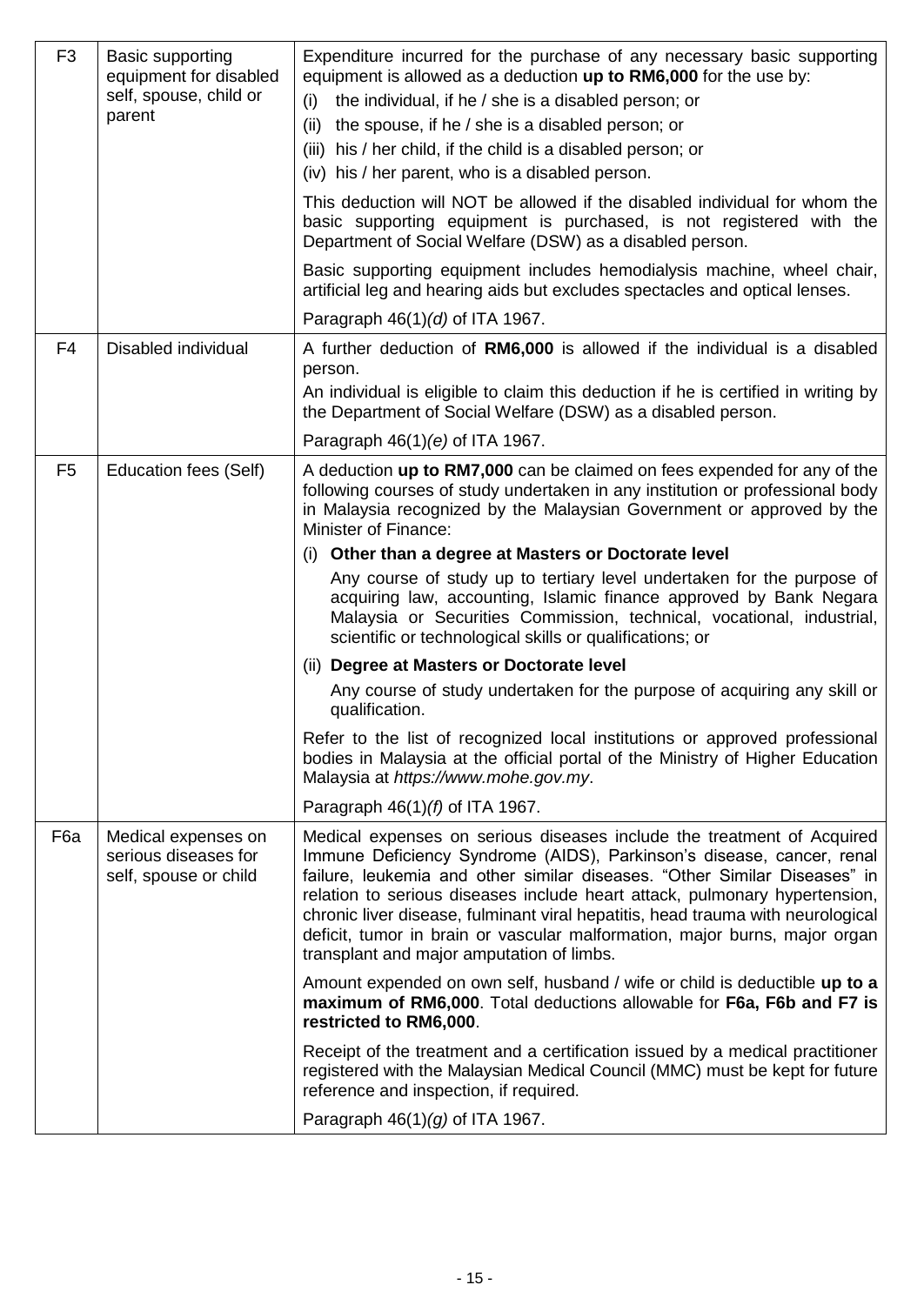| F6b              | Medical expenses on<br>fertility treatment for<br>self or spouse                                                                               | Expenses for fertility treatment include Intrauterine Insemination (IUI)<br>treatment, In vitro fertilization (IVF) or any other fertility treatments including<br>consultation fees and medicines on yourself or your spouse. Claim conditions<br>are:<br>the claim for medical expenses has to be evidenced by a receipt and<br>(i)<br>certification issued by a medical practitioner registered with the<br>Malaysian Medical Council (MMC) that the serious disease treatment<br>was provided to that individual, spouse or child; or fertility treatment was<br>provided to the individual or the spouse; and<br>married individual.<br>(ii)<br>Deductions of up to RM6,000 are allowed on the amount expended or<br>deemed to be expended on fertility treatment for yourself or your spouse.<br>Total deductions allowable for F6a, F6b and F7 is restricted to RM6,000.<br>Receipt of the treatment and a certification issued by a medical practitioner<br>registered with the MMC must be kept for future reference and inspection, if<br>required.<br>If the husband or wife chooses Joint Assessment, the allowable deduction for<br>expenses incurred by the spouse will be deemed to be spent by the husband<br>/ wife whose assessment is raised in his name is limited to RM6,000.<br>Paragraph $46(1)(g)$ of ITA 1967. |                   |  |  |
|------------------|------------------------------------------------------------------------------------------------------------------------------------------------|-----------------------------------------------------------------------------------------------------------------------------------------------------------------------------------------------------------------------------------------------------------------------------------------------------------------------------------------------------------------------------------------------------------------------------------------------------------------------------------------------------------------------------------------------------------------------------------------------------------------------------------------------------------------------------------------------------------------------------------------------------------------------------------------------------------------------------------------------------------------------------------------------------------------------------------------------------------------------------------------------------------------------------------------------------------------------------------------------------------------------------------------------------------------------------------------------------------------------------------------------------------------------------------------------------------------------------------------|-------------------|--|--|
| F7               | Complete medical                                                                                                                               | Complete medical examination refers to thorough examination as defined by                                                                                                                                                                                                                                                                                                                                                                                                                                                                                                                                                                                                                                                                                                                                                                                                                                                                                                                                                                                                                                                                                                                                                                                                                                                               |                   |  |  |
|                  | examination for self,<br>spouse or child                                                                                                       | the Malaysian Medical Council (MMC). Amount expended on own self, spouse<br>or child is allowable as a deduction up to a maximum of RM500. Total<br>deduction allowable for F6a, F6b and F7 is restricted to RM6,000.                                                                                                                                                                                                                                                                                                                                                                                                                                                                                                                                                                                                                                                                                                                                                                                                                                                                                                                                                                                                                                                                                                                   |                   |  |  |
|                  |                                                                                                                                                | Paragraph 46(1)(h) of ITA 1967.                                                                                                                                                                                                                                                                                                                                                                                                                                                                                                                                                                                                                                                                                                                                                                                                                                                                                                                                                                                                                                                                                                                                                                                                                                                                                                         |                   |  |  |
| F <sub>8</sub> a | Lifestyle                                                                                                                                      |                                                                                                                                                                                                                                                                                                                                                                                                                                                                                                                                                                                                                                                                                                                                                                                                                                                                                                                                                                                                                                                                                                                                                                                                                                                                                                                                         |                   |  |  |
| F8a(i)           | Purchase of books /<br>journals / magazines /<br>printed newspapers /<br>other similar<br>publications                                         | Expenditure for the purchase of books, journals,<br>magazines,<br>printed newspapers and other<br>similar<br>publications (in the form of hardcopy or electronic but<br><b>EXCLUDING banned reading materials</b> such as morally<br>offensive magazines) for the use by own self, spouse or<br>child.<br>Subparagraph $46(1)(p)(i)$ of ITA 1967.                                                                                                                                                                                                                                                                                                                                                                                                                                                                                                                                                                                                                                                                                                                                                                                                                                                                                                                                                                                       |                   |  |  |
| F8a(ii)          | Purchase of personal                                                                                                                           | Expenditure for the purchase of personal computer,                                                                                                                                                                                                                                                                                                                                                                                                                                                                                                                                                                                                                                                                                                                                                                                                                                                                                                                                                                                                                                                                                                                                                                                                                                                                                      |                   |  |  |
|                  | computer, smartphone<br>or tablet                                                                                                              | smartphone or tablet [Does NOT include additional<br>charge for warranty] for own use or for the use by own<br>husband / wife or child, and NOT being used for the<br>purpose of own business.                                                                                                                                                                                                                                                                                                                                                                                                                                                                                                                                                                                                                                                                                                                                                                                                                                                                                                                                                                                                                                                                                                                                          |                   |  |  |
|                  |                                                                                                                                                | Subparagraph $46(1)(p)(ii)$ of ITA 1967.                                                                                                                                                                                                                                                                                                                                                                                                                                                                                                                                                                                                                                                                                                                                                                                                                                                                                                                                                                                                                                                                                                                                                                                                                                                                                                | <b>Restricted</b> |  |  |
| F8a(iii)         | Purchase of sports<br>equipment for sports<br>activity defined under<br>the Sports<br>Development Act 1997<br>and payment of gym<br>membership | Expenditure for the use by own self, spouse or child in respect<br>of the:<br>purchase of sports equipment for any sports activity as<br>(i)<br>defined under the Sports Development Act 1997.<br>Sports equipment includes equipment with short<br>lifespan e.g. golf balls and shuttlecocks<br>but<br><b>EXCLUDING motorized bicycles; and</b>                                                                                                                                                                                                                                                                                                                                                                                                                                                                                                                                                                                                                                                                                                                                                                                                                                                                                                                                                                                        | to RM2,500        |  |  |
|                  |                                                                                                                                                | payment for gym membership (EXCLUDING club<br>(ii)<br>membership which provides gym facilities).                                                                                                                                                                                                                                                                                                                                                                                                                                                                                                                                                                                                                                                                                                                                                                                                                                                                                                                                                                                                                                                                                                                                                                                                                                        |                   |  |  |
|                  |                                                                                                                                                | Subparagraph $46(1)(p)(iii)$ of ITA 1967.                                                                                                                                                                                                                                                                                                                                                                                                                                                                                                                                                                                                                                                                                                                                                                                                                                                                                                                                                                                                                                                                                                                                                                                                                                                                                               |                   |  |  |
| F8a(iv)          | Payment of monthly bill<br>for internet subscription                                                                                           | Payment of monthly bill for internet subscription registered<br>under own name for the use by own self, spouse or child.                                                                                                                                                                                                                                                                                                                                                                                                                                                                                                                                                                                                                                                                                                                                                                                                                                                                                                                                                                                                                                                                                                                                                                                                                |                   |  |  |
|                  |                                                                                                                                                | Subparagraph $46(1)(p)(iv)$ of ITA 1967.                                                                                                                                                                                                                                                                                                                                                                                                                                                                                                                                                                                                                                                                                                                                                                                                                                                                                                                                                                                                                                                                                                                                                                                                                                                                                                |                   |  |  |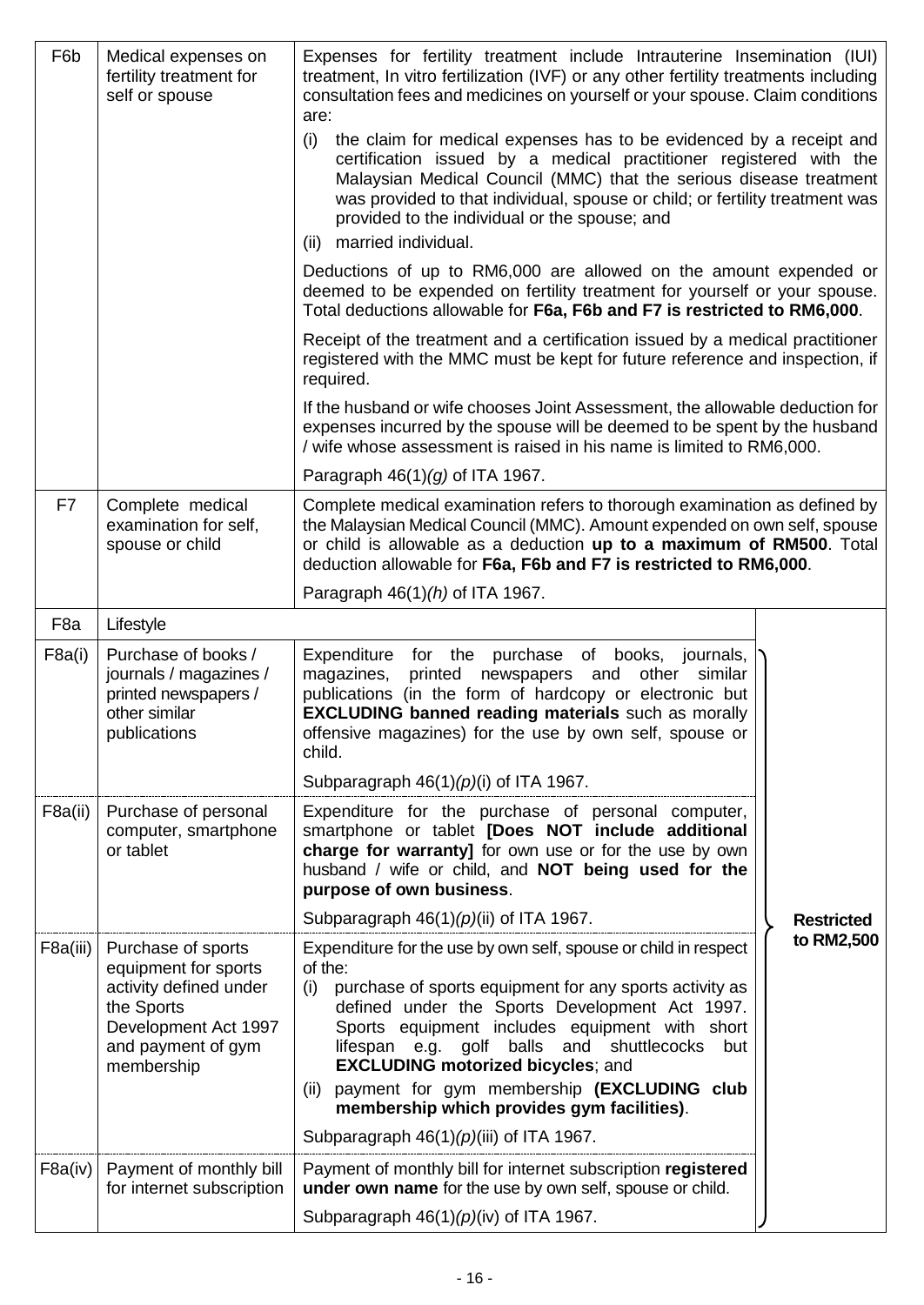| F <sub>8</sub> b | Lifestyle - Purchase of<br>personal computer,<br>smartphone or tablet<br>for own use / benefit or<br>for spouse or child and<br>not for business use | Additional lifestyle relief for the purchase of personal computer, smartphone<br>or tablet [Does NOT include additional charge for warranty] for own use or for<br>the use by own husband / wife or child, and NOT being used for the purpose<br>of own business.<br>The allowable deduction for this additional relief is the amount expended or |  |  |  |
|------------------|------------------------------------------------------------------------------------------------------------------------------------------------------|---------------------------------------------------------------------------------------------------------------------------------------------------------------------------------------------------------------------------------------------------------------------------------------------------------------------------------------------------|--|--|--|
|                  |                                                                                                                                                      | deemed to be expended limited to RM2,500 for purchases made during the<br>period between 1 June 2020 to 31 December 2020 only.                                                                                                                                                                                                                    |  |  |  |
|                  |                                                                                                                                                      | <b>Example:</b>                                                                                                                                                                                                                                                                                                                                   |  |  |  |
|                  |                                                                                                                                                      | Mr Lim bought a smartphone for RM2,000 on 1 March 2020. He also bought<br>a laptop for his son's use for RM4,000 on 15 July 2020.                                                                                                                                                                                                                 |  |  |  |
|                  |                                                                                                                                                      | Tax Treatment: Purchase of a laptop on 15 July 2020 is allowed for claim<br>under F8b limited to RM2,500. While another RM500 from the purchase of<br>the laptop and the expense of buying a smartphone of RM2,000 (1 March<br>2020) can be claimed under F8a limited to RM2,500.                                                                 |  |  |  |
|                  |                                                                                                                                                      | Paragraph 46 $(1)(p)$ and Paragraph 46 $(1)(t)$ of the ITA 1967.                                                                                                                                                                                                                                                                                  |  |  |  |
| F <sub>9</sub>   | Purchase of<br>breastfeeding                                                                                                                         | This deduction is allowed exclusively for women taxpayers, provided that the<br>individual:                                                                                                                                                                                                                                                       |  |  |  |
|                  | equipment for own use<br>for a child aged 2 years<br>and below                                                                                       | is a breastfeeding mother;<br>(i)<br>has incurred expenditure for the purchase of breastfeeding equipment<br>(ii)<br>for her own use to breastfeed her own child aged 2 years and below; and<br>makes a claim that is evidenced by receipts issued in respect of the<br>(iii)<br>purchase.                                                        |  |  |  |
|                  |                                                                                                                                                      | Breastfeeding equipment which qualifies are:                                                                                                                                                                                                                                                                                                      |  |  |  |
|                  |                                                                                                                                                      | breast pump kit and ice pack;<br>(i)<br>(ii) breast milk collection and storage equipment; and<br>(iii) cooler set or cooler bag.                                                                                                                                                                                                                 |  |  |  |
|                  |                                                                                                                                                      | The amount of deduction is limited to RM1,000 although the individual has<br>more than one child.                                                                                                                                                                                                                                                 |  |  |  |
|                  |                                                                                                                                                      | This deduction is only allowed ONCE in every two (2) years of<br>assessment.                                                                                                                                                                                                                                                                      |  |  |  |
|                  |                                                                                                                                                      | In the case of a Combined Assessment, this deduction is only allowed<br>if the assessment is made in the name of the wife.                                                                                                                                                                                                                        |  |  |  |
|                  |                                                                                                                                                      | <b>Example 1: Joint Assessment in the Wife's Name</b>                                                                                                                                                                                                                                                                                             |  |  |  |
|                  |                                                                                                                                                      | Madam Arina has given birth to a child in the year 2020 and has purchased<br>breastfeeding equipment at the cost of RM1,700. Her husband who is a non-<br>resident Malaysian citizen has elected for joint assessment in the name<br>of his wife.                                                                                                 |  |  |  |
|                  |                                                                                                                                                      | Madam Arina is entitled to claim this deduction but limited to RM1,000.                                                                                                                                                                                                                                                                           |  |  |  |
|                  |                                                                                                                                                      | <b>Example 2: Joint Assessment in the Husband's Name</b>                                                                                                                                                                                                                                                                                          |  |  |  |
|                  |                                                                                                                                                      | Madam Sally has given birth to a child in the year 2020 and has purchased<br>breastfeeding equipment at the cost of RM1,300. Madam Sally has elected<br>for joint assessment in the name of her husband.                                                                                                                                          |  |  |  |
|                  |                                                                                                                                                      | The claim for this deduction is NOT allowed because the joint assessment is<br>made in the name of Madam Sally's husband.                                                                                                                                                                                                                         |  |  |  |
|                  |                                                                                                                                                      | Paragraph $46(1)(q)$ of ITA 1967 (commencing from the Year of Assessment<br>2017).                                                                                                                                                                                                                                                                |  |  |  |
| F <sub>10</sub>  | Child care fees to a<br>registered child care                                                                                                        | This deduction is allowed in respect of child care fees for a child aged 6<br>years and below paid to a:                                                                                                                                                                                                                                          |  |  |  |
|                  | centre / kindergarten<br>for a child aged 6 years<br>and below                                                                                       | child care centre registered with the Department of Social Welfare<br>(i)<br>(DSW) pursuant to the Child Care Centre Act 1984 (Act 308) under the<br>Ministry of Women, Family and Community Development; or<br>kindergarten registered with the Ministry of Education Malaysia<br>(ii)<br>pursuant to the Education Act 1996 (Act 550).          |  |  |  |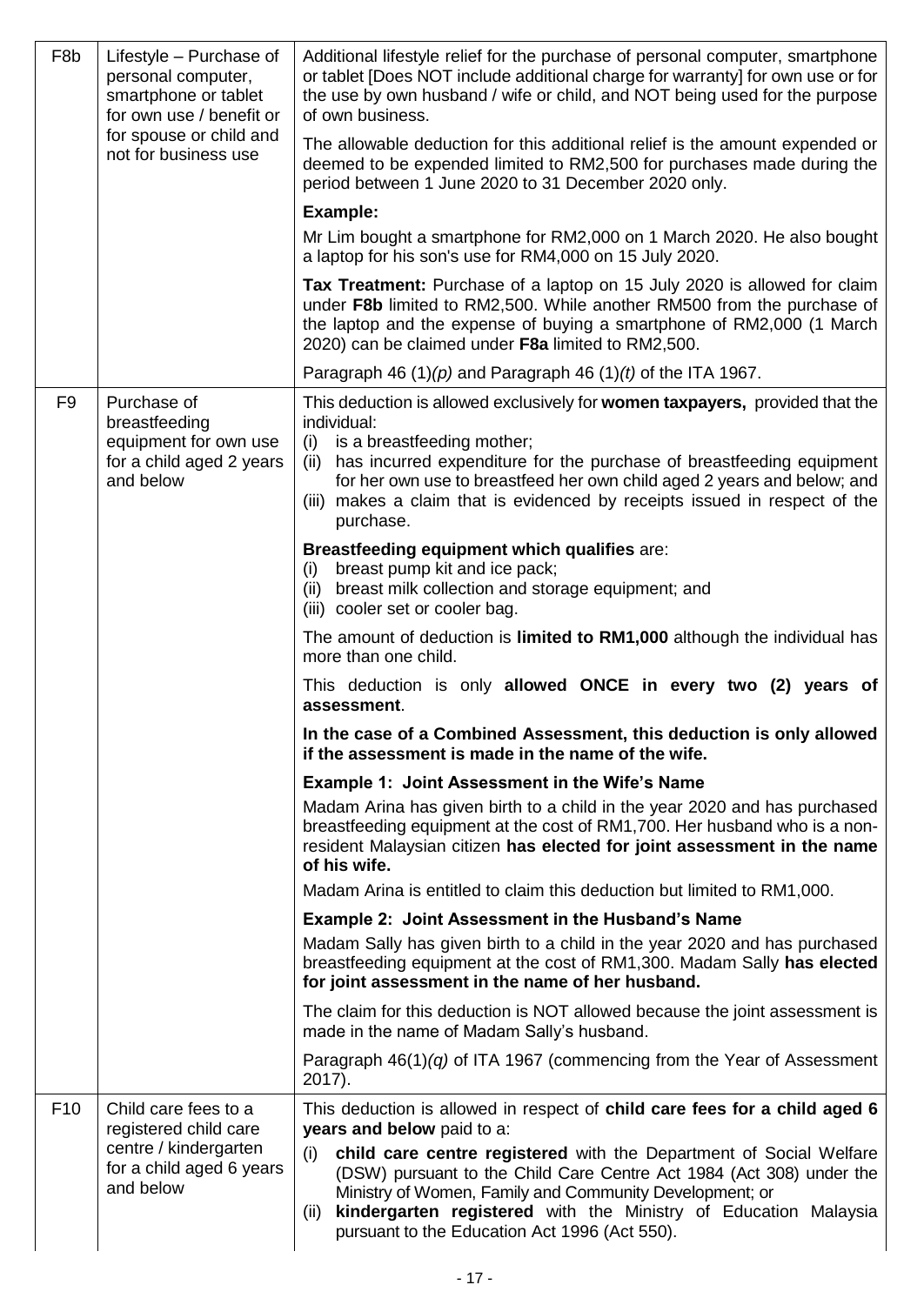|  | This deduction is restricted to RM3,000 even though the number of children<br>who fulfills the mentioned conditions exceeds one. If the amount of claim is<br>less than RM3,000, the amount of deduction allowed is <b>limited to the</b><br>amount paid only. |
|--|----------------------------------------------------------------------------------------------------------------------------------------------------------------------------------------------------------------------------------------------------------------|
|  | Where a husband and a wife are assessed separately, the tax deduction<br>under this paragraph can only be claimed either by the husband OR the wife<br>who incurs the expenses.                                                                                |
|  | Where a husband and wife are divorced, the tax deduction can be claimed<br>by the former husband and the former wife provided that they both made<br>payment for the fees of the child and that child is not the same child.                                   |
|  | The claim for this deduction must be evidenced by the:<br>birth document of the child (MyKid or birth certificate); and<br>(i)<br>(ii) receipts for the monthly fees issued by the child care centre or<br>kindergarden.                                       |
|  | Paragraph $46(1)(r)$ of ITA 1967 (commencing from the Year of Assessment<br>2017).                                                                                                                                                                             |

**Example 1:** Husband and wife (living together)

| <b>Scenario</b> | No. of<br><b>Child</b> |                        | <b>Expenditure on child</b><br>(RM)                    | Type of<br>assessment | Who is entitled to<br>lclaim & amount<br>(RM) | <b>Notes</b>                                                                                                                                                                                     |
|-----------------|------------------------|------------------------|--------------------------------------------------------|-----------------------|-----------------------------------------------|--------------------------------------------------------------------------------------------------------------------------------------------------------------------------------------------------|
| a               | 1                      | <b>Husband</b><br>Wife | 1.600<br>1,500                                         | Separate              | Husband - 1,600<br><b>OR</b><br>Wife - 1,500  | Only one person is entitled to claim<br>(restricted to the amount expended)                                                                                                                      |
| b               | $\overline{2}$         | Wife                   | Husband $3,200$ (child no. 1)<br>3,400 (child no. 2)   | Separate              | Husband - 3,000<br><b>OR</b><br>Wife - 3,000  | Only one person is entitled to claim<br>(restricted to the amount RM3,000)                                                                                                                       |
| c               | $\overline{2}$         |                        | Husband 3,500 (child no. 1 & 2)                        | Separate              | Husband - 3,000                               | Restricted to the amount RM3,000                                                                                                                                                                 |
| d               | 3                      | Wife                   | Husband 5,200 (child no. 1 & 2)<br>3,100 (child no. 3) | Separate              | Husband - 3,000<br><b>OR</b><br>Wife - 3,000  | Only one person is entitled to claim<br>(restricted to the amount RM3,000)                                                                                                                       |
| e               | 2                      | Husband<br>Wife        | 1,900 (child no. 1)<br>1,100 (child no. 2)             | Separate              | Husband - 1,900<br><b>OR</b><br>Wife - 1,100  | Only one person is entitled to claim<br>based on the amount expended or<br>restricted to the amount RM3,000                                                                                      |
| f               | 1                      | Husband<br>Wife        | 1,200<br>1,200                                         | Joint                 | Husband - 2,400<br><b>OR</b><br>Wife - 2,400  | Expenditure<br>incurred<br>by<br>the<br>spouse is deemed expended by<br>the husband / wife in whose name<br>the<br>raised<br>assessment<br>is<br>(restricted<br>the<br>to<br>amount<br>expended) |
| g               | 2                      | Husband<br>Wife        | 1,600 (child no. 1)<br>1,500 (child no. 2)             | Joint                 | Husband - 3,000<br><b>OR</b><br>Wife - 3,000  | Expenditure<br>incurred<br>by<br>the<br>spouse is deemed expended by<br>the husband / wife in whose name<br>raised<br>the<br>assessment<br>is<br>(restricted to the amount RM3,000)              |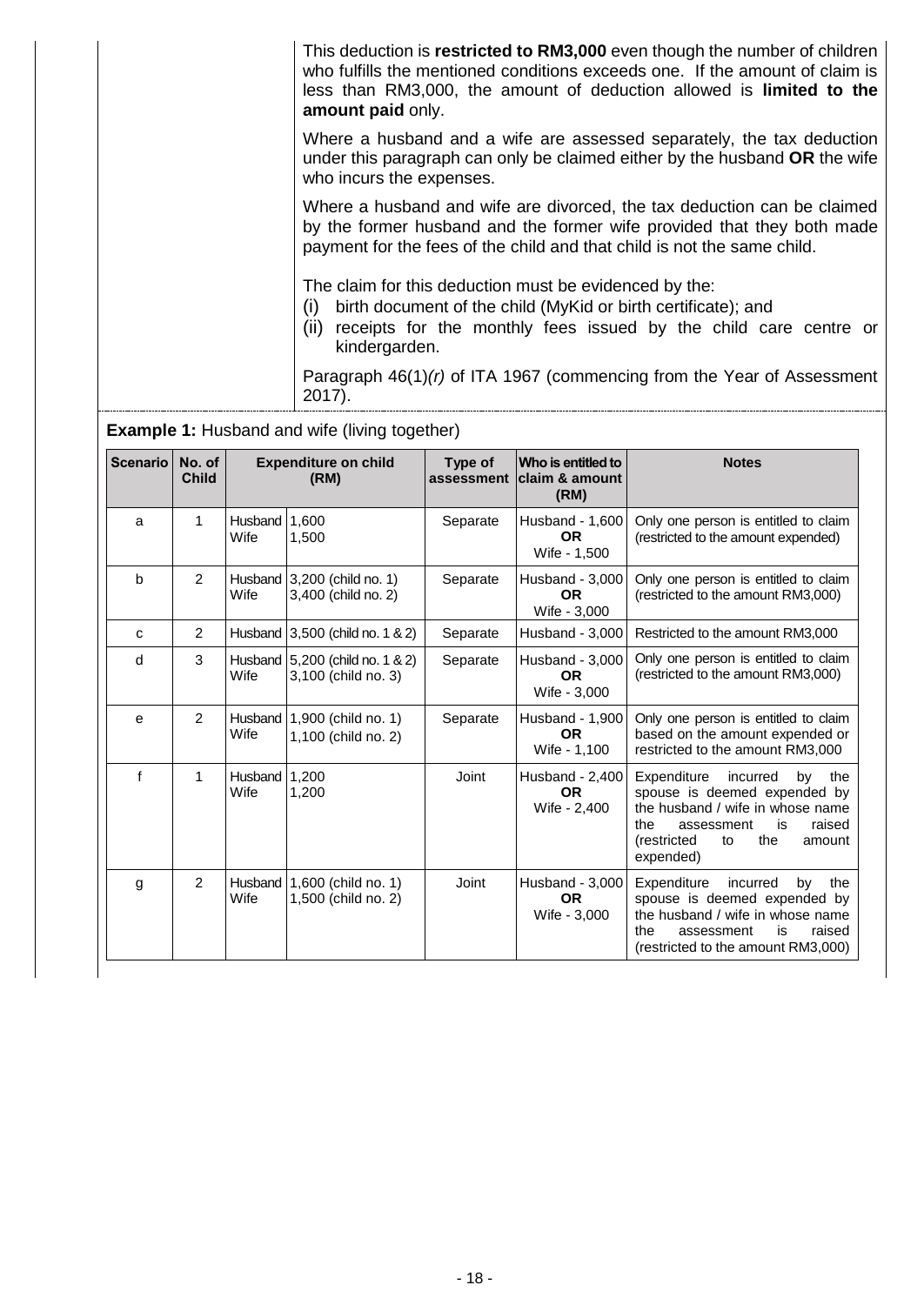|                 |                                                               | <b>Example 2: Divorced husband and wife</b> |                                     |                                                                                                                                                                                                                                                                                                                              |                                                                                                                                                                                                                                                                                                   |                                                                                                                        |                                                                                                                                                                                                                                                                                                       |  |
|-----------------|---------------------------------------------------------------|---------------------------------------------|-------------------------------------|------------------------------------------------------------------------------------------------------------------------------------------------------------------------------------------------------------------------------------------------------------------------------------------------------------------------------|---------------------------------------------------------------------------------------------------------------------------------------------------------------------------------------------------------------------------------------------------------------------------------------------------|------------------------------------------------------------------------------------------------------------------------|-------------------------------------------------------------------------------------------------------------------------------------------------------------------------------------------------------------------------------------------------------------------------------------------------------|--|
|                 | <b>Scenario</b>                                               | No. of<br>child                             |                                     |                                                                                                                                                                                                                                                                                                                              | <b>Expenditure on child</b><br>(RM)                                                                                                                                                                                                                                                               | Who is entitled to<br>claim & amount (RM)                                                                              | <b>Notes</b>                                                                                                                                                                                                                                                                                          |  |
|                 | a                                                             | 1                                           | Former husband                      |                                                                                                                                                                                                                                                                                                                              | 1,800                                                                                                                                                                                                                                                                                             |                                                                                                                        | Former husband - 1,800 Only entitled to claim RM1,800<br>(restricted to the amount expended)                                                                                                                                                                                                          |  |
|                 | b                                                             | $\mathbf{1}$                                | Former husband 3,400<br>Former wife |                                                                                                                                                                                                                                                                                                                              | 3,200                                                                                                                                                                                                                                                                                             | Former husband - 3,000<br><b>OR</b><br>Former wife - 3,000                                                             | Only one person is entitled to claim<br>(restricted to the amount RM3,000)                                                                                                                                                                                                                            |  |
|                 | $\mathbf c$                                                   | 2                                           | Former wife                         |                                                                                                                                                                                                                                                                                                                              | Former husband 3,400 (child no. 1)<br>3,200 (child no. 2)                                                                                                                                                                                                                                         | Former husband - 3,000<br><b>AND</b><br>Former wife - 3,000                                                            | - Former husband claims RM3,000<br>- Former wife claims RM3,000<br>(provided that the claim is made on<br>different child)                                                                                                                                                                            |  |
|                 | d                                                             | 3                                           | Former wife                         |                                                                                                                                                                                                                                                                                                                              | Former husband 3,200 (child no. 1)<br>1,800 (child no. 2)<br>& 1,600 (child no.<br>3)                                                                                                                                                                                                             | Former husband - 3,000<br><b>AND</b><br>Former wife - 3,000                                                            | - Former husband claims RM3,000<br>- Former wife claims RM3,000<br>(provided that the claim is made on<br>different child)                                                                                                                                                                            |  |
| F11             | Net deposit in Skim<br>Simpanan Pendidikan<br>Nasional (SSPN) |                                             |                                     | to the net amount deposited in that basis year only.                                                                                                                                                                                                                                                                         |                                                                                                                                                                                                                                                                                                   |                                                                                                                        | This relief takes effect for the Years of Assessment 2019 and 2022.<br>Amount deposited in SSPN by an individual for his children's education is<br>deductible up to a maximum of RM8,000. The allowable deduction is limited                                                                         |  |
|                 |                                                               |                                             |                                     |                                                                                                                                                                                                                                                                                                                              | Example:<br>For the year 2020,<br><b>Total Deposit</b><br><b>Total Withdrawal</b>                                                                                                                                                                                                                 | Balance Brought Forward: RM4,500;                                                                                      | : RM2,000; and<br>: RM1,500.                                                                                                                                                                                                                                                                          |  |
|                 |                                                               |                                             |                                     |                                                                                                                                                                                                                                                                                                                              |                                                                                                                                                                                                                                                                                                   | Allowable deduction is RM500 (RM2,000 - RM1,500).<br>The Balance Brought Forward of RM4,500 is not taken into account. |                                                                                                                                                                                                                                                                                                       |  |
|                 |                                                               |                                             |                                     |                                                                                                                                                                                                                                                                                                                              | Paragraph $46(1)(k)$ of ITA 1967.                                                                                                                                                                                                                                                                 |                                                                                                                        |                                                                                                                                                                                                                                                                                                       |  |
| F <sub>12</sub> | Husband / wife /<br>payment of alimony to<br>former wife      |                                             |                                     | (i)                                                                                                                                                                                                                                                                                                                          | A deduction for husband of RM4,000 is given to the wife if the husband<br>has no source of income / no total income or the husband has elected<br>for joint assessment in the name of his wife. Only one wife is eligible to<br>claim this deduction although the husband has more than one wife. |                                                                                                                        |                                                                                                                                                                                                                                                                                                       |  |
|                 |                                                               |                                             |                                     |                                                                                                                                                                                                                                                                                                                              | Section 45A(1) of ITA 1967.                                                                                                                                                                                                                                                                       |                                                                                                                        |                                                                                                                                                                                                                                                                                                       |  |
|                 |                                                               |                                             |                                     |                                                                                                                                                                                                                                                                                                                              | from sources outside Malaysia.                                                                                                                                                                                                                                                                    |                                                                                                                        | With effect from Year of Assessment 2017, the deduction for<br>husband is NOT allowed if the husband (not a husband who is a<br>disabled person) has gross income exceeding RM4,000 derived                                                                                                           |  |
|                 |                                                               |                                             |                                     |                                                                                                                                                                                                                                                                                                                              | Subsection 45A(2) of ITA 1967.                                                                                                                                                                                                                                                                    |                                                                                                                        |                                                                                                                                                                                                                                                                                                       |  |
|                 |                                                               |                                             |                                     | (ii) A deduction for wife of RM4,000 is given to the husband who has a<br>wife living together with him in the basis year, and the wife has no source<br>of income / no total income or the wife has elected for joint assessment<br>in the name of her husband.<br>Paragraph $47(1)(a)$ and subsection $47(5)$ of ITA 1967. |                                                                                                                                                                                                                                                                                                   |                                                                                                                        |                                                                                                                                                                                                                                                                                                       |  |
|                 |                                                               |                                             |                                     | With effect from Year of Assessment 2017, the deduction for wife is<br>NOT allowed if the wife (not a wife who is a disabled person) has<br>gross income exceeding RM4,000 derived from sources outside<br>Malaysia.                                                                                                         |                                                                                                                                                                                                                                                                                                   |                                                                                                                        |                                                                                                                                                                                                                                                                                                       |  |
|                 |                                                               |                                             |                                     |                                                                                                                                                                                                                                                                                                                              | Subsection 47(6) of ITA 1967.                                                                                                                                                                                                                                                                     |                                                                                                                        |                                                                                                                                                                                                                                                                                                       |  |
|                 |                                                               |                                             |                                     |                                                                                                                                                                                                                                                                                                                              |                                                                                                                                                                                                                                                                                                   |                                                                                                                        | (iii) Deduction for payment of alimony to a former wife is limited to RM4,000<br>or the actual amount paid if the amount of alimony paid is less than the<br>allowable deduction. The total deduction for a wife living together and<br>alimony payments to the former wife is restricted to RM4,000. |  |
|                 |                                                               |                                             |                                     |                                                                                                                                                                                                                                                                                                                              |                                                                                                                                                                                                                                                                                                   | formal agreement do not qualify for deduction.<br>Subsection 47(2) and 47(3) of ITA 1967.                              | Voluntary alimony payments under a mutual agreement but without any                                                                                                                                                                                                                                   |  |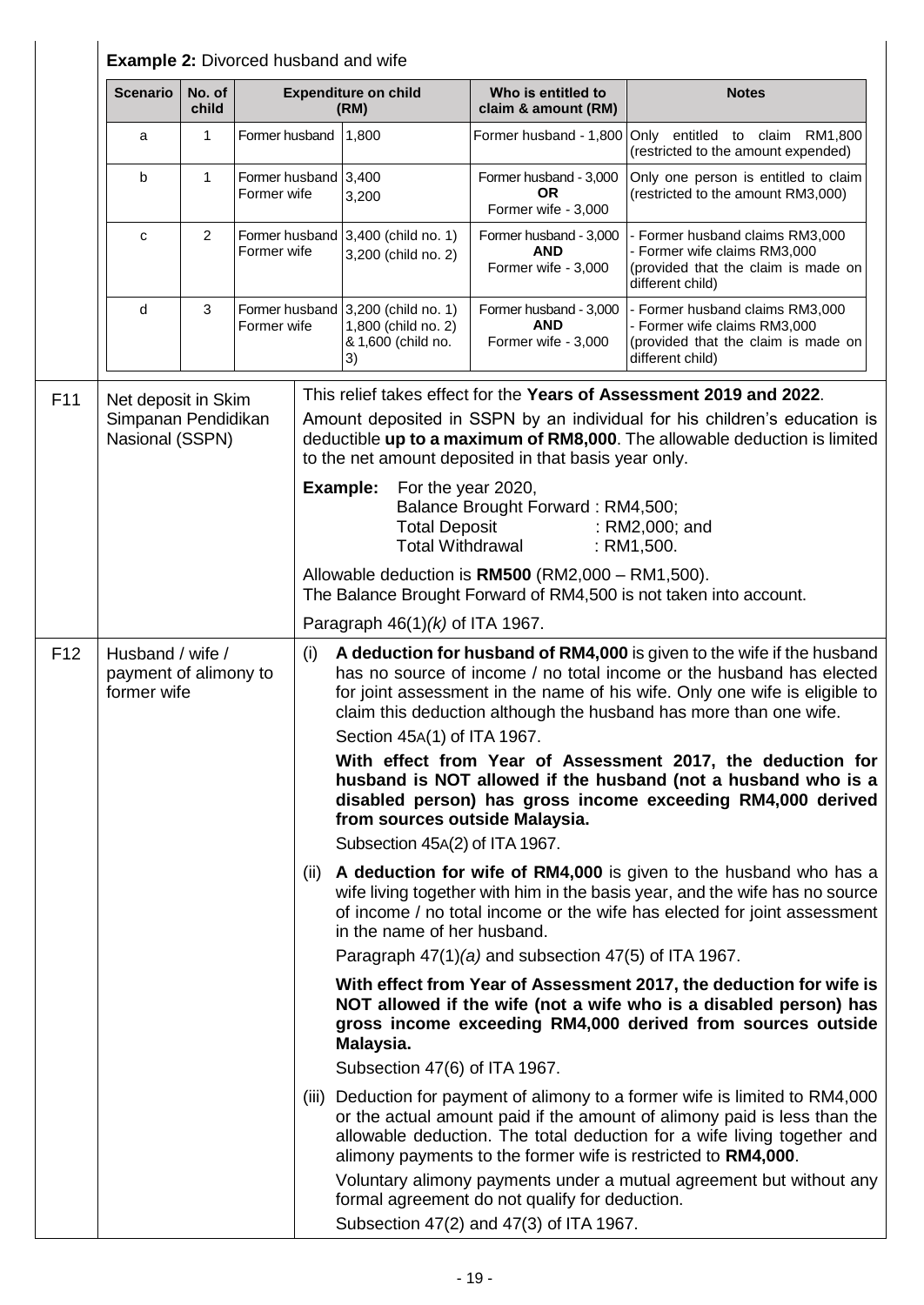| F <sub>13</sub>   | Disabled husband /<br>wife                           | A further deduction of RM3,500 is given in respect of a disabled husband / wife.<br>Paragraph 47(1)(b) and section 45A of ITA 1967.                                                                                                                                                                                                                                                                                                                                                                                                                                                                                                                                                                                            |                                                                               |                |      |                |                                                                                                                                                           |
|-------------------|------------------------------------------------------|--------------------------------------------------------------------------------------------------------------------------------------------------------------------------------------------------------------------------------------------------------------------------------------------------------------------------------------------------------------------------------------------------------------------------------------------------------------------------------------------------------------------------------------------------------------------------------------------------------------------------------------------------------------------------------------------------------------------------------|-------------------------------------------------------------------------------|----------------|------|----------------|-----------------------------------------------------------------------------------------------------------------------------------------------------------|
| F14               | Child                                                |                                                                                                                                                                                                                                                                                                                                                                                                                                                                                                                                                                                                                                                                                                                                | Refer to Working Sheet HK-13.                                                 |                |      |                |                                                                                                                                                           |
|                   | $\bullet$ No.<br>100% Eligibility<br>50% Eligibility | No.                                                                                                                                                                                                                                                                                                                                                                                                                                                                                                                                                                                                                                                                                                                            | partial relief (50% Eligibility) is entitled to be claimed by the individual. |                |      |                | Enter the total number of children on whom full relief (100% Eligibility) or                                                                              |
|                   |                                                      | 100% Eligibility<br>This item is to be completed by an individual entitled to claim full child relief.                                                                                                                                                                                                                                                                                                                                                                                                                                                                                                                                                                                                                         |                                                                               |                |      |                |                                                                                                                                                           |
|                   |                                                      | 50% Eligibility<br>This item is only relevant where two or more individuals (not husband and<br>wife living together) are each entitled to claim a deduction for payment made<br>in respect of the same child, and each of those individuals is entitled to claim<br>50% of the allowable relief as a deduction. For example, when divorce occurs<br>and there are two or more individuals entitled to claim a deduction on the<br>same child.                                                                                                                                                                                                                                                                                 |                                                                               |                |      |                |                                                                                                                                                           |
|                   |                                                      |                                                                                                                                                                                                                                                                                                                                                                                                                                                                                                                                                                                                                                                                                                                                | the relief in respect of each child on whom to claim respectively.            |                |      |                | For separate assessment, the individual and his spouse are required to select                                                                             |
|                   |                                                      | <b>Example:</b> Ali has five (5) children and elected for separate assessment. The<br>number of children on whom relief may be claimed by Ali and his<br>wife is:                                                                                                                                                                                                                                                                                                                                                                                                                                                                                                                                                              |                                                                               |                |      |                |                                                                                                                                                           |
|                   |                                                      |                                                                                                                                                                                                                                                                                                                                                                                                                                                                                                                                                                                                                                                                                                                                | Ali                                                                           | Wife           |      | Ali            | Wife                                                                                                                                                      |
|                   |                                                      | (i)                                                                                                                                                                                                                                                                                                                                                                                                                                                                                                                                                                                                                                                                                                                            | 5                                                                             | $\mathbf 0$    | (iv) | $\overline{2}$ | 3                                                                                                                                                         |
|                   |                                                      | (ii)                                                                                                                                                                                                                                                                                                                                                                                                                                                                                                                                                                                                                                                                                                                           | $\overline{4}$                                                                | 1              | (v)  | 1              | 4                                                                                                                                                         |
|                   |                                                      | (iii)                                                                                                                                                                                                                                                                                                                                                                                                                                                                                                                                                                                                                                                                                                                          | 3                                                                             | $\overline{2}$ | (vi) | $\mathbf 0$    | 5                                                                                                                                                         |
|                   |                                                      | due.                                                                                                                                                                                                                                                                                                                                                                                                                                                                                                                                                                                                                                                                                                                           | However, the following receipts are not treated as income of a child:         |                |      |                | The deduction for child is not allowed if the child is in receipt of his own<br>income whereby his total income exceeds the amount of deduction otherwise |
|                   |                                                      | Amount received as scholarship, grant or allowance of a similar nature<br>(paragraph 24 Schedule 6 of ITA 1967); and<br>Payments received by a child who is serving an employer under articles<br>$\bullet$<br>or indentures.                                                                                                                                                                                                                                                                                                                                                                                                                                                                                                  |                                                                               |                |      |                |                                                                                                                                                           |
|                   |                                                      |                                                                                                                                                                                                                                                                                                                                                                                                                                                                                                                                                                                                                                                                                                                                | Subsection 48(5) of ITA 1967.                                                 |                |      |                |                                                                                                                                                           |
| F <sub>14</sub> a | Child - Under the age<br>of 18 years                 |                                                                                                                                                                                                                                                                                                                                                                                                                                                                                                                                                                                                                                                                                                                                | at any time in the basis year is below the age 18 years.                      |                |      |                | A deduction of <b>RM2,000</b> per child is allowed if the child is unmarried and who                                                                      |
|                   |                                                      |                                                                                                                                                                                                                                                                                                                                                                                                                                                                                                                                                                                                                                                                                                                                | Paragraph $48(1)(a)$ and $48(2)(a)$ of ITA 1967.                              |                |      |                |                                                                                                                                                           |
| F <sub>14</sub> b | Child - 18 years and<br>above and studying           | (i)                                                                                                                                                                                                                                                                                                                                                                                                                                                                                                                                                                                                                                                                                                                            | years of age and above, and receiving full-time instruction.                  |                |      |                | A deduction of RM2,000 per child is allowed if the child is unmarried, 18                                                                                 |
|                   |                                                      | Paragraph $48(1)(b)$ & (c) and $48(2)(a)$ of ITA 1967<br><b>OR</b><br>A deduction of <b>RM8,000</b> is allowed if the child is unmarried, 18 years of<br>(ii)<br>age and above, and satisfies the following conditions:<br>receiving full-time instruction (excluding matriculation course / pre<br>degree / A-Level) at a university, college or other similar educational<br>establishment in Malaysia; or<br>serving under articles or indentures with a view to qualify in a trade or<br>profession in Malaysia; or<br>receiving full-time instruction outside Malaysia in respect of a degree<br>(including a degree at Master or Doctorate level) or the equivalent of<br>a degree.<br>Paragraph $48(3)(a)$ of ITA 1967. |                                                                               |                |      |                |                                                                                                                                                           |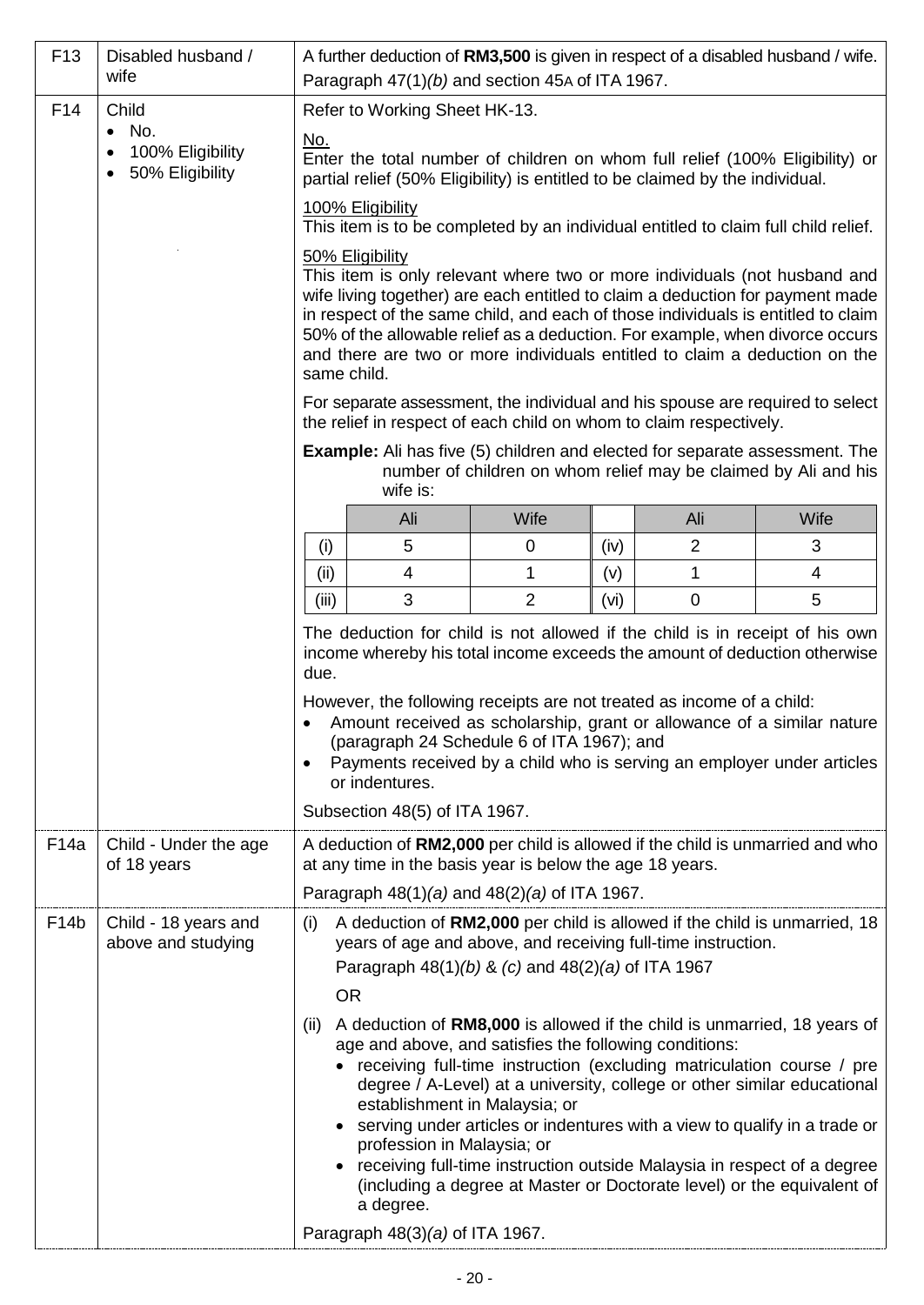| F <sub>14c</sub> |                   |           | Child - Disabled child                                      | (i)           |                                                                                                                       | Relief allowed for a disabled child who is unmarried is RM6,000.                                                                                                                                                                                                                                           |                             |                                            |
|------------------|-------------------|-----------|-------------------------------------------------------------|---------------|-----------------------------------------------------------------------------------------------------------------------|------------------------------------------------------------------------------------------------------------------------------------------------------------------------------------------------------------------------------------------------------------------------------------------------------------|-----------------------------|--------------------------------------------|
|                  |                   |           |                                                             | (ii)          | conditions:                                                                                                           | An additional relief of RM8,000 is allowed if the disabled child is<br>unmarried, 18 years of age and above, and satisfies the following                                                                                                                                                                   |                             |                                            |
|                  |                   |           |                                                             |               | establishment in Malaysia; or<br>profession in Malaysia; or                                                           | • receiving full-time instruction (excluding matriculation course / pre<br>degree / A-Level) at a university, college or other similar educational<br>serving under articles or indentures with a view to qualify in a trade or<br>receiving full-time instruction outside Malaysia in respect of a degree |                             |                                            |
|                  |                   |           |                                                             |               | a degree.                                                                                                             | (including a degree at Master or Doctorate level) or the equivalent of                                                                                                                                                                                                                                     |                             |                                            |
|                  |                   |           |                                                             |               | are complied with.                                                                                                    | An individual is entitled to a child relief of RM14,000 if the above conditions                                                                                                                                                                                                                            |                             |                                            |
|                  |                   |           |                                                             |               |                                                                                                                       | Paragraph $48(1)(d)$ , $48(3)(a)$ and $48(2)(b)$ of ITA 1967.                                                                                                                                                                                                                                              |                             |                                            |
| F <sub>15</sub>  |                   |           | <b>Life insurance and EPF</b>                               |               |                                                                                                                       |                                                                                                                                                                                                                                                                                                            |                             |                                            |
|                  |                   |           |                                                             |               |                                                                                                                       | Working sheet, HK-14 can be used for the purpose of computation and record.                                                                                                                                                                                                                                |                             |                                            |
|                  | (i)               |           |                                                             |               |                                                                                                                       | Payment of life insurance premiums or takaful contribution on life insurance policy contracted on                                                                                                                                                                                                          |                             |                                            |
|                  |                   |           |                                                             |               |                                                                                                                       | the life of the individual husband or wife / wives is deductible.<br>* Deduction is NOT allowed on premiums paid for life insurance policy contracted on the life of the                                                                                                                                   |                             |                                            |
|                  |                   | child.    |                                                             |               |                                                                                                                       |                                                                                                                                                                                                                                                                                                            |                             |                                            |
|                  | (ii)              |           |                                                             |               |                                                                                                                       | Contribution to an approved scheme (other than private retirement scheme) or contribution under<br>any written law. Example of an approved scheme is the Employees Provident Fund (EPF).                                                                                                                   |                             |                                            |
|                  | (iii)             |           |                                                             |               |                                                                                                                       | Allowable deduction commencing from Year of Assessment 2020:                                                                                                                                                                                                                                               |                             |                                            |
|                  |                   | No.       |                                                             |               | <b>Type of Contribution</b>                                                                                           |                                                                                                                                                                                                                                                                                                            | <b>Public</b><br>Servant ** | <b>Other Than</b><br><b>Public Servant</b> |
|                  |                   |           |                                                             |               | Life insurance premium payments and takaful contributions                                                             |                                                                                                                                                                                                                                                                                                            | Restricted                  | Restricted                                 |
|                  |                   | i.        |                                                             |               |                                                                                                                       |                                                                                                                                                                                                                                                                                                            | to RM7,000                  | to RM3,000                                 |
|                  |                   | ii.       |                                                             |               | Contribution to an approved scheme (NOT including private<br>retirement scheme) or contribution under any written law |                                                                                                                                                                                                                                                                                                            |                             | Restricted<br>to RM4,000                   |
|                  |                   |           |                                                             |               |                                                                                                                       |                                                                                                                                                                                                                                                                                                            | TOTAL:                      | Restricted<br>to RM7,000                   |
|                  |                   |           | * Pensionable public servant category                       |               |                                                                                                                       |                                                                                                                                                                                                                                                                                                            |                             |                                            |
|                  |                   |           | Conditions for claiming:                                    |               |                                                                                                                       | The public servant must be a pensionable officer who opted for the pensionable retirement<br>scheme and already confirmed in his appointment in accordance with sections 2, 6A and 7 of                                                                                                                    |                             |                                            |
|                  |                   | $\bullet$ | the Pensions Act 1980 (Akta 227);<br>under any written law. |               |                                                                                                                       | Did not contribute to an approved scheme (other than private retirement scheme) or contribution                                                                                                                                                                                                            |                             |                                            |
|                  | <b>Example 1:</b> |           |                                                             |               |                                                                                                                       |                                                                                                                                                                                                                                                                                                            |                             |                                            |
|                  |                   |           |                                                             |               | started work on contract with a private company.                                                                      | Madam Sally retired from the government sector with effect from 1 April 2020. From 1 August 2020, she                                                                                                                                                                                                      |                             |                                            |
|                  |                   |           |                                                             |               | EPF contribution (August - December 2020) : RM2,500<br>Payment for life insurance premiums (2020) : RM8,000           |                                                                                                                                                                                                                                                                                                            |                             |                                            |
|                  |                   |           |                                                             |               |                                                                                                                       | <b>Amount Paid (RM)</b>                                                                                                                                                                                                                                                                                    |                             | <b>Deduction Allowed (RM)</b>              |
|                  |                   |           | Life insurance premium                                      |               |                                                                                                                       | 8,000                                                                                                                                                                                                                                                                                                      |                             | 3,000 (restricted)                         |
|                  |                   |           | EPF contribution                                            |               |                                                                                                                       | 2,500                                                                                                                                                                                                                                                                                                      |                             | 2,500                                      |
|                  |                   |           |                                                             | <b>TOTAL:</b> |                                                                                                                       | 10,500                                                                                                                                                                                                                                                                                                     |                             | 5,500                                      |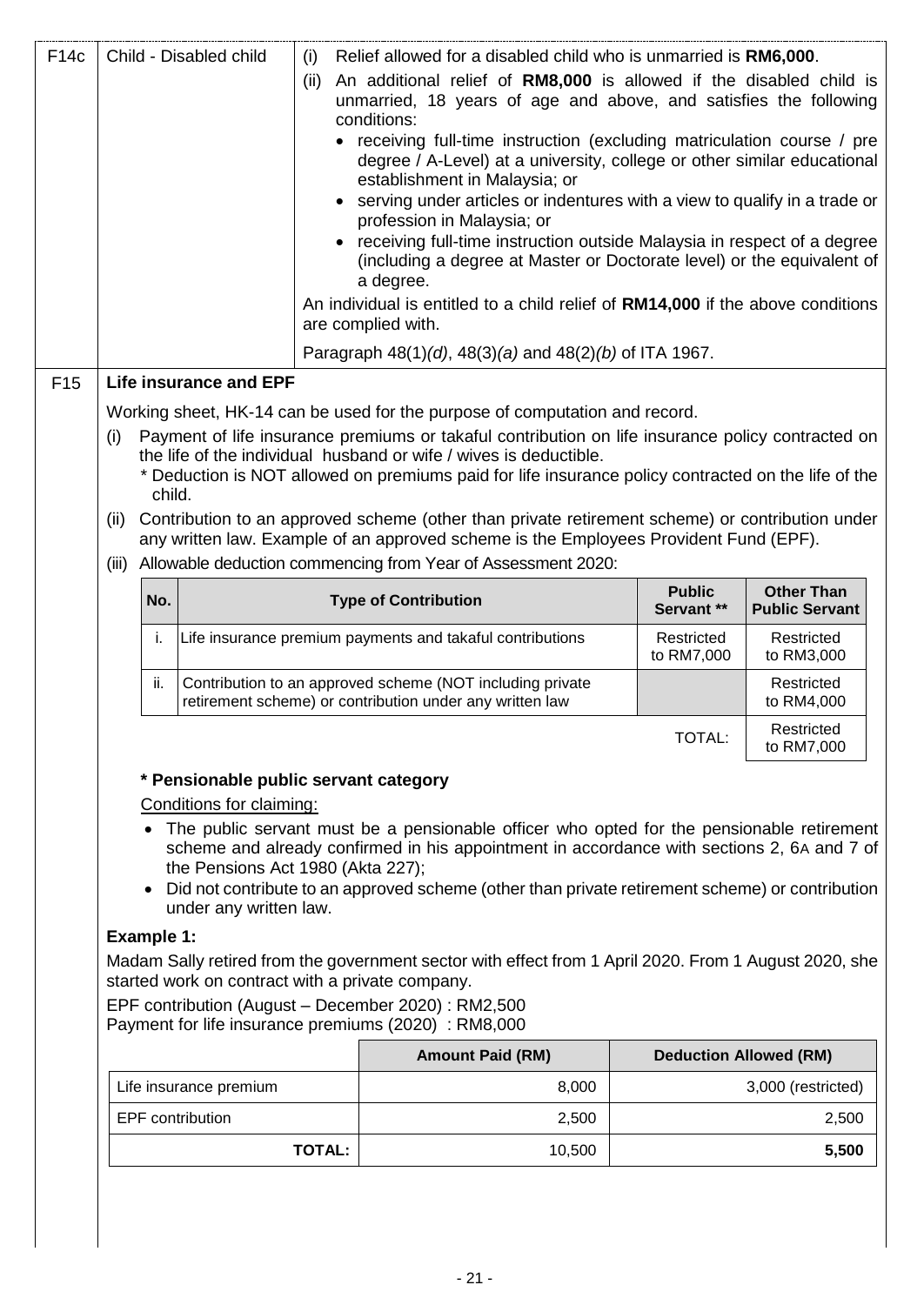# **Example 2:**

Mr. Manaf ceased employment with a company on 30 June 2020. From 1 September 2020, he started work in the government sector.

EPF contribution (January – June 2020)  $\therefore$  RM3,600 Payment for life insurance premiums (2020) : RM7,200

|                        | <b>Amount Paid (RM)</b> | <b>Deduction Allowed (RM)</b> |
|------------------------|-------------------------|-------------------------------|
| Life insurance premium | 7,200                   | $3,000$ $*$ (restricted)      |
| EPF contribution       | 3,600                   | 3,600                         |
| <b>TOTAL:</b>          | 10,800                  | 6,600                         |

 \* Mr. Manaf is a public servant with effect from 1 September 2020 but has not attained pensionable status because he is not yet confirmed in his appointment in accordance with sections 7 of the Pensions Act 1980 (Akta 227).

#### **Separate Assessment**

A resident individual and his / her spouse who elect for separate assessment, are respectively entitled to claim the deduction as per the schedule in paragraph (c) above.

# **Example 3:**

Mr. Eddy and his wife, Milly who work with a statutory body since 2010, are assessed separately for the Year of Assessment 2020.

The allowable deduction for the Year of Assessment 2020 is as follows:

|       | <b>EPF contribution</b><br>(RM) | <b>Payment for life insurance</b><br>premium (RM) | <b>Deduction Allowed</b><br>(RM) |
|-------|---------------------------------|---------------------------------------------------|----------------------------------|
| Eddy  | 8.000<br>(restricted to 4,000)  | 3.800<br>(restricted to 3,000)                    | 7.000                            |
| Milly | 3.500                           | 2,400                                             | 5.900                            |

# **Combined Assessment**

Life insurance premiums and EPF contributions paid by the husband / wife who elects for combined assessment shall be deemed to be paid by the spouse.

# **Example 4:**

Mr. Samy is a pensionable public servant who opted for the pensionable retirement scheme whereas his wife, Milly works in the private sector.

Madam Prema elected for combined assessment in the name of her husband for the Year of Assessment 2020.

|       | <b>EPF contribution</b><br>(RM) | <b>Payment for life</b><br>insurance premium (RM) | <b>Deduction</b><br><b>Allowed (RM)</b> |
|-------|---------------------------------|---------------------------------------------------|-----------------------------------------|
| Samy  | 3,600<br>(Refer to the Note *)  | 5,600                                             | 5,600                                   |
| Prema | 2,400                           | 1,800                                             | 4,200                                   |
|       |                                 | <b>TOTAL</b>                                      | 9,800                                   |

The amount allowed for deduction is restricted to RM7,000.

#### \* **Note:**

The EPF contribution made by Mr. Samy is NOT ALLOWED as a deduction because he is a pensionable public servant who opted for the pensionable retirement scheme.

# F16 **Private retirement scheme and deferred annuity**

- This deduction is effective from the **Year of Assessment 2012 until 2021**.
- The deduction allowed shall **not exceed RM3,000** in respect of contributions made to a Private Retirement Scheme (PRS) approved by the Securities Commission and paid premiums for deferred annuity.
- The total deduction for PRS contributions and deferred annuity premiums is **restricted to RM3,000 for an individual and RM3,000 for the spouse who has source of income**. If the husband or wife elects for **joint assessment**, the deduction allowed for the aggregate amount of PRS contributions and deferred annuity premiums is **restricted to RM3,000**.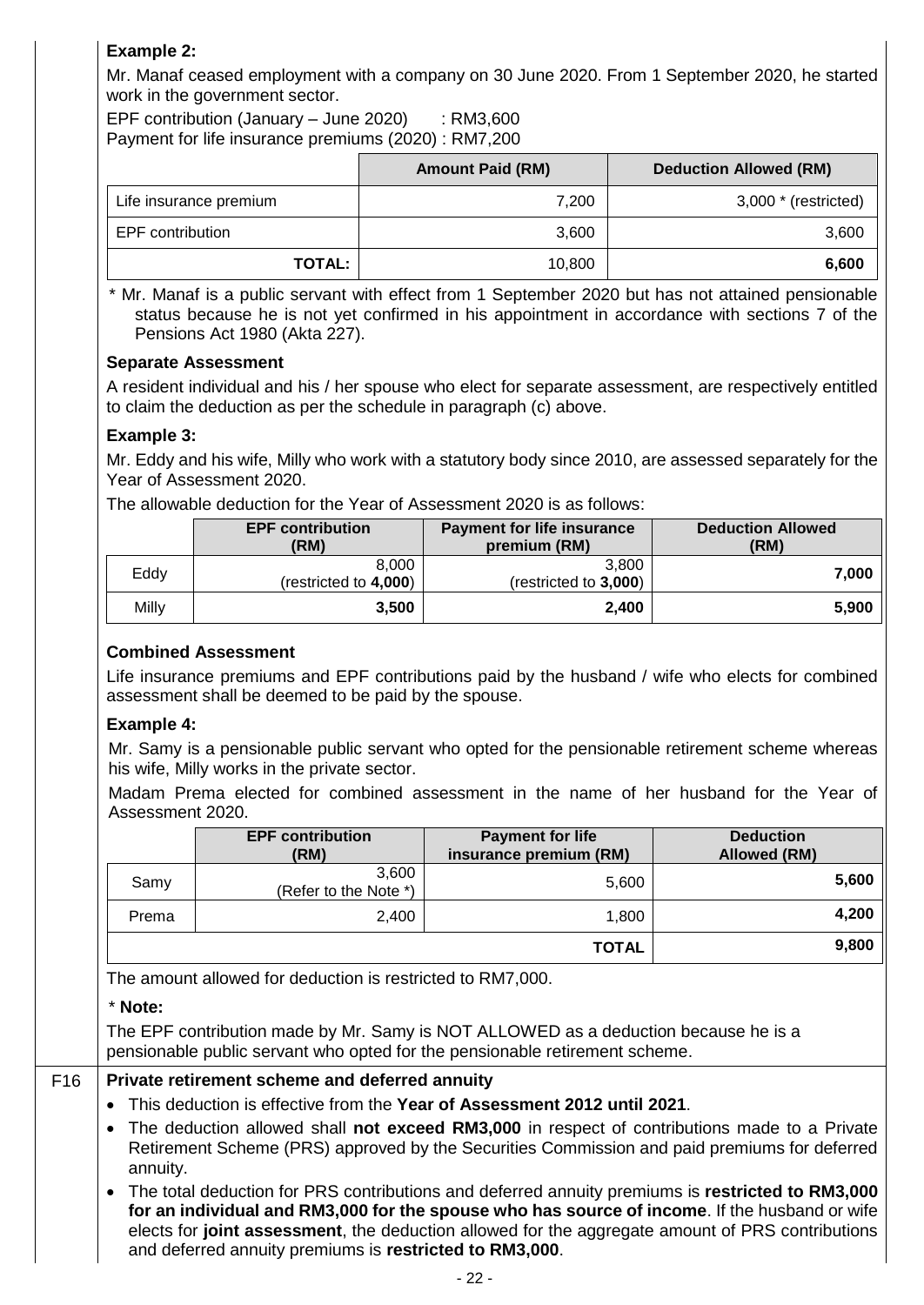|                 | • Refer to Working Sheet HK-14.<br><b>Reference:</b> Public Ruling No. 4/2014 (Deferred Annuity); and<br>Public Ruling No. 9/2014 (Private Retirement Scheme).<br>Subsections 49(1D), 49(1E), 49(3), 50(2) and 50(3) of ITA 1967. |                                                                                                                                                                                                                                                                                                                                                                                                                                                                                 |  |  |  |  |  |
|-----------------|-----------------------------------------------------------------------------------------------------------------------------------------------------------------------------------------------------------------------------------|---------------------------------------------------------------------------------------------------------------------------------------------------------------------------------------------------------------------------------------------------------------------------------------------------------------------------------------------------------------------------------------------------------------------------------------------------------------------------------|--|--|--|--|--|
| F <sub>17</sub> | <b>Education and</b><br>medical insurance                                                                                                                                                                                         | A deduction not exceeding RM3,000 is available on insurance premiums<br>in respect of education or medical benefits for an individual, husband, wife,<br>or child.                                                                                                                                                                                                                                                                                                              |  |  |  |  |  |
|                 |                                                                                                                                                                                                                                   |                                                                                                                                                                                                                                                                                                                                                                                                                                                                                 |  |  |  |  |  |
|                 |                                                                                                                                                                                                                                   | An education policy must satisfy the following criteria:                                                                                                                                                                                                                                                                                                                                                                                                                        |  |  |  |  |  |
|                 |                                                                                                                                                                                                                                   | (i) the policy must be contracted by the individual for himself or herself,<br>his or her spouse or child;                                                                                                                                                                                                                                                                                                                                                                      |  |  |  |  |  |
|                 |                                                                                                                                                                                                                                   | (ii) the beneficiary should be the child;                                                                                                                                                                                                                                                                                                                                                                                                                                       |  |  |  |  |  |
|                 |                                                                                                                                                                                                                                   | (iii) where the insured is the parent, the child must be the nominee;                                                                                                                                                                                                                                                                                                                                                                                                           |  |  |  |  |  |
|                 |                                                                                                                                                                                                                                   | (iv) where the child is the insured:-                                                                                                                                                                                                                                                                                                                                                                                                                                           |  |  |  |  |  |
|                 |                                                                                                                                                                                                                                   | • it is compulsory that the life of the person paying the premium<br>(parent) must be covered (payor benefit rider);<br>• the rider must also have the same duration as the basic policy;<br>where the rider is packaged together with the basic policy in a single<br>premium, the whole premium paid will qualify for deduction; and<br>• where the parent does not qualify for payor benefit rider, the<br>premium paid for the basic policy will not qualify for deduction; |  |  |  |  |  |
|                 |                                                                                                                                                                                                                                   | (v) in respect of a takaful policy, the participant is the parent and proceeds                                                                                                                                                                                                                                                                                                                                                                                                  |  |  |  |  |  |
|                 |                                                                                                                                                                                                                                   | of the policy must be made "hibah" (gift) to the child;                                                                                                                                                                                                                                                                                                                                                                                                                         |  |  |  |  |  |
|                 |                                                                                                                                                                                                                                   | (vi) the maturity amount in respect of both conventional or takaful policy<br>must be scheduled to be payable when the child is between the ages<br>of 13 and 25.                                                                                                                                                                                                                                                                                                               |  |  |  |  |  |
|                 |                                                                                                                                                                                                                                   | A medical policy must satisfy the following criteria:                                                                                                                                                                                                                                                                                                                                                                                                                           |  |  |  |  |  |
|                 |                                                                                                                                                                                                                                   | the expenses should be related to the medical treatment resulting from<br>(i)<br>a disease or an accident or a disability;                                                                                                                                                                                                                                                                                                                                                      |  |  |  |  |  |
|                 |                                                                                                                                                                                                                                   | (ii) the policy coverage should be for a period of 12 months or more;                                                                                                                                                                                                                                                                                                                                                                                                           |  |  |  |  |  |
|                 |                                                                                                                                                                                                                                   | (iii) the policy can be a stand-alone policy or as a rider to a life insurance<br>policy. If it is a rider, only the rider premium can qualify for deduction;                                                                                                                                                                                                                                                                                                                   |  |  |  |  |  |
|                 |                                                                                                                                                                                                                                   | (iv) where a dreadful disease cover is attached to a basic policy, the whole<br>amount of the rider premium paid is allowed as a deduction;                                                                                                                                                                                                                                                                                                                                     |  |  |  |  |  |
|                 |                                                                                                                                                                                                                                   | (v) where a dreadful disease cover is packaged together with a term<br>life/personal accident cover, 60% of the package premium is allowed<br>as a deduction;                                                                                                                                                                                                                                                                                                                   |  |  |  |  |  |
|                 |                                                                                                                                                                                                                                   | (vi) group medical policy where the employee pays the premium for the<br>medical benefit also qualifies for deduction; and                                                                                                                                                                                                                                                                                                                                                      |  |  |  |  |  |
|                 |                                                                                                                                                                                                                                   | (vii) premium for waiver benefit rider and travel and medical expenses<br>insurance are not allowable as a deduction.                                                                                                                                                                                                                                                                                                                                                           |  |  |  |  |  |
|                 |                                                                                                                                                                                                                                   | The total deduction in respect of premiums paid for insurance on education<br>and medical benefits is restricted to RM3,000 for an individual and<br>RM3,000 for the wife who has source of income. If the husband or wife<br>elects for joint assessment, the deduction allowed for the total of<br>premiums paid for insurance on education and medical benefits is restricted<br>to RM3,000.                                                                                 |  |  |  |  |  |
|                 |                                                                                                                                                                                                                                   | Refer to Working Sheet HK-14.                                                                                                                                                                                                                                                                                                                                                                                                                                                   |  |  |  |  |  |
|                 |                                                                                                                                                                                                                                   | Subsections 49(1B), 49(4) and 50(2) of ITA 1967.                                                                                                                                                                                                                                                                                                                                                                                                                                |  |  |  |  |  |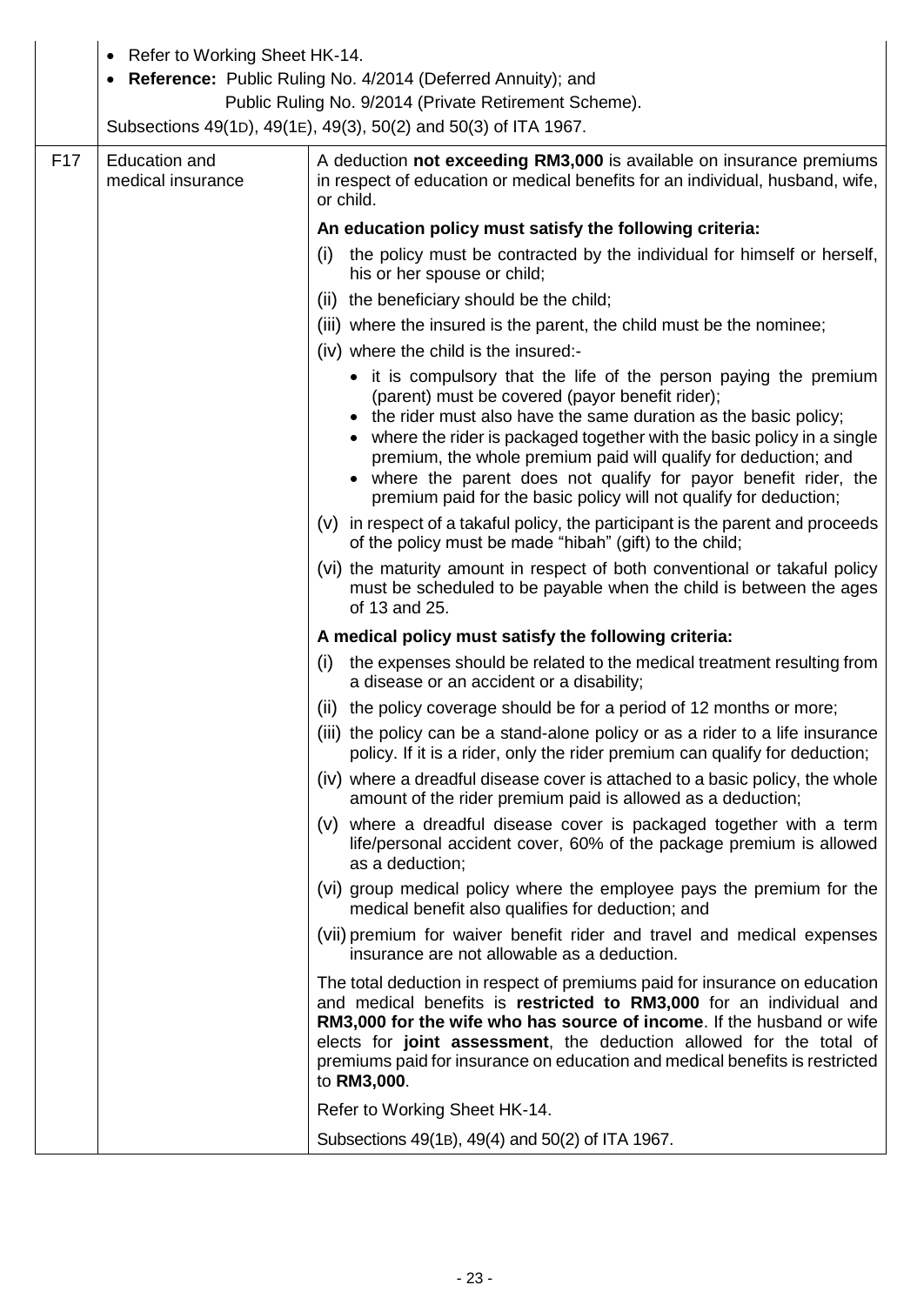| F <sub>18</sub> | <b>Contribution to the Social</b><br><b>Security Organization</b><br>(SOCSO)                                                                                    | A deduction not exceeding RM250 is allowed in respect of contribution to<br>the Social Security Organization (SOCSO) made or suffered by the<br>individual in the basis year.<br>Refer to Working Sheet HK-14.                                                                                                                                                                                                                                                                                                                                                                                                                                                                                                                                                                                                                                                                                                                                                                                                                                                                                                                                                |  |  |  |  |
|-----------------|-----------------------------------------------------------------------------------------------------------------------------------------------------------------|---------------------------------------------------------------------------------------------------------------------------------------------------------------------------------------------------------------------------------------------------------------------------------------------------------------------------------------------------------------------------------------------------------------------------------------------------------------------------------------------------------------------------------------------------------------------------------------------------------------------------------------------------------------------------------------------------------------------------------------------------------------------------------------------------------------------------------------------------------------------------------------------------------------------------------------------------------------------------------------------------------------------------------------------------------------------------------------------------------------------------------------------------------------|--|--|--|--|
|                 |                                                                                                                                                                 | Paragraph $46(1)(n)$ of ITA 1967.                                                                                                                                                                                                                                                                                                                                                                                                                                                                                                                                                                                                                                                                                                                                                                                                                                                                                                                                                                                                                                                                                                                             |  |  |  |  |
| F <sub>19</sub> | Payment for<br>accommodation at<br>premises registered with<br>the Commissioner of<br>Tourism and entrance fee<br>to a tourist attraction                       | Expenses for accommodation charges at accommodation premises<br>registered with the Commissioner of Tourism and entrance fees to tourist<br>attractions for individuals.<br>The allowable deduction for this relief is limited to RM1,000 for payments<br>made on or after 1 March 2020 to 31 December 2021.<br>If the husband or wife chooses Joint Assessment, the allowable deduction<br>for expenses incurred by the spouse will be deemed to be spent by the<br>husband / wife whose assessment is raised in his name is limited to<br>RM1,000.<br>Paragraph $46(1)(s)$ of the ITA 1967.                                                                                                                                                                                                                                                                                                                                                                                                                                                                                                                                                                 |  |  |  |  |
| F <sub>20</sub> | <b>Total relief</b>                                                                                                                                             | Sum of amounts from items F1 to F19.                                                                                                                                                                                                                                                                                                                                                                                                                                                                                                                                                                                                                                                                                                                                                                                                                                                                                                                                                                                                                                                                                                                          |  |  |  |  |
|                 |                                                                                                                                                                 | Transfer this amount to item B21.                                                                                                                                                                                                                                                                                                                                                                                                                                                                                                                                                                                                                                                                                                                                                                                                                                                                                                                                                                                                                                                                                                                             |  |  |  |  |
| <b>PART G:</b>  |                                                                                                                                                                 | <b>INCENTIVE CLAIM</b>                                                                                                                                                                                                                                                                                                                                                                                                                                                                                                                                                                                                                                                                                                                                                                                                                                                                                                                                                                                                                                                                                                                                        |  |  |  |  |
| G <sub>1</sub>  | Claim for Special<br>Deduction(s) / Further<br>Deduction(s) / Double<br>Deduction(s) /<br>Incentive(s) under<br>paragraph $127(3)(b)$ of<br>Income Tax Act 1967 | Use the claim codes (Appendix D) which can be obtained from the LHDNM<br><b>Official Portal:</b><br>http://www.hasil.gov.my > Forms > Download Forms > Non-Company &<br>Non-Individual > Computation Guide & Other Information.<br>Incentive claims are divided into four (4) categories as follows:<br>Special deduction<br>(i)<br>(ii) Further deduction<br>(iii) Double deduction<br>(iv) Incentive under paragraph $127(3)(b)$ of Income Tax Act 1967<br>Select the relevant code from the list of incentives provided for the above<br>categories of claims, and enter the amount.<br>For expenditure categorised as 'further deduction', the amount to be<br>entered in this section is the amount of deduction claimed in addition to the<br>original expenditure claimed in the accounts.<br>Paragraph 127(3)(b) of ITA 1967<br>Exemption given by the Minister of Finance to any class of persons from<br>complying with any provision of the ITA 1967, either generally or in respect<br>of any income.<br>Computation of the incentive amount and supporting documents should be<br>kept for future reference / examination by LHDNM, if required. |  |  |  |  |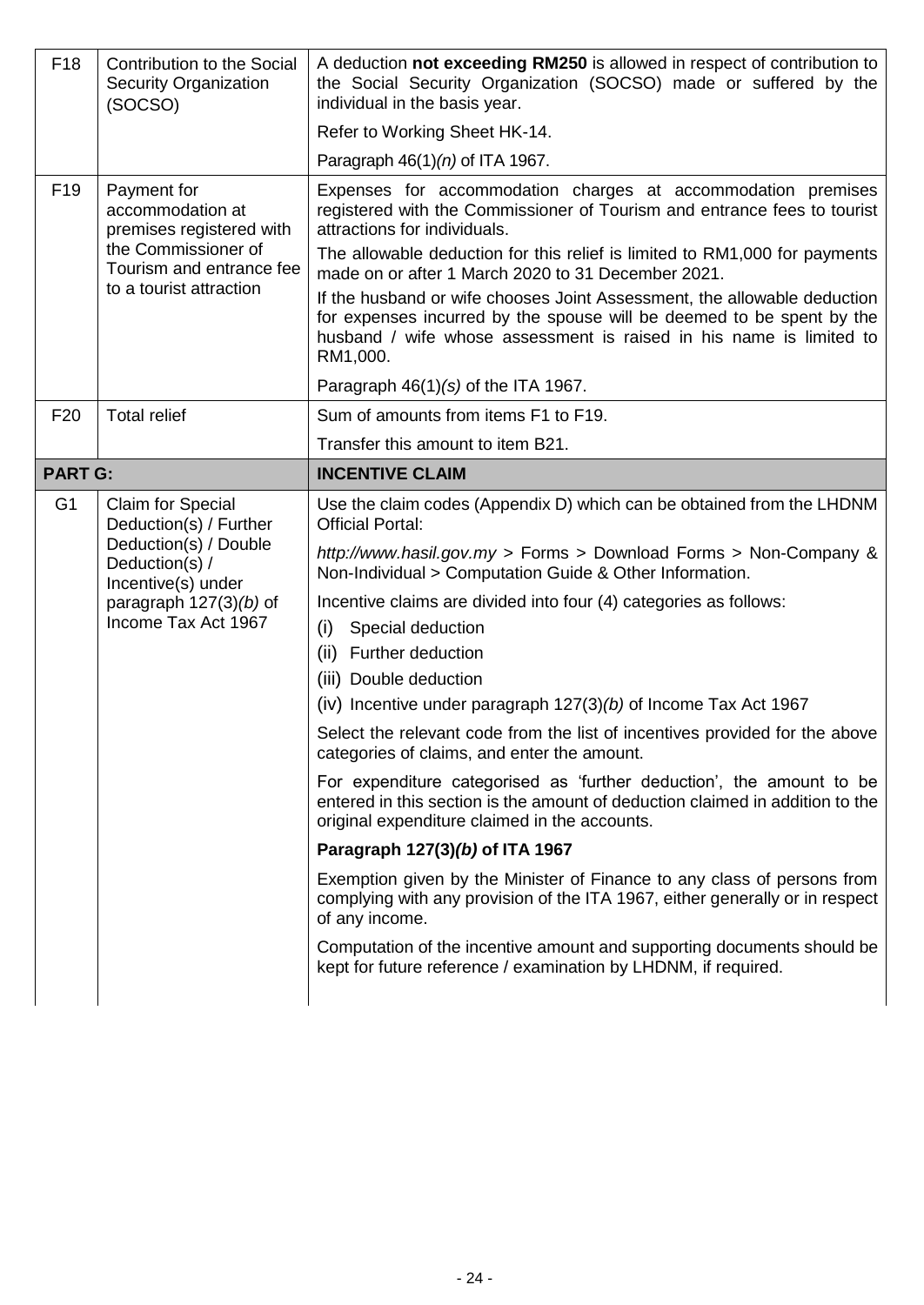|                |                                                                                                        | Example:<br>Mr. Alex runs a sole proprietership business and claims the following<br>incentives:                                                                                                                                                                                                               |                                                                                                                   |                                                                                                                                                     |                                 |                                  |        |                                          |  |
|----------------|--------------------------------------------------------------------------------------------------------|----------------------------------------------------------------------------------------------------------------------------------------------------------------------------------------------------------------------------------------------------------------------------------------------------------------|-------------------------------------------------------------------------------------------------------------------|-----------------------------------------------------------------------------------------------------------------------------------------------------|---------------------------------|----------------------------------|--------|------------------------------------------|--|
|                |                                                                                                        | Code<br><b>Subject</b>                                                                                                                                                                                                                                                                                         |                                                                                                                   |                                                                                                                                                     |                                 |                                  |        | <b>Amount</b>                            |  |
|                |                                                                                                        | 225                                                                                                                                                                                                                                                                                                            | Deduction for employment of senior citizen, ex-<br>convict, parolee, supervised person and ex-drug<br>dependant   |                                                                                                                                                     |                                 |                                  | 12,000 |                                          |  |
|                |                                                                                                        | 532                                                                                                                                                                                                                                                                                                            | Income in respect of qualifying expenditure for the<br>purpose of obtaining a green building index<br>certificate |                                                                                                                                                     |                                 |                                  |        | 20,000                                   |  |
|                |                                                                                                        | 620                                                                                                                                                                                                                                                                                                            |                                                                                                                   | Withdrawal from a private retirement scheme<br>before reaching the age of 55 and approved under<br>the Capital Market and Services Act 2007         |                                 |                                  |        | 10,000                                   |  |
|                |                                                                                                        |                                                                                                                                                                                                                                                                                                                |                                                                                                                   | Complete item G1 as follow:                                                                                                                         |                                 |                                  |        |                                          |  |
|                |                                                                                                        | <b>Claim Code</b>                                                                                                                                                                                                                                                                                              |                                                                                                                   | <b>Balance Brought</b><br><b>Forward</b>                                                                                                            | <b>Amount</b><br><b>Claimed</b> | <b>Amount</b><br><b>Absorbed</b> |        | <b>Balance Carried</b><br><b>Forward</b> |  |
|                |                                                                                                        | 225                                                                                                                                                                                                                                                                                                            |                                                                                                                   | 0                                                                                                                                                   | 12,000                          | 12,000                           |        | 0                                        |  |
|                |                                                                                                        | 532                                                                                                                                                                                                                                                                                                            |                                                                                                                   | 0                                                                                                                                                   | 20,000                          | 20,000                           | 0      |                                          |  |
|                |                                                                                                        | 620                                                                                                                                                                                                                                                                                                            |                                                                                                                   | 0                                                                                                                                                   | 10,000                          | 0                                | 0      |                                          |  |
| G <sub>2</sub> | Claim for incentive(s)<br>under subsection 127(3A)<br>of Income Tax Act 1967                           | Subsection 127(3A) ACP 1967<br>Exemption given by the Minister of Finance to any specific person from<br>complying with any provision of the ITA 1967, either generally or in respect<br>of any income.<br>Enter the Serial Number of the Approval Letter issued by the Ministry of<br>Finance and the amount. |                                                                                                                   |                                                                                                                                                     |                                 |                                  |        |                                          |  |
|                |                                                                                                        | required.                                                                                                                                                                                                                                                                                                      |                                                                                                                   | The Minister's Approval Letter, computation of incentive and supporting<br>documents should be kept for future reference / examination by LHDNM, if |                                 |                                  |        |                                          |  |
|                |                                                                                                        | Example:                                                                                                                                                                                                                                                                                                       |                                                                                                                   |                                                                                                                                                     |                                 |                                  |        |                                          |  |
|                |                                                                                                        | Mr. Faizal runs a business in relation to aquaculture. He has received an<br>exemption order (the serial number of the approval letter, CP 1234/2019)<br>from the Ministry of Finance. He is eligible for income tax exemption of<br>RM45,000 for Year of Assessment 2020.                                     |                                                                                                                   |                                                                                                                                                     |                                 |                                  |        |                                          |  |
|                |                                                                                                        |                                                                                                                                                                                                                                                                                                                |                                                                                                                   | Complete item G2 as follow:                                                                                                                         |                                 |                                  |        |                                          |  |
|                |                                                                                                        | <b>Incentive</b><br><b>Balance Brought</b><br><b>Amount</b><br><b>Amount</b><br>Approval No.<br><b>Forward</b><br><b>Claimed</b><br><b>Absorbed</b>                                                                                                                                                            |                                                                                                                   |                                                                                                                                                     |                                 |                                  |        | <b>Balance Carried</b><br><b>Forward</b> |  |
|                |                                                                                                        | CP1234/2019                                                                                                                                                                                                                                                                                                    |                                                                                                                   | 0                                                                                                                                                   | 45,000                          | 45,000                           |        | 0                                        |  |
| <b>PARTH:</b>  |                                                                                                        | <b>NON-EMPLOYMENT INCOME OF PRECEDING YEARS</b><br><b>NOT DECLARED</b>                                                                                                                                                                                                                                         |                                                                                                                   |                                                                                                                                                     |                                 |                                  |        |                                          |  |
| H1             | Income OTHER THAN from employment received in respect of preceding year(s) not previously<br>declared. |                                                                                                                                                                                                                                                                                                                |                                                                                                                   |                                                                                                                                                     |                                 |                                  |        |                                          |  |
| H <sub>2</sub> | <b>Example:</b> Income from rents or interest                                                          |                                                                                                                                                                                                                                                                                                                |                                                                                                                   |                                                                                                                                                     |                                 |                                  |        |                                          |  |
|                | Please use attachment in case of insufficient writing space.                                           |                                                                                                                                                                                                                                                                                                                |                                                                                                                   |                                                                                                                                                     |                                 |                                  |        |                                          |  |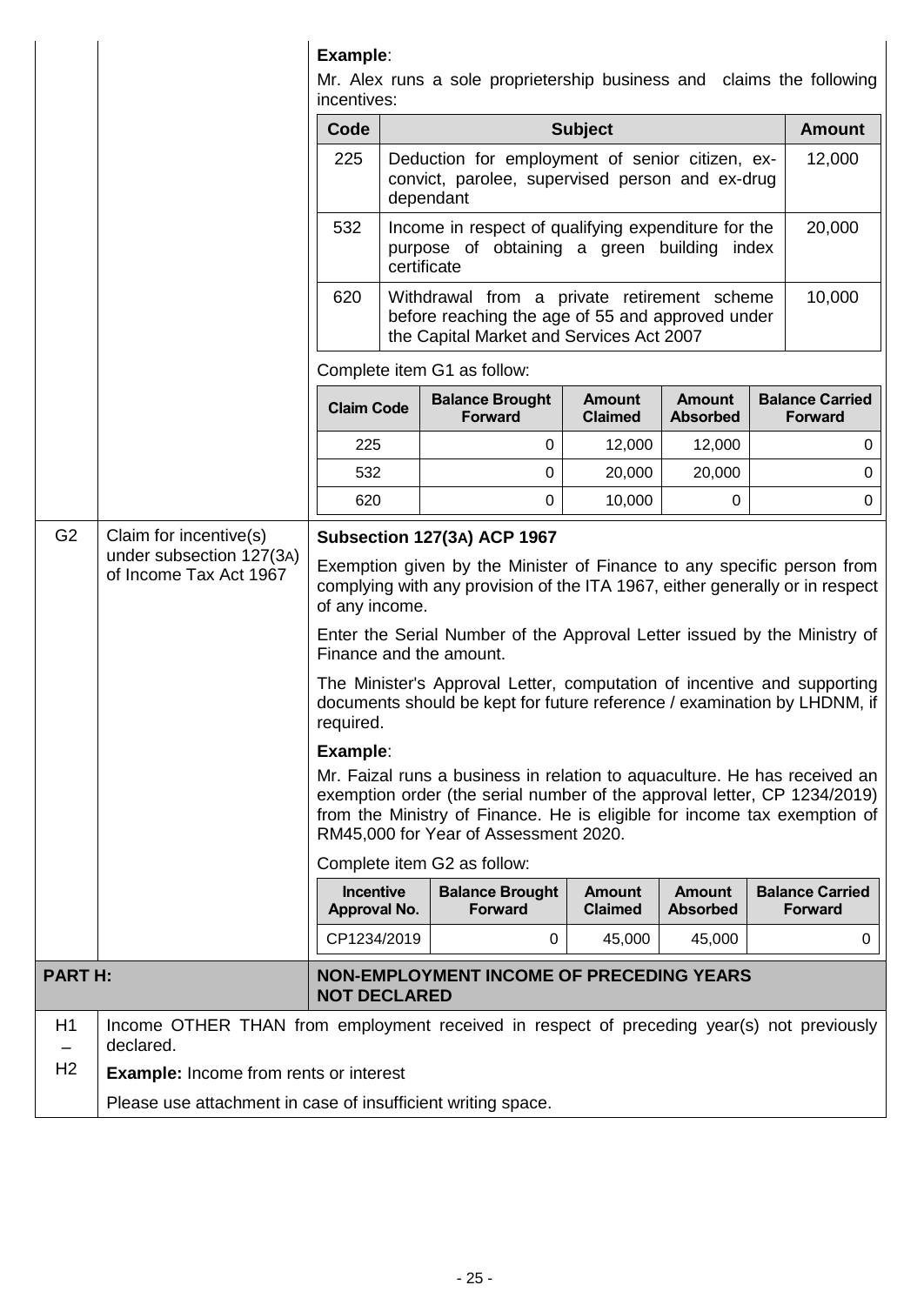| <b>PART J:</b>   |                                               | <b>PARTICULARS OF BUSINESS INCOME</b>                                                                                                                                                                                         |  |  |  |
|------------------|-----------------------------------------------|-------------------------------------------------------------------------------------------------------------------------------------------------------------------------------------------------------------------------------|--|--|--|
| J <sub>1</sub>   | Losses                                        | This section provides the space (a until k) for reporting business /<br>partnership losses of the current year and previous year.                                                                                             |  |  |  |
|                  |                                               | <b>Current Year Of Assessment Losses</b>                                                                                                                                                                                      |  |  |  |
|                  |                                               | Current year of assessment business and partnership losses absorbed in<br>the current year of assessment and the balance of losses carried forward<br>for deduction in the following year of assessment.                      |  |  |  |
|                  |                                               | <b>Prior Years' Losses *</b>                                                                                                                                                                                                  |  |  |  |
|                  |                                               | Reporting of prior years losses absorbed in the current year shall be made<br>according to the year of assessment in which loss is first incurred and<br>includes the following information:                                  |  |  |  |
|                  |                                               | • Losses disregarded / absorbed until the year of assessment preceding<br>the current year of assessment; and                                                                                                                 |  |  |  |
|                  |                                               | • Losses disregarded / absorbed in the current year of assessment and<br>balance of losses carried forward to be disregarded / deducted in the<br>following year of assessment.                                               |  |  |  |
|                  |                                               | * Note:                                                                                                                                                                                                                       |  |  |  |
|                  |                                               | With effect from the Year of Assessment 2019, unabsorbed losses in the<br>current year are only allowed for carrying forward to be absorbed for a<br>maximum period of up to seven (7) consecutive years [Subsection 44(5F)]. |  |  |  |
|                  |                                               | Special provision relating to sections 43 and 44                                                                                                                                                                              |  |  |  |
|                  |                                               | This special provision allows the carrying forward of unabsorbed losses in<br>the Year of Assessment 2018 to be absorbed up to a maximum of 7 years<br>commencing from the Year of Assessment 2019.                           |  |  |  |
|                  |                                               | Working Sheet HK-1.3 and 1.4.                                                                                                                                                                                                 |  |  |  |
| J <sub>2</sub>   | <b>Business capital</b><br>allowances carried | Balance of capital allowances unabsorbed in the computation of statutory<br>income from business.                                                                                                                             |  |  |  |
|                  | forward                                       | Amount K6 from Working Sheet HK-1 / amount N6 from Working Sheet HK-1D.                                                                                                                                                       |  |  |  |
| J3               | Partnership capital<br>allowances carried     | Balance of capital allowances unabsorbed in the computation of statutory<br>income from partnership.                                                                                                                          |  |  |  |
|                  | forward                                       | Amount H5 from Working Sheet HK-1B.                                                                                                                                                                                           |  |  |  |
| <b>PART K:</b>   |                                               | <b>FINANCIAL PARTICULARS OF INDIVIDUAL</b><br>(MAIN BUSINESS ONLY)                                                                                                                                                            |  |  |  |
| K <sub>1</sub>   | Name of business                              | Enter the name of the business for the main business only. If there is more<br>than one main business, enter the name of the business with the highest<br>turnover.                                                           |  |  |  |
| K <sub>2</sub>   | <b>Business code</b>                          | Enter the business code (refer to Appendix G) for the main business.                                                                                                                                                          |  |  |  |
| K <sub>2</sub> a | Type of business activity                     | Specify the type of activity of the business concerned in the box provided.                                                                                                                                                   |  |  |  |
| K <sub>3</sub>   | Sales or turnover                             | Gross income including accrued income from sales, fees and other<br>receipts.                                                                                                                                                 |  |  |  |
| K4               | Opening stock                                 | Opening stock of finished goods as per Trading Account.                                                                                                                                                                       |  |  |  |
| K <sub>5</sub>   | Purchases and<br>cost of production           | Gross amount of purchases minus discounts / rebates.<br>Cost of production as per Manufacturing Account.                                                                                                                      |  |  |  |
| K <sub>6</sub>   | Closing stock                                 | Closing stock of finished goods as per Trading Account.                                                                                                                                                                       |  |  |  |
| K7               | Cost of sales                                 | K4 plus K5 minus K6. Enter '0' if none.                                                                                                                                                                                       |  |  |  |
| K <sub>8</sub>   | Gross profit / loss                           | K3 minus K7. Enter 'X' in the box provided for loss.                                                                                                                                                                          |  |  |  |
| K <sub>9</sub>   | Other business(es)                            | Total sales or turnover from sources other than K1.<br>For partnership income - Amount from item A13, CP30.                                                                                                                   |  |  |  |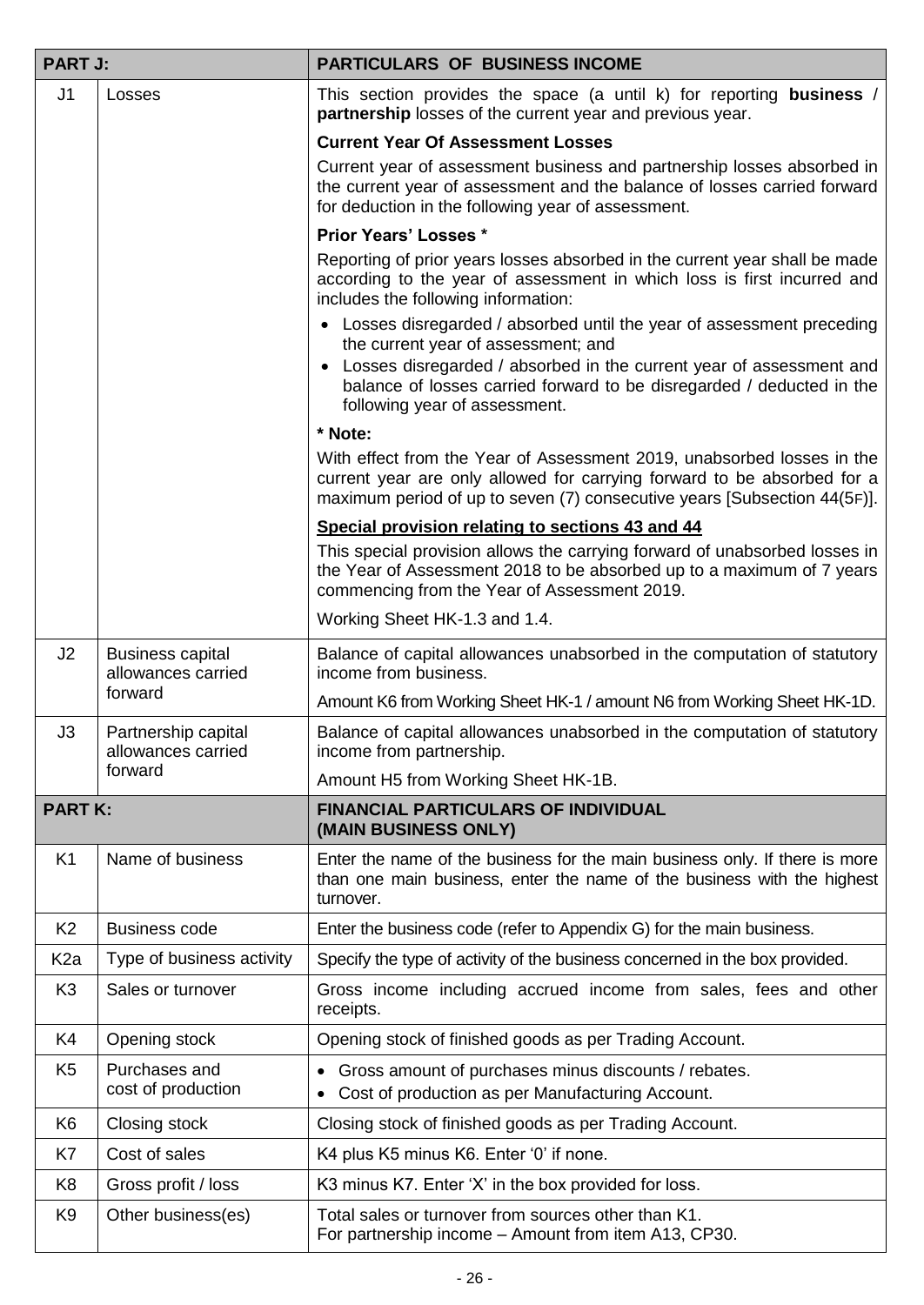| K <sub>10</sub><br>K <sub>12</sub>                                                                                                 | Dividends, interest and<br>discounts, rents, royalties<br>and premiums | Gross income from respective sources.                                                          |  |  |  |
|------------------------------------------------------------------------------------------------------------------------------------|------------------------------------------------------------------------|------------------------------------------------------------------------------------------------|--|--|--|
|                                                                                                                                    |                                                                        |                                                                                                |  |  |  |
| K <sub>13</sub>                                                                                                                    | Other income                                                           | Sum of all gross income from other non-business sources not mentioned<br>above.                |  |  |  |
| K <sub>15</sub>                                                                                                                    | <b>Expenses</b>                                                        | Amount as per Profit and Loss Account.<br><b>Loan Interest</b><br>K15 :                        |  |  |  |
| K24                                                                                                                                |                                                                        | Total expenditure on interest excluding interest on hire-purchase / lease.                     |  |  |  |
| K26                                                                                                                                | Net profit / loss                                                      | Net profit or loss as per Profit and Loss Account.                                             |  |  |  |
| K27                                                                                                                                | Non-allowable expenses                                                 | Amount F1 from Working Sheet HK-1, HK-1D or HK-1E.                                             |  |  |  |
| K28                                                                                                                                | <b>Fixed assets</b>                                                    | Net book value as per Balance Sheet.                                                           |  |  |  |
| K31                                                                                                                                |                                                                        |                                                                                                |  |  |  |
| K33                                                                                                                                | Investments                                                            | Cost of investments and fixed deposits.                                                        |  |  |  |
| K34                                                                                                                                | <b>Current assets</b>                                                  | Amount as per Balance Sheet.                                                                   |  |  |  |
| K39                                                                                                                                |                                                                        |                                                                                                |  |  |  |
| K42                                                                                                                                | Liabilities                                                            | Amount as per Balance Sheet.                                                                   |  |  |  |
| K44                                                                                                                                |                                                                        |                                                                                                |  |  |  |
| K46                                                                                                                                | Capital account                                                        | Amount as per Balance Sheet.                                                                   |  |  |  |
| <b>K47</b>                                                                                                                         | Current account balance<br>brought forward                             | Current account balance carried forward from last year, excluding capital.                     |  |  |  |
| K48                                                                                                                                | Current year profit / loss                                             | Amount as per Profit and Loss Account.                                                         |  |  |  |
| K49                                                                                                                                | Drawing / advance (Net)                                                | Takings of cash or stock in trade for personal use, or cash advance in the<br>current year.    |  |  |  |
| K50                                                                                                                                | Current account balance<br>carried forward                             | Sum of amounts from items K47 to K49.                                                          |  |  |  |
| <b>PART L:</b>                                                                                                                     |                                                                        | PARTICULARS OF TAX AGENT WHO COMPLETES THIS RETURN<br><b>FORM</b>                              |  |  |  |
| L1                                                                                                                                 | $\bullet$<br>153(3) of ITA 1967.                                       | Tax Agent's Approval No. is the approval number given to tax agent's approved under subsection |  |  |  |
| L4                                                                                                                                 |                                                                        |                                                                                                |  |  |  |
| This section has to be completed and duly signed by the tax agent / representative who completes<br>$\bullet$<br>this return form. |                                                                        |                                                                                                |  |  |  |